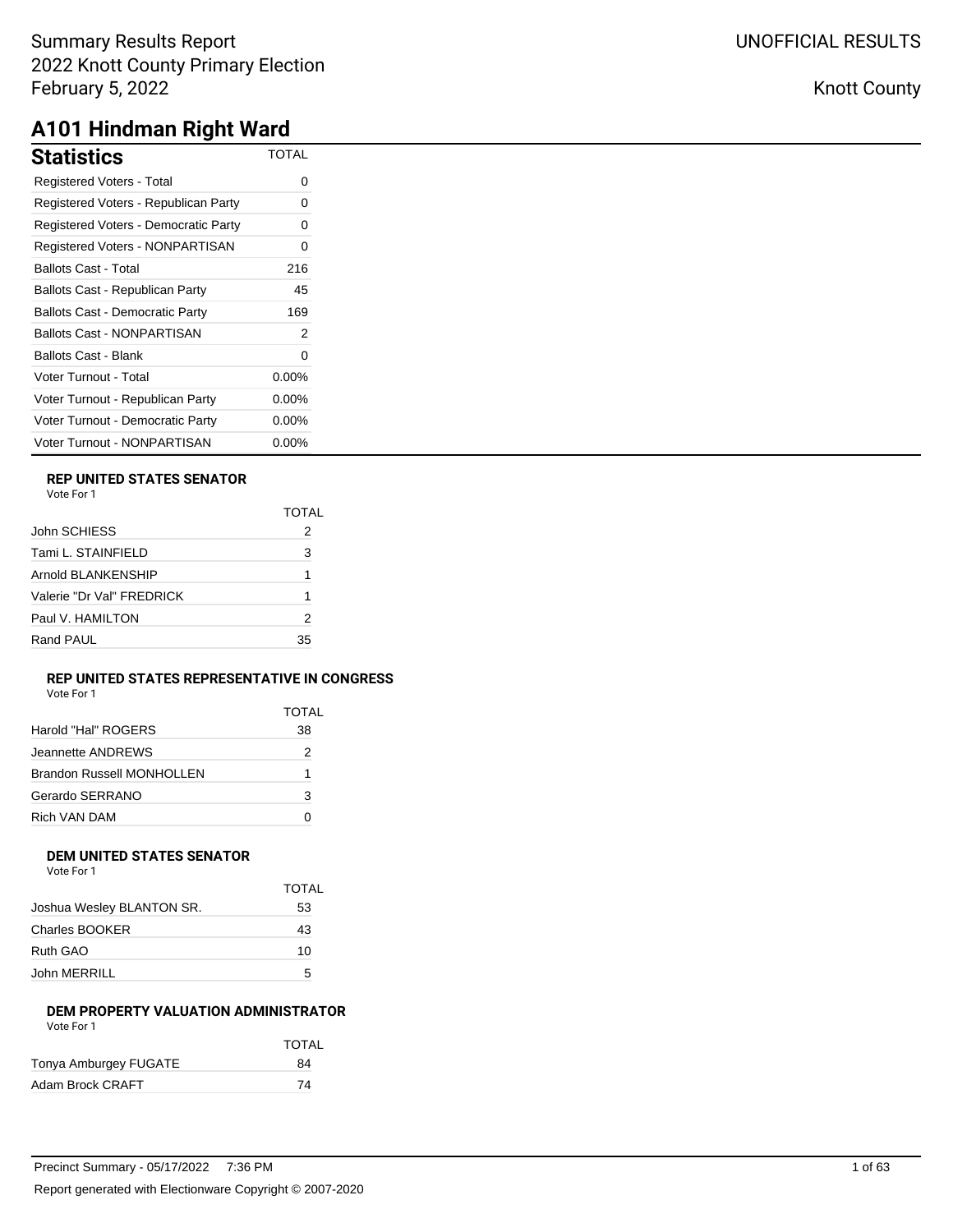# **A101 Hindman Right Ward**

## **DEM COUNTY JUDGE / EXECUTIVE**

| Vote For 1 |  |
|------------|--|
|            |  |

|                 | <b>TOTAL</b> |
|-----------------|--------------|
| Wade NOBLE      | 48           |
| Herbert D. HALL | 9            |
| Tracy NEICE     | 97           |

### **DEM MAGISTRATE District 1**

Vote For 1

|                     | <b>TOTAL</b> |
|---------------------|--------------|
| Sheldon JACOBS      | 46           |
| Jamie MOSLEY        | 37           |
| Nicholas HALL       |              |
| Kelly SMITH         | 34           |
| <b>Bennie CLICK</b> | 35           |

## **DEM CONSTABLE District 1**

Vote For 1

|              | <b>TOTAL</b> |
|--------------|--------------|
| Jimmie VICK  | 22           |
| Corey MOSLEY | 20           |
| Arnold SHORT | 39           |
| Jerry MOSLEY | 74           |

### **CITY OF HINDMAN City of Hindman**

Vote For 1

|                       | <b>TOTAL</b> |
|-----------------------|--------------|
| Marcus MULLINS        | 13           |
| <b>Trish HALL</b>     | 75           |
| <b>Jarrod LAFERTY</b> | 28           |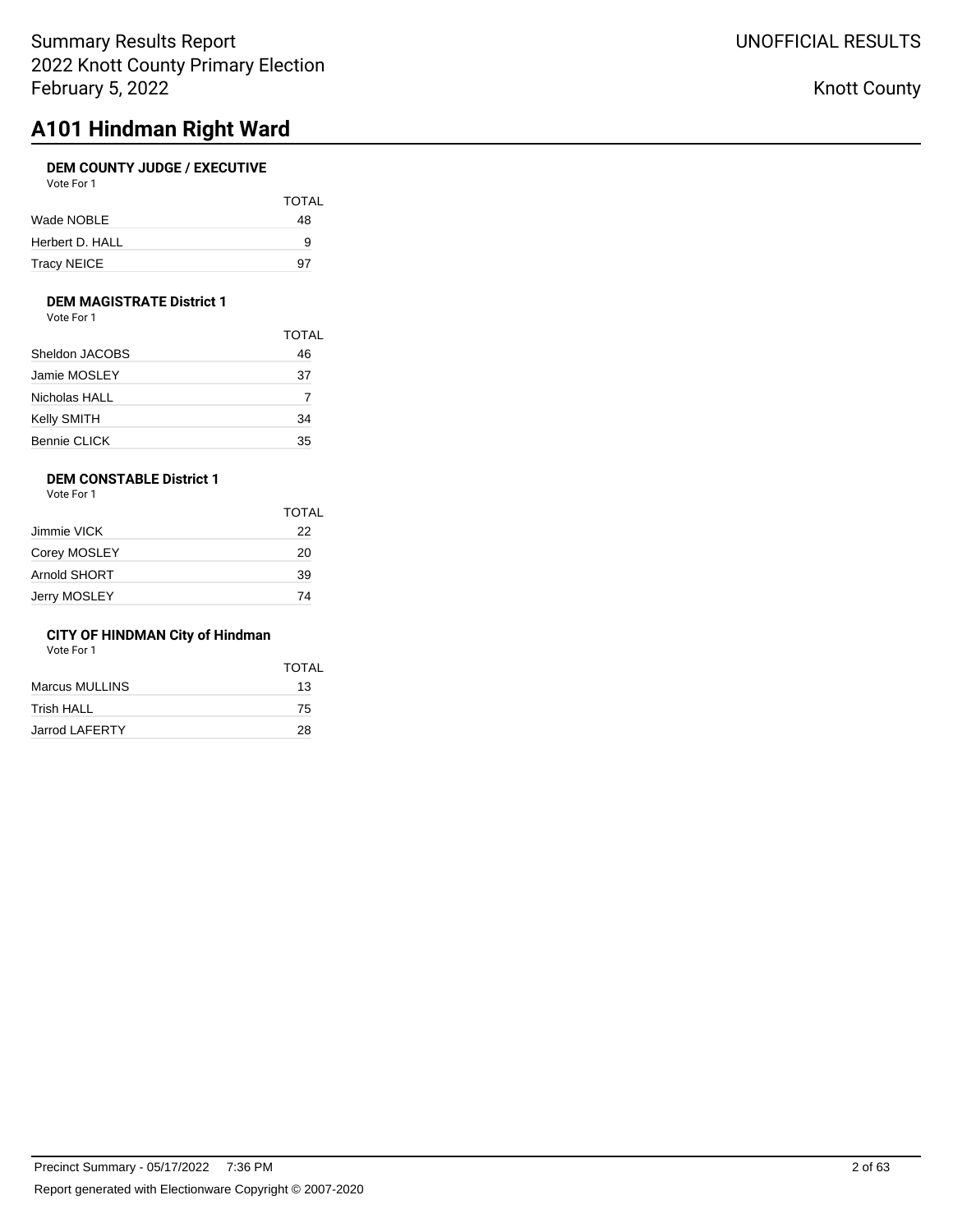# **A103 Clear Creek**

| Statistics                             | TOTAL    |
|----------------------------------------|----------|
| Registered Voters - Total              | ი        |
| Registered Voters - Republican Party   | Ω        |
| Registered Voters - Democratic Party   | Ω        |
| Registered Voters - NONPARTISAN        | 0        |
| Ballots Cast - Total                   | 133      |
| Ballots Cast - Republican Party        | 14       |
| <b>Ballots Cast - Democratic Party</b> | 119      |
| Ballots Cast - NONPARTISAN             | ი        |
| Ballots Cast - Blank                   | Ω        |
| Voter Turnout - Total                  | $0.00\%$ |
| Voter Turnout - Republican Party       | $0.00\%$ |
| Voter Turnout - Democratic Party       | $0.00\%$ |
| Voter Turnout - NONPARTISAN            | $0.00\%$ |

## **REP UNITED STATES SENATOR**

| Vote For |  |
|----------|--|
|          |  |

|                           | TOTAL |
|---------------------------|-------|
| John SCHIESS              |       |
| Tami L. STAINFIELD        | 0     |
| Arnold BLANKENSHIP        | O     |
| Valerie "Dr Val" FREDRICK | Ω     |
| Paul V. HAMILTON          | O     |
| Rand PAUL                 | 13    |

#### **REP UNITED STATES REPRESENTATIVE IN CONGRESS** Vote For 1

| VULTUII |  |  |
|---------|--|--|
|         |  |  |
|         |  |  |

|                                  | TOTAL |
|----------------------------------|-------|
| Harold "Hal" ROGERS              | 8     |
| Jeannette ANDREWS                | 1     |
| <b>Brandon Russell MONHOLLEN</b> | 0     |
| Gerardo SERRANO                  | 1     |
| Rich VAN DAM                     | 1     |

#### **DEM UNITED STATES SENATOR** Vote For 1

| VOTE FOL L                |              |
|---------------------------|--------------|
|                           | <b>TOTAL</b> |
| Joshua Wesley BLANTON SR. | 36           |
| Charles BOOKER            | 39           |
| Ruth GAO                  |              |
| John MERRILL              | 10           |

### **DEM PROPERTY VALUATION ADMINISTRATOR** Vote For 1

|                       | <b>TOTAL</b> |
|-----------------------|--------------|
| Tonya Amburgey FUGATE | 78           |
| Adam Brock CRAFT      | 27           |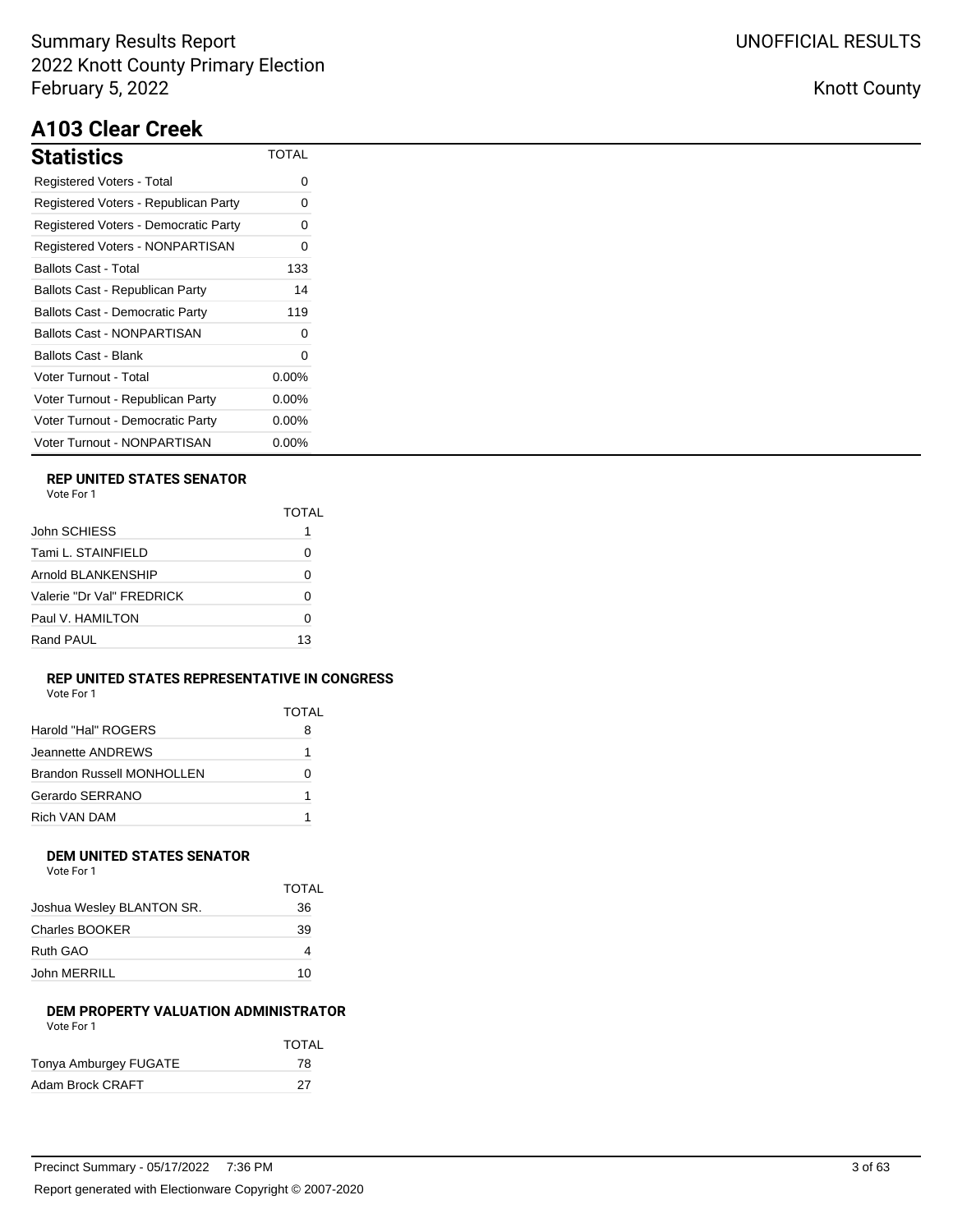# **A103 Clear Creek**

## **DEM COUNTY JUDGE / EXECUTIVE**

| Vote For 1 |  |
|------------|--|
|            |  |

|                 | <b>TOTAL</b> |
|-----------------|--------------|
| Wade NOBLE      | 90           |
| Herbert D. HALL | 9            |
| Tracy NEICE     | 14           |

### **DEM MAGISTRATE District 1**

Vote For 1

|                     | <b>TOTAL</b> |
|---------------------|--------------|
| Sheldon JACOBS      | 10           |
| Jamie MOSLEY        | 12           |
| Nicholas HALL       | 1            |
| Kelly SMITH         | 90           |
| <b>Bennie CLICK</b> |              |

## **DEM CONSTABLE District 1**

Vote For 1

|              | <b>TOTAL</b> |
|--------------|--------------|
| Jimmie VICK  | 6            |
| Corey MOSLEY | 17           |
| Arnold SHORT | 57           |
| Jerry MOSLEY | 28           |
|              |              |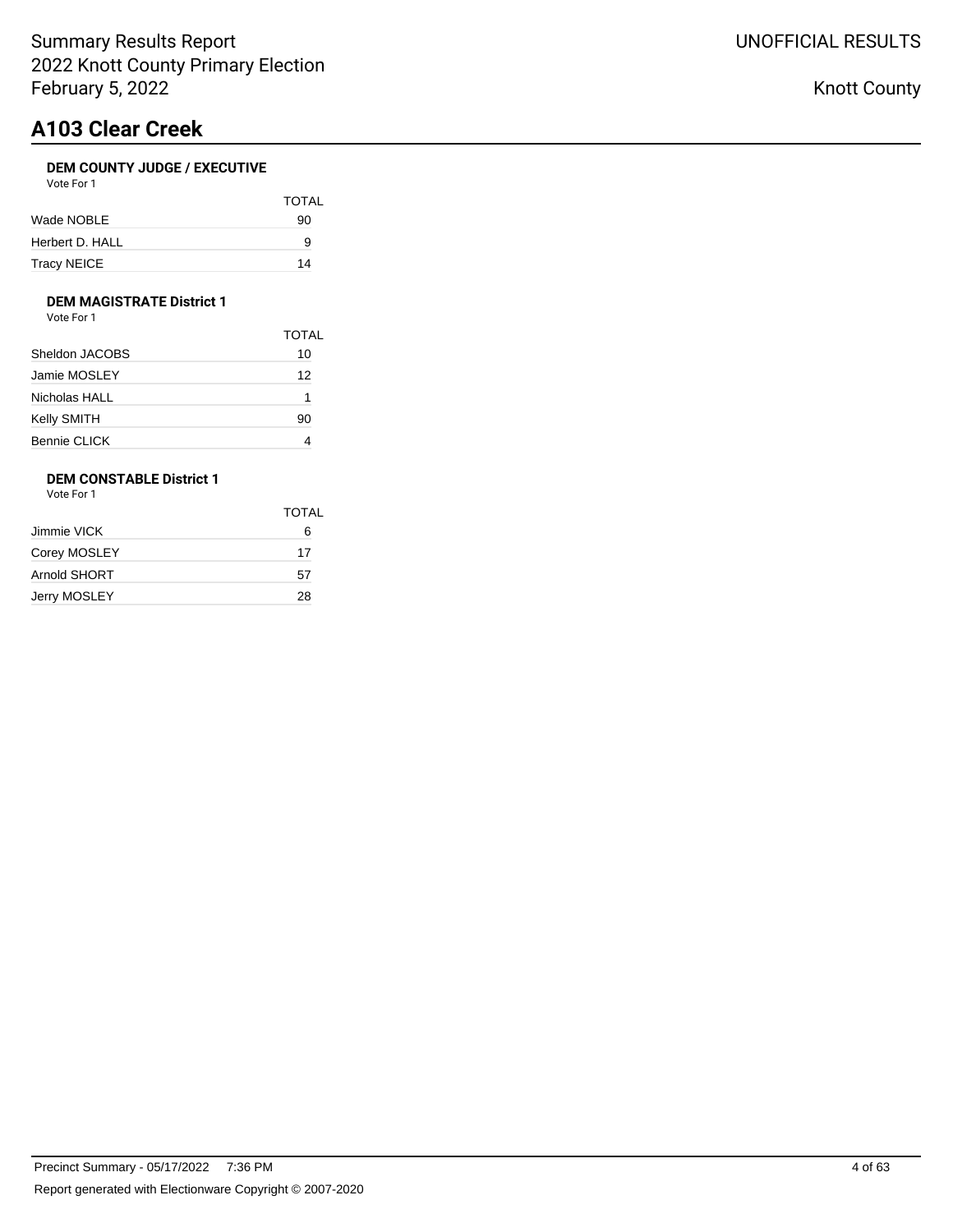# **A104 Carrie, Emmalena**

| <b>Statistics</b>                      | TOTAL    |
|----------------------------------------|----------|
| <b>Registered Voters - Total</b>       | 0        |
| Registered Voters - Republican Party   | Ω        |
| Registered Voters - Democratic Party   | ი        |
| Registered Voters - NONPARTISAN        | 0        |
| <b>Ballots Cast - Total</b>            | 305      |
| Ballots Cast - Republican Party        | 34       |
| <b>Ballots Cast - Democratic Party</b> | 271      |
| <b>Ballots Cast - NONPARTISAN</b>      | 0        |
| Ballots Cast - Blank                   | 0        |
| Voter Turnout - Total                  | $0.00\%$ |
| Voter Turnout - Republican Party       | $0.00\%$ |
| Voter Turnout - Democratic Party       | $0.00\%$ |
| Voter Turnout - NONPARTISAN            | $0.00\%$ |

### **REP UNITED STATES SENATOR**

|                           | TOTAI |
|---------------------------|-------|
| John SCHIESS              |       |
| Tami L. STAINFIELD        | 0     |
| Arnold BLANKENSHIP        | 1     |
| Valerie "Dr Val" FRFDRICK | ŋ     |
| Paul V. HAMILTON          | 2     |
| Rand PAUL                 | 31    |

### **REP UNITED STATES REPRESENTATIVE IN CONGRESS** Vote For 1

| .<br>.,<br>۰.<br>$\sim$<br>×<br>۰. | ັ<br>۰.<br>v | ٠ |  |
|------------------------------------|--------------|---|--|
|                                    |              |   |  |
|                                    |              |   |  |
|                                    |              |   |  |
|                                    |              |   |  |

|                                  | <b>TOTAL</b> |
|----------------------------------|--------------|
| Harold "Hal" ROGERS              | 28           |
| Jeannette ANDREWS                | 3            |
| <b>Brandon Russell MONHOLLEN</b> | 0            |
| Gerardo SERRANO                  | 2            |
| Rich VAN DAM                     | 1            |

#### **DEM UNITED STATES SENATOR** Vote For 1

| <u>vuusi uli</u>          |       |
|---------------------------|-------|
|                           | TOTAL |
| Joshua Wesley BLANTON SR. | 97    |
| Charles BOOKER            | 74    |
| Ruth GAO                  |       |
| John MERRILL              | 25    |

### **DEM PROPERTY VALUATION ADMINISTRATOR** Vote For 1

|                       | <b>TOTAL</b> |
|-----------------------|--------------|
| Tonya Amburgey FUGATE | 172          |
| Adam Brock CRAFT      | 84           |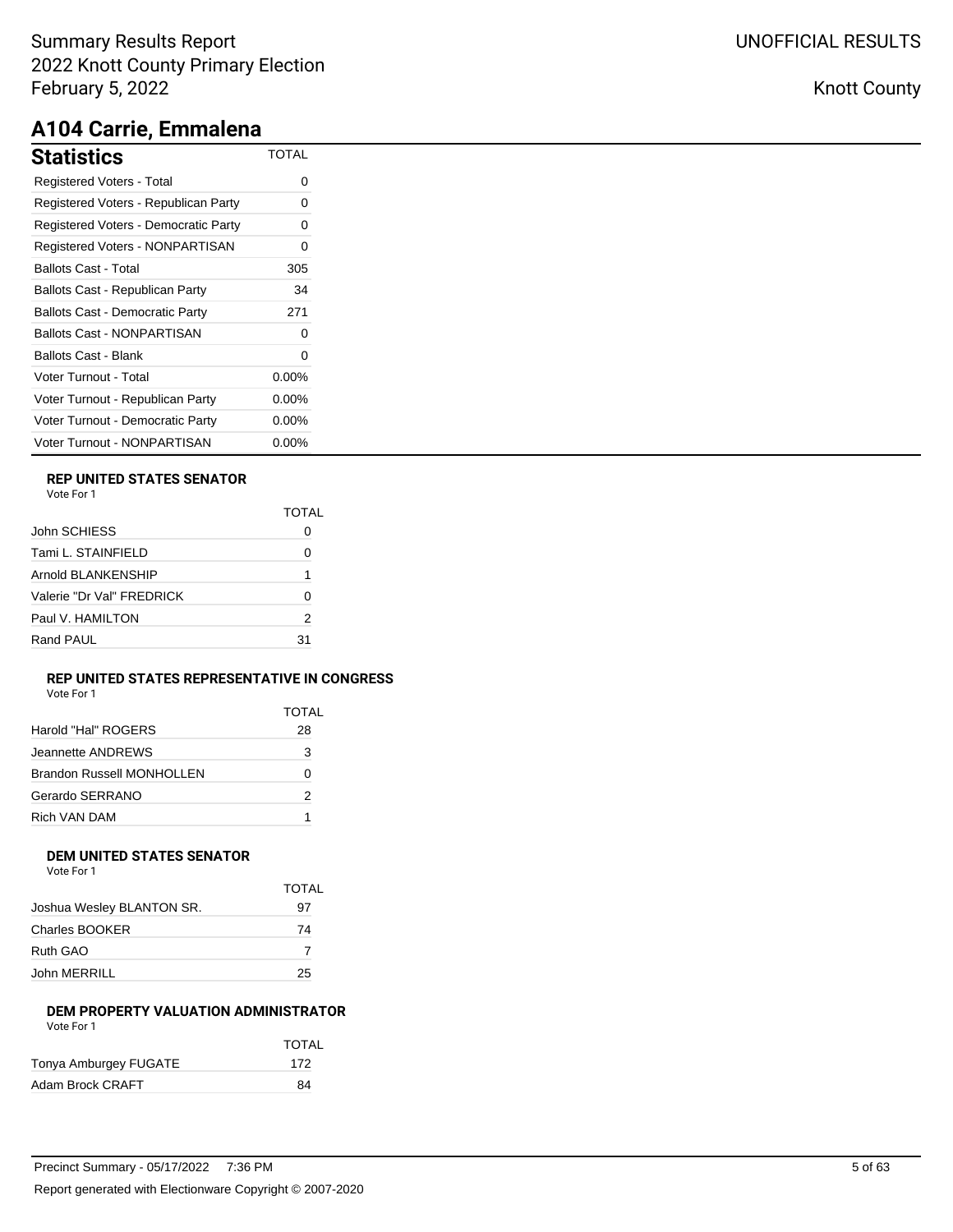# **A104 Carrie, Emmalena**

## **DEM COUNTY JUDGE / EXECUTIVE**

| Vote For 1      |              |
|-----------------|--------------|
|                 | <b>TOTAL</b> |
| Wade NOBLE      | 167          |
| Herbert D. HALL | 11           |
| Tracy NEICE     | 81           |

## **DEM MAGISTRATE District 1**

Vote For 1

| <b>TOTAL</b> |
|--------------|
| 60           |
| 35           |
| 7            |
| 121          |
| 32           |
|              |

## **DEM CONSTABLE District 1**

Vote For 1

|              | <b>TOTAL</b> |
|--------------|--------------|
| Jimmie VICK  | 18           |
| Corey MOSLEY | 31           |
| Arnold SHORT | 90           |
| Jerry MOSLEY | 108          |
|              |              |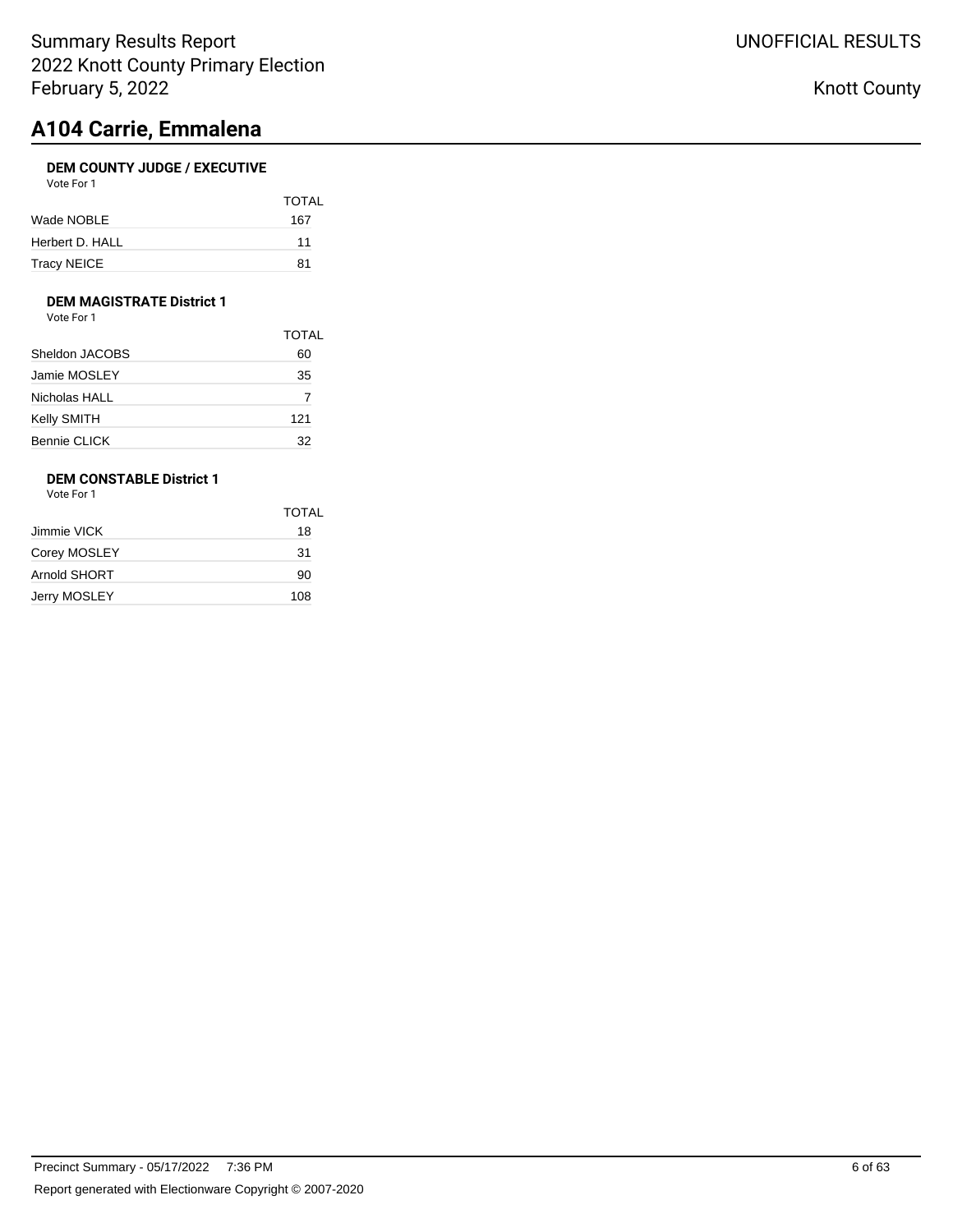| Statistics                             | <b>TOTAL</b> |
|----------------------------------------|--------------|
| Registered Voters - Total              | ი            |
| Registered Voters - Republican Party   | ი            |
| Registered Voters - Democratic Party   | 0            |
| Registered Voters - NONPARTISAN        | 0            |
| Ballots Cast - Total                   | 117          |
| Ballots Cast - Republican Party        | 15           |
| <b>Ballots Cast - Democratic Party</b> | 102          |
| Ballots Cast - NONPARTISAN             | ∩            |
| Ballots Cast - Blank                   | 0            |
| Voter Turnout - Total                  | $0.00\%$     |
| Voter Turnout - Republican Party       | $0.00\%$     |
| Voter Turnout - Democratic Party       | $0.00\%$     |
| Voter Turnout - NONPARTISAN            | $0.00\%$     |

## **REP UNITED STATES SENATOR**

Vote For 1

|                           | TOTAL |
|---------------------------|-------|
| John SCHIESS              |       |
| Tami L. STAINFIELD        | Ω     |
| Arnold BLANKENSHIP        | 2     |
| Valerie "Dr Val" FRFDRICK | O     |
| Paul V. HAMILTON          |       |
| Rand PAUL                 | 13    |

### **REP UNITED STATES REPRESENTATIVE IN CONGRESS**

Vote For 1

| Harold "Hal" ROGERS              | TOTAL<br>13 |
|----------------------------------|-------------|
| Jeannette ANDREWS                | O           |
| <b>Brandon Russell MONHOLLEN</b> | 1           |
| Gerardo SERRANO                  | 1           |
| Rich VAN DAM                     |             |

### **DEM UNITED STATES SENATOR** Vote For 1

|                           | TOTAL |
|---------------------------|-------|
| Joshua Wesley BLANTON SR. | 29    |
| Charles BOOKER            | 45    |
| Ruth GAO                  |       |
| John MERRILL              |       |
|                           |       |

### **DEM PROPERTY VALUATION ADMINISTRATOR** Vote For 1

|                       | <b>TOTAL</b> |
|-----------------------|--------------|
| Tonya Amburgey FUGATE | 82           |
| Adam Brock CRAFT      | 13           |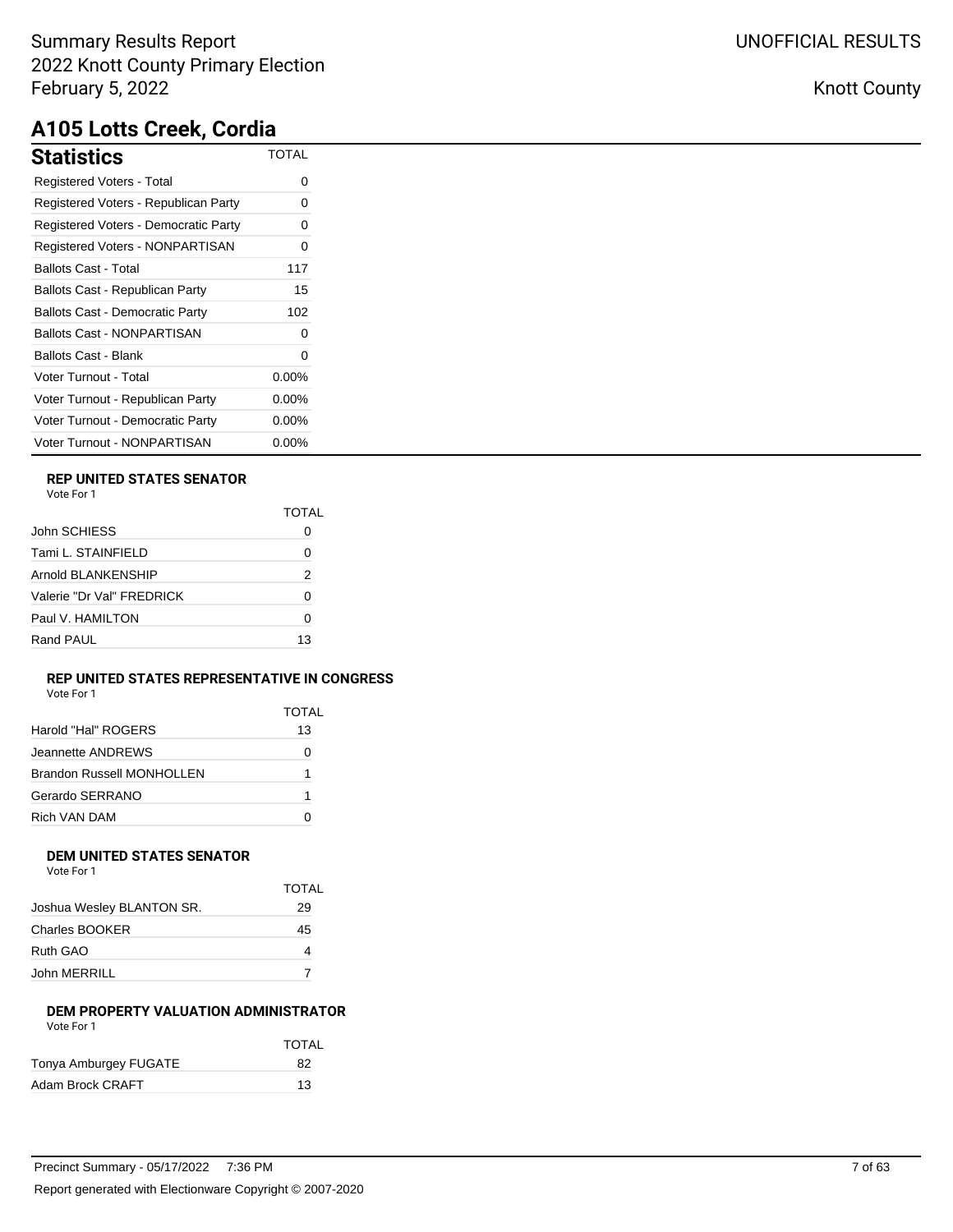# **A105 Lotts Creek, Cordia**

#### **DEM COUNTY JUDGE / EXECUTIVE**  $\overline{V}$ ote For

| VOIE FOL L         |              |
|--------------------|--------------|
|                    | <b>TOTAL</b> |
| Wade NOBLE         | 49           |
| Herbert D. HALL    | 18           |
| <b>Tracy NEICE</b> | 27           |

### **DEM MAGISTRATE District 1**

Vote For 1

|                     | <b>TOTAL</b> |
|---------------------|--------------|
| Sheldon JACOBS      | 20           |
| Jamie MOSLEY        | 15           |
| Nicholas HALL       | 1            |
| Kelly SMITH         | 60           |
| <b>Bennie CLICK</b> | O            |

## **DEM CONSTABLE District 1**

Vote For 1

|              | <b>TOTAL</b> |
|--------------|--------------|
| Jimmie VICK  | 3            |
| Corey MOSLEY | 18           |
| Arnold SHORT | 33           |
| Jerry MOSLEY | 36           |
|              |              |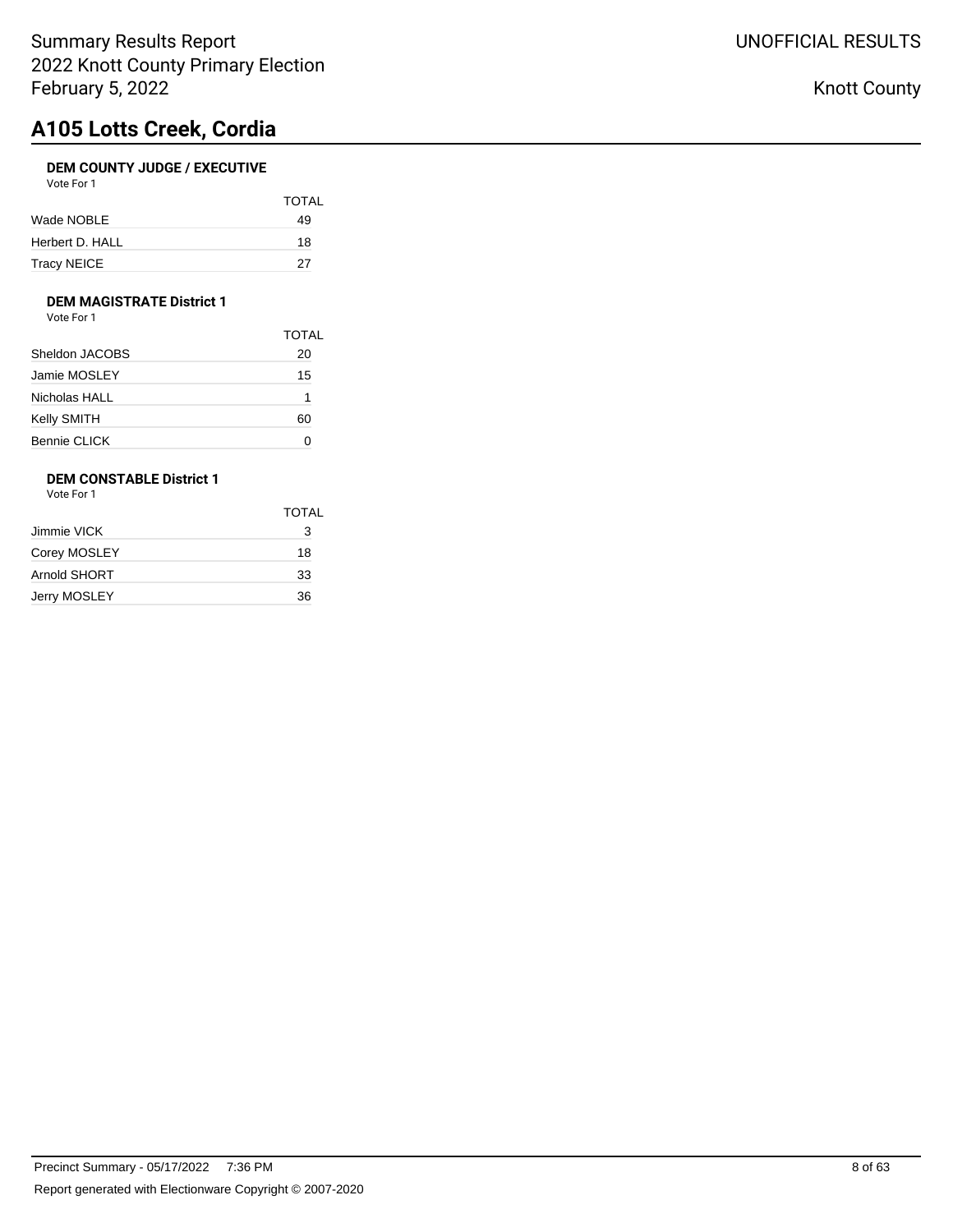# **A106 Garner**

| Statistics                             | TOTAL    |
|----------------------------------------|----------|
| Registered Voters - Total              | $\Omega$ |
| Registered Voters - Republican Party   | 0        |
| Registered Voters - Democratic Party   | 0        |
| Registered Voters - NONPARTISAN        | 0        |
| Ballots Cast - Total                   | 106      |
| Ballots Cast - Republican Party        | 7        |
| <b>Ballots Cast - Democratic Party</b> | 99       |
| Ballots Cast - NONPARTISAN             | O        |
| Ballots Cast - Blank                   | 0        |
| Voter Turnout - Total                  | $0.00\%$ |
| Voter Turnout - Republican Party       | $0.00\%$ |
| Voter Turnout - Democratic Party       | $0.00\%$ |
| Voter Turnout - NONPARTISAN            | $0.00\%$ |

## **REP UNITED STATES SENATOR**

|                           | TOTAI |
|---------------------------|-------|
| John SCHIESS              | 1     |
| Tami L. STAINFIELD        | Ω     |
| Arnold BLANKENSHIP        | O     |
| Valerie "Dr Val" FREDRICK | Ω     |
| Paul V. HAMILTON          | O     |
| Rand PAUL                 | ี     |

### **REP UNITED STATES REPRESENTATIVE IN CONGRESS**

| Vote For 1                       |       |
|----------------------------------|-------|
|                                  | TOTAL |
| Harold "Hal" ROGERS              | 6     |
| Jeannette ANDREWS                |       |
| <b>Brandon Russell MONHOLLEN</b> |       |
| Gerardo SERRANO                  |       |

#### **DEM UNITED STATES SENATOR** Vote For 1

| <b>VAJILI I VJI I</b>     |              |
|---------------------------|--------------|
|                           | <b>TOTAL</b> |
| Joshua Wesley BLANTON SR. | 33           |
| <b>Charles BOOKER</b>     | 24           |
| Ruth GAO                  | 2            |
| John MERRILL              | ค            |

Rich VAN DAM 0

### **DEM PROPERTY VALUATION ADMINISTRATOR** Vote For 1

|                       | <b>TOTAL</b> |
|-----------------------|--------------|
| Tonya Amburgey FUGATE | 51           |
| Adam Brock CRAFT      | 44           |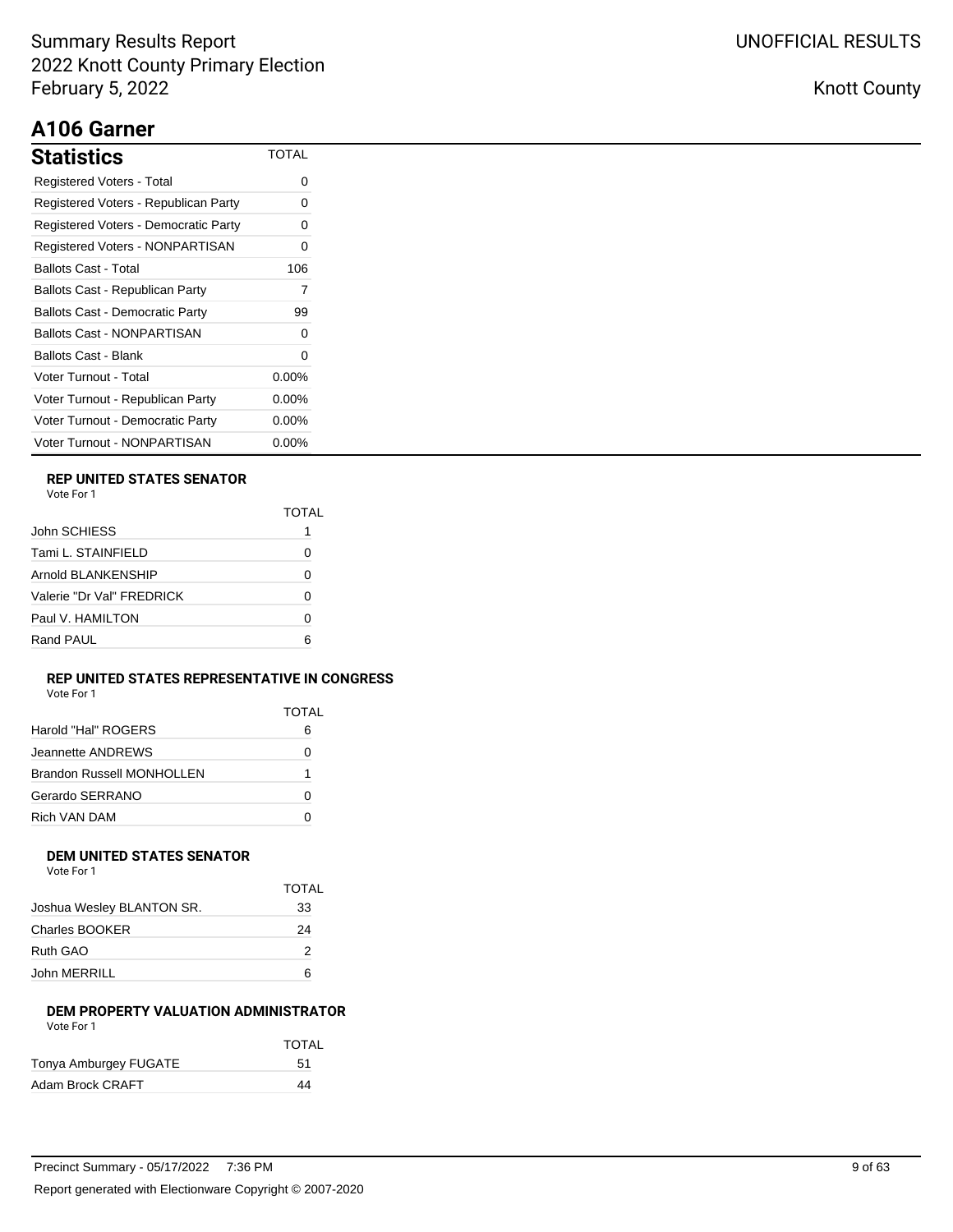## **A106 Garner**

### **DEM COUNTY JUDGE / EXECUTIVE**

| Vote For 1 |  |
|------------|--|
|------------|--|

|                 | <b>TOTAL</b> |
|-----------------|--------------|
| Wade NOBLE      | 27           |
| Herbert D. HALL | 10           |
| Tracy NEICE     | 57           |

### **DEM MAGISTRATE District 1**

Vote For 1

|                     | <b>TOTAL</b> |
|---------------------|--------------|
| Sheldon JACOBS      | 14           |
| Jamie MOSLEY        | 41           |
| Nicholas HALL       | 13           |
| Kelly SMITH         | 11           |
| <b>Bennie CLICK</b> | 17           |

## **DEM CONSTABLE District 1**

Vote For 1

|              | <b>TOTAL</b> |
|--------------|--------------|
| Jimmie VICK  | 24           |
| Corey MOSLEY | 27           |
| Arnold SHORT | 14           |
| Jerry MOSLEY | 29           |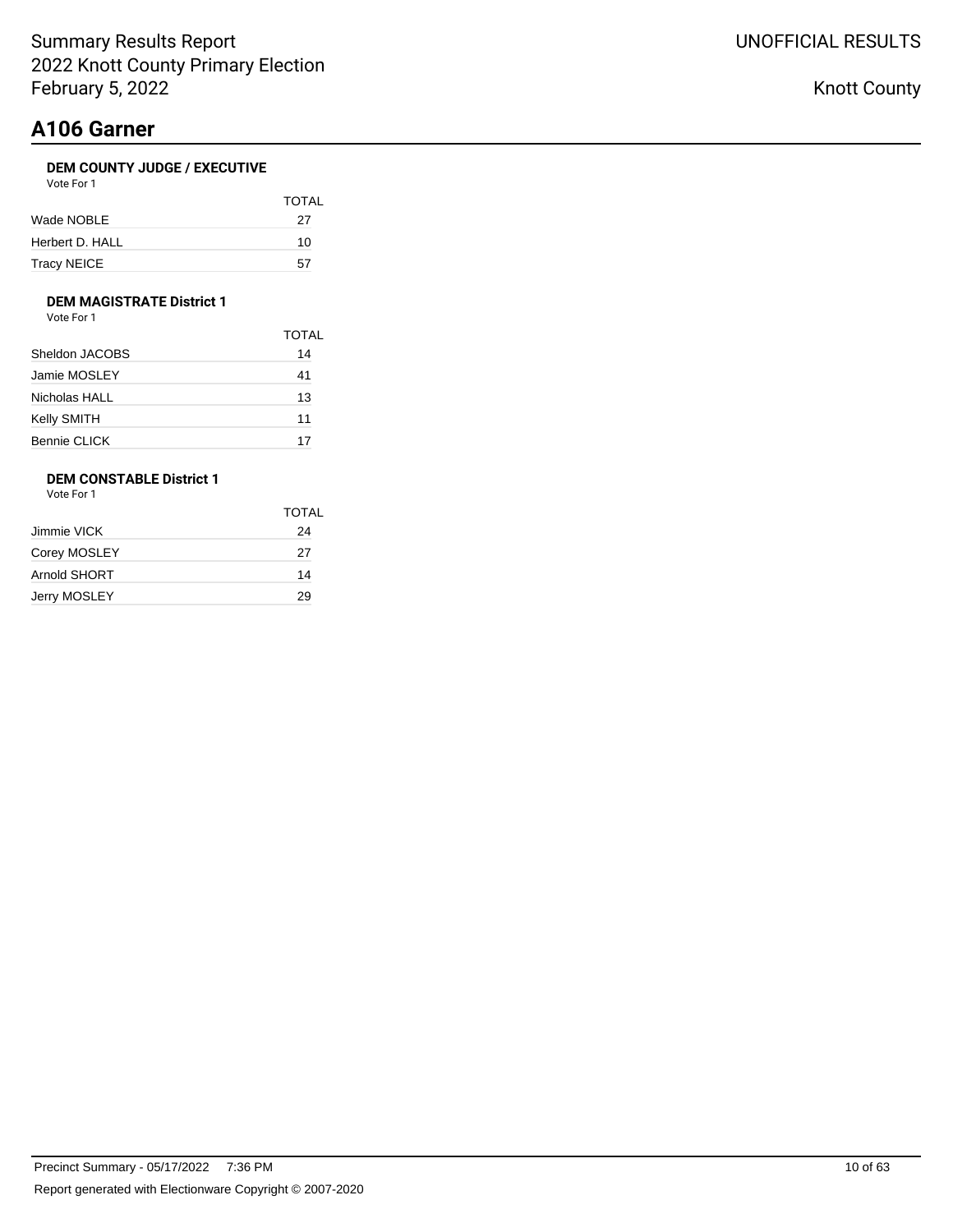# **A108 Leburn**

| Statistics                             | TOTAL    |
|----------------------------------------|----------|
| Registered Voters - Total              | 0        |
| Registered Voters - Republican Party   | 0        |
| Registered Voters - Democratic Party   | O        |
| Registered Voters - NONPARTISAN        | 0        |
| Ballots Cast - Total                   | 103      |
| Ballots Cast - Republican Party        | 13       |
| <b>Ballots Cast - Democratic Party</b> | 90       |
| <b>Ballots Cast - NONPARTISAN</b>      | 0        |
| Ballots Cast - Blank                   | 0        |
| Voter Turnout - Total                  | $0.00\%$ |
| Voter Turnout - Republican Party       | $0.00\%$ |
| Voter Turnout - Democratic Party       | $0.00\%$ |
| Voter Turnout - NONPARTISAN            | $0.00\%$ |

### **REP UNITED STATES SENATOR**

| Vote For |  |
|----------|--|
|          |  |

|                           | TOTAI |
|---------------------------|-------|
| John SCHIESS              |       |
| Tami L. STAINFIELD        | Ω     |
| Arnold BLANKENSHIP        |       |
| Valerie "Dr Val" FRFDRICK | 1     |
| Paul V. HAMILTON          | O     |
| Rand PAUL                 | 11    |

### **REP UNITED STATES REPRESENTATIVE IN CONGRESS** Vote For 1

TOTAL

|                           | 1 U J I AI |
|---------------------------|------------|
| Harold "Hal" ROGERS       | 12         |
| Jeannette ANDREWS         |            |
| Brandon Russell MONHOLLEN | 0          |
| Gerardo SERRANO           | 0          |
| Rich VAN DAM              |            |
|                           |            |

#### **DEM UNITED STATES SENATOR** Vote For 1

|                           | <b>TOTAL</b> |
|---------------------------|--------------|
| Joshua Wesley BLANTON SR. | 21           |
| <b>Charles BOOKER</b>     | 23           |
| Ruth GAO                  |              |
| John MERRILL              | 5            |

### **DEM PROPERTY VALUATION ADMINISTRATOR** Vote For 1

|                       | <b>TOTAL</b> |
|-----------------------|--------------|
| Tonya Amburgey FUGATE | 47           |
| Adam Brock CRAFT      | 35           |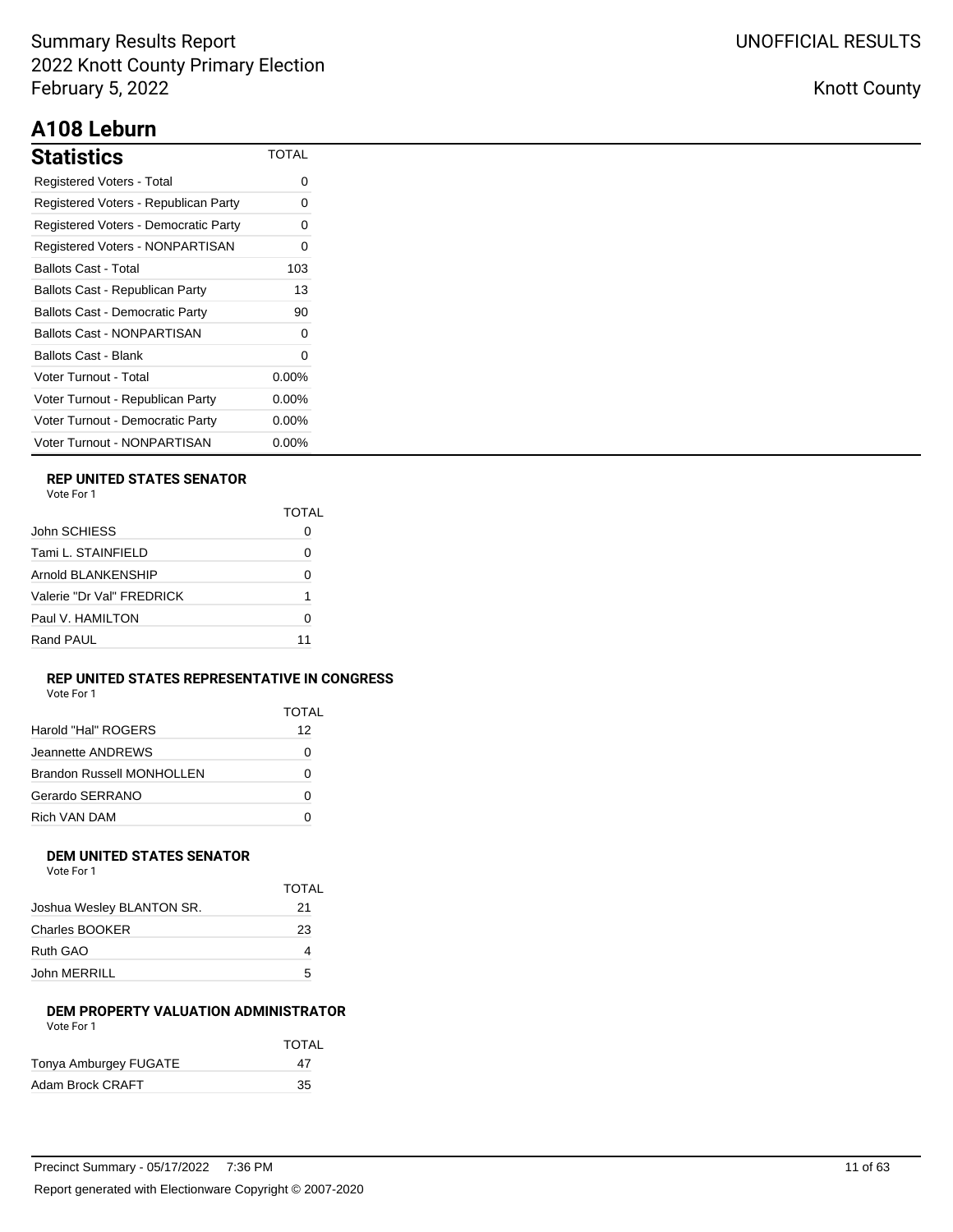# **A108 Leburn**

## **DEM COUNTY JUDGE / EXECUTIVE**

| Vote For |  |
|----------|--|
|----------|--|

|                 | <b>TOTAL</b> |
|-----------------|--------------|
| Wade NOBLE      | 20           |
| Herbert D. HALL | 10           |
| Tracy NEICE     | 59           |

## **DEM MAGISTRATE District 1**

Vote For 1

|                | <b>TOTAL</b> |
|----------------|--------------|
| Sheldon JACOBS | 21           |
| Jamie MOSLEY   | 21           |
| Nicholas HALL  | 13           |
| Kelly SMITH    | 10           |
| Bennie CLICK   | 21           |

## **DEM CONSTABLE District 1**

Vote For 1

|              | <b>TOTAL</b> |
|--------------|--------------|
| Jimmie VICK  | 17           |
| Corey MOSLEY | 15           |
| Arnold SHORT | 21           |
| Jerry MOSLEY | 31           |
|              |              |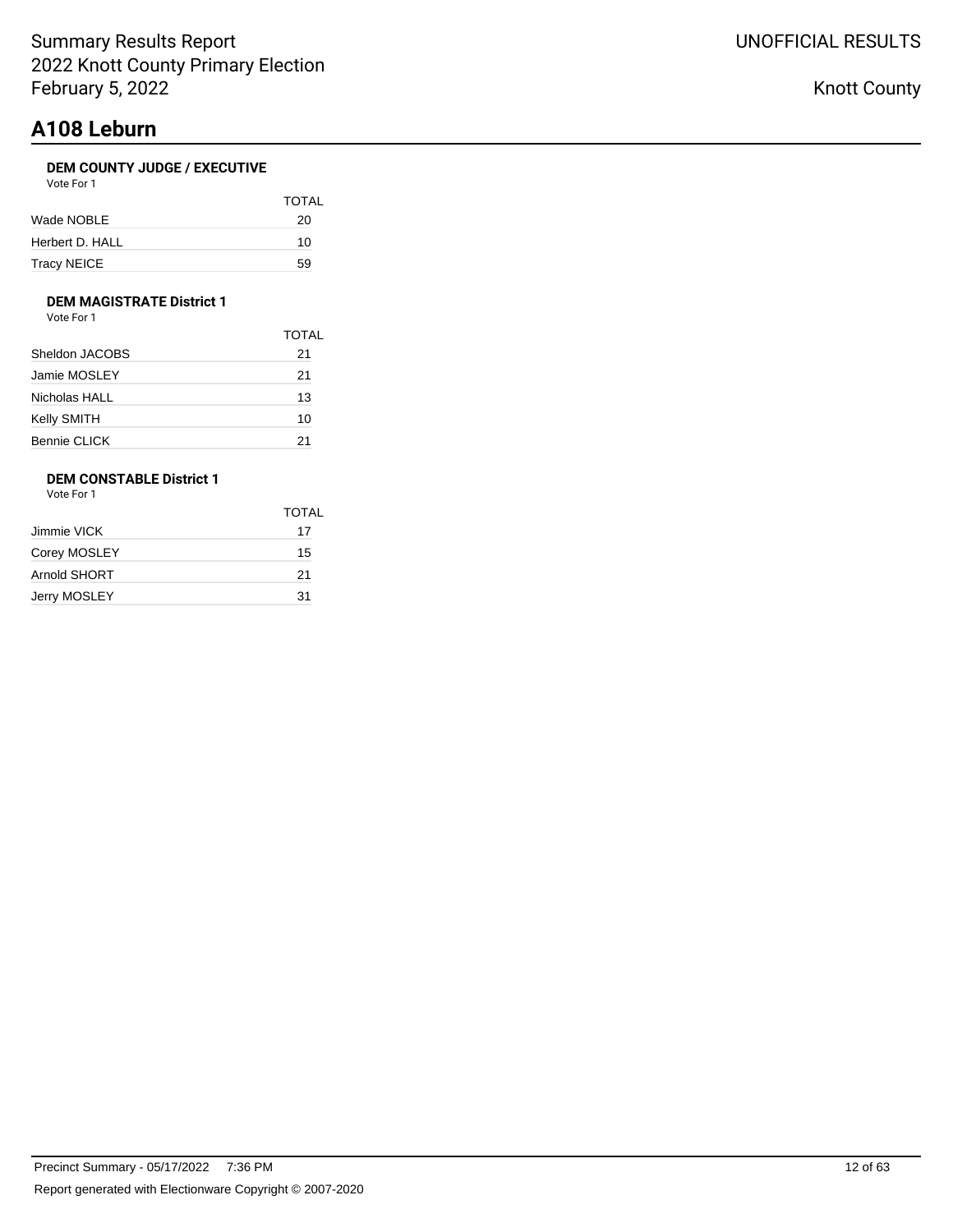| Statistics                             | <b>TOTAL</b> |
|----------------------------------------|--------------|
| <b>Registered Voters - Total</b>       | 0            |
| Registered Voters - Republican Party   | 0            |
| Registered Voters - Democratic Party   | 0            |
| Registered Voters - NONPARTISAN        | 0            |
| Ballots Cast - Total                   | 229          |
| Ballots Cast - Republican Party        | 49           |
| <b>Ballots Cast - Democratic Party</b> | 180          |
| Ballots Cast - NONPARTISAN             | 0            |
| Ballots Cast - Blank                   | 0            |
| Voter Turnout - Total                  | $0.00\%$     |
| Voter Turnout - Republican Party       | $0.00\%$     |
| Voter Turnout - Democratic Party       | $0.00\%$     |
| Voter Turnout - NONPARTISAN            | 0.00%        |

## **REP UNITED STATES SENATOR**

Vote For 1

|                           | TOTAL |
|---------------------------|-------|
| John SCHIESS              |       |
| Tami L. STAINFIELD        |       |
| Arnold BLANKENSHIP        |       |
| Valerie "Dr Val" FRFDRICK |       |
| Paul V. HAMILTON          | 3     |
| Rand PAUL                 | 36    |

#### **REP UNITED STATES REPRESENTATIVE IN CONGRESS** Vote For 1

| vuuttuu 1                        |       |
|----------------------------------|-------|
|                                  | TOTAL |
| Harold "Hal" ROGERS              | 39    |
| Jeannette ANDREWS                |       |
| <b>Brandon Russell MONHOLLEN</b> | 1     |
| Gerardo SERRANO                  | 6     |
| Rich VAN DAM                     |       |

#### **REP CONSTABLE District 2** Vote For 1

| VULTE FUIL            |              |
|-----------------------|--------------|
|                       | <b>TOTAL</b> |
| Dennis JACOBS         | 19           |
| Landon Douglas GIBSON | 28           |

### **DEM UNITED STATES SENATOR**

| Vote For 1                |              |  |
|---------------------------|--------------|--|
|                           | <b>TOTAL</b> |  |
| Joshua Wesley BLANTON SR. | 55           |  |
| Charles BOOKER            | 41           |  |
| Ruth GAO                  | 1            |  |
| John MERRILL              | 18           |  |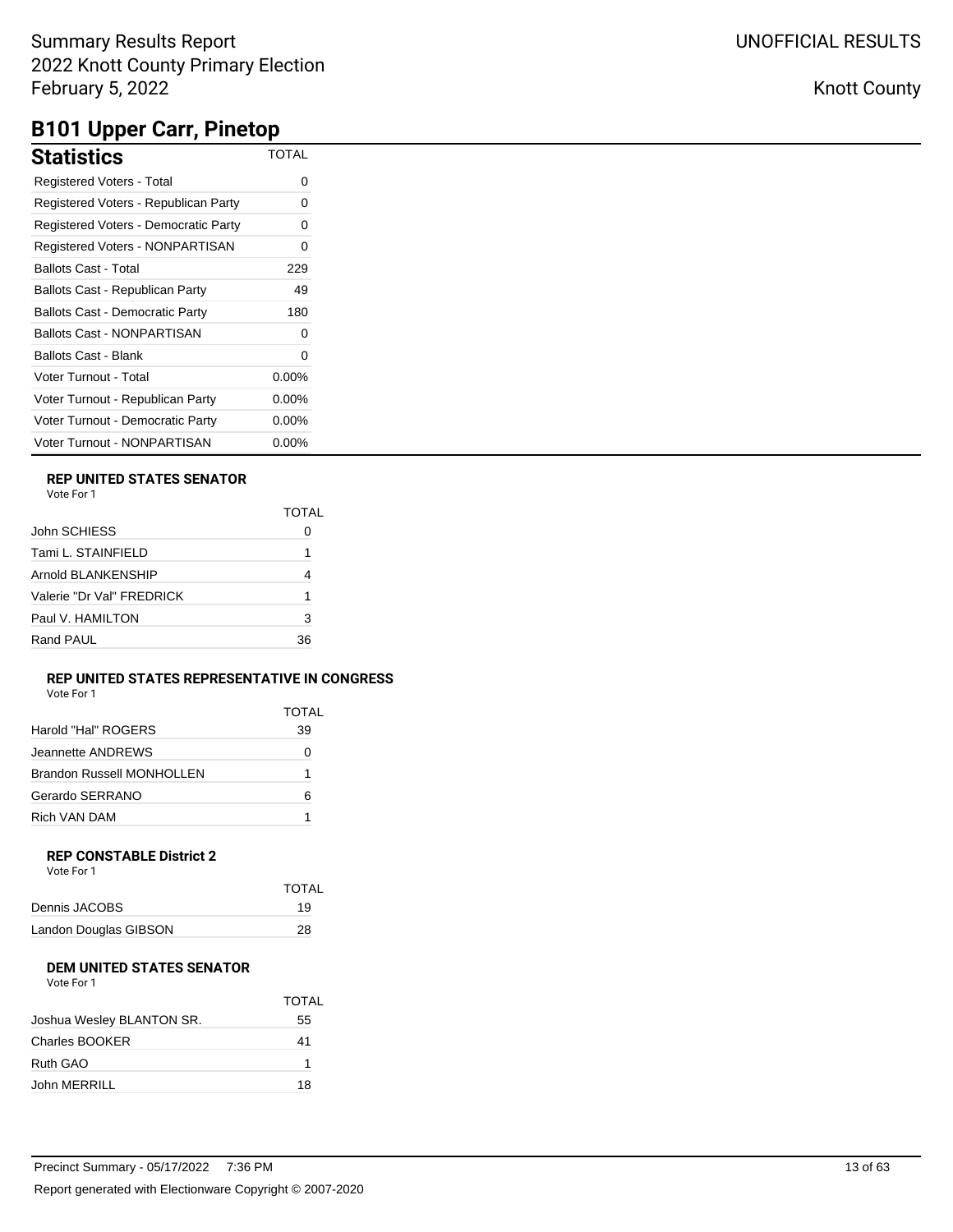# **B101 Upper Carr, Pinetop**

### **DEM PROPERTY VALUATION ADMINISTRATOR** Vote For 1

| .                     |              |
|-----------------------|--------------|
|                       | <b>TOTAL</b> |
| Tonya Amburgey FUGATE | 129          |
| Adam Brock CRAFT      | 44           |

# **DEM COUNTY JUDGE / EXECUTIVE**<br>Vote For 1

| Vote For 1 |  |
|------------|--|
|------------|--|

|                 | <b>TOTAL</b> |
|-----------------|--------------|
| Wade NOBLE      | 42           |
| Herbert D. HALL | 64           |
| Tracy NEICE     | 59           |

### **DEM MAGISTRATE District 2** Vote For 1

|                          | TOTAL |
|--------------------------|-------|
| Malachi YOUNG            | 24    |
| <b>Brock Colter HALL</b> | 27    |
| Kennith FUGATE           | 11    |
| Kenneth AMBURGEY         | 98    |
| <b>Scotty CLICK</b>      | 19    |

### **DEM CONSTABLE District 2**

Vote For 1

|                      | <b>TOTAL</b> |
|----------------------|--------------|
| Derek FIELDS         | 64           |
| <b>Billy CAUDILL</b> | 80           |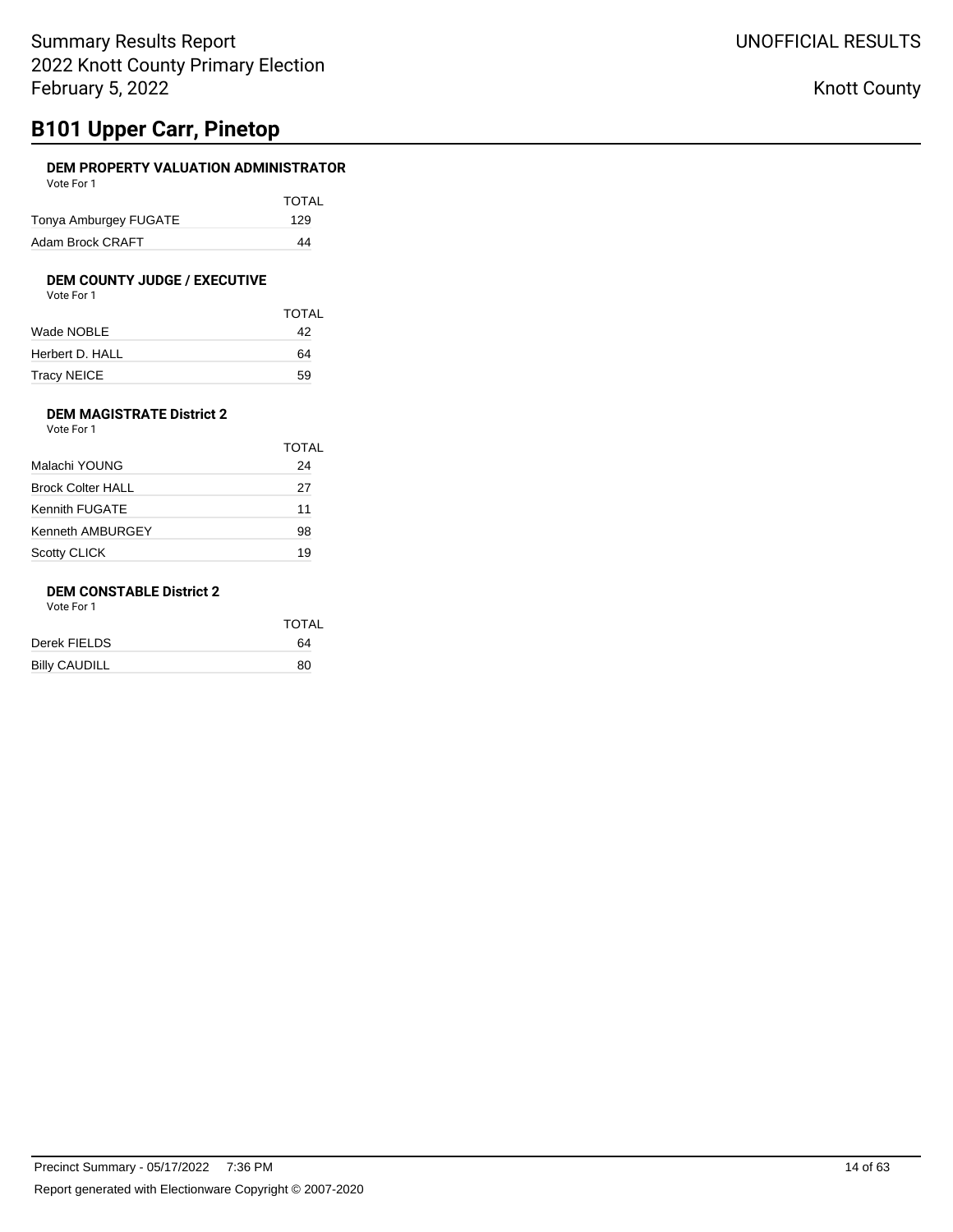Knott County

# **B102 Middle Carr, Litt Carr**

| <b>Statistics</b>                      | <b>TOTAL</b> |
|----------------------------------------|--------------|
| Registered Voters - Total              | Ω            |
| Registered Voters - Republican Party   | ი            |
| Registered Voters - Democratic Party   | Ω            |
| Registered Voters - NONPARTISAN        | ი            |
| <b>Ballots Cast - Total</b>            | 138          |
| Ballots Cast - Republican Party        | 17           |
| <b>Ballots Cast - Democratic Party</b> | 121          |
| Ballots Cast - NONPARTISAN             | Ω            |
| Ballots Cast - Blank                   | ი            |
| Voter Turnout - Total                  | $0.00\%$     |
| Voter Turnout - Republican Party       | $0.00\%$     |
| Voter Turnout - Democratic Party       | $0.00\%$     |
| Voter Turnout - NONPARTISAN            | 0.00%        |

## **REP UNITED STATES SENATOR**

| Vote For 1 |  |
|------------|--|
|------------|--|

|                           | TOTAI |
|---------------------------|-------|
| John SCHIESS              |       |
| Tami L. STAINFIELD        | Ω     |
| Arnold BLANKENSHIP        |       |
| Valerie "Dr Val" FREDRICK |       |
| Paul V. HAMILTON          | 6     |
| Rand PAUL                 | 9     |

#### **REP UNITED STATES REPRESENTATIVE IN CONGRESS** Vote For 1

| <b>VOLE FOI</b> I |  |  |
|-------------------|--|--|
|                   |  |  |
|                   |  |  |

|                                  | TOTAL |
|----------------------------------|-------|
| Harold "Hal" ROGERS              | 11    |
| Jeannette ANDRFWS                | 2     |
| <b>Brandon Russell MONHOLLEN</b> |       |
| Gerardo SERRANO                  | 1     |
| Rich VAN DAM                     |       |

#### **REP CONSTABLE District 2** Vote For 1

| VOLE FOI T            |              |
|-----------------------|--------------|
|                       | <b>TOTAL</b> |
| Dennis JACOBS         | 8            |
| Landon Douglas GIBSON | 9            |

## **DEM UNITED STATES SENATOR**

| Vote For 1 |  |
|------------|--|
|            |  |

|                           | <b>TOTAL</b> |
|---------------------------|--------------|
| Joshua Wesley BLANTON SR. | 39           |
| Charles BOOKER            | 34           |
| Ruth GAO                  | 2            |
| John MERRILL              | 9            |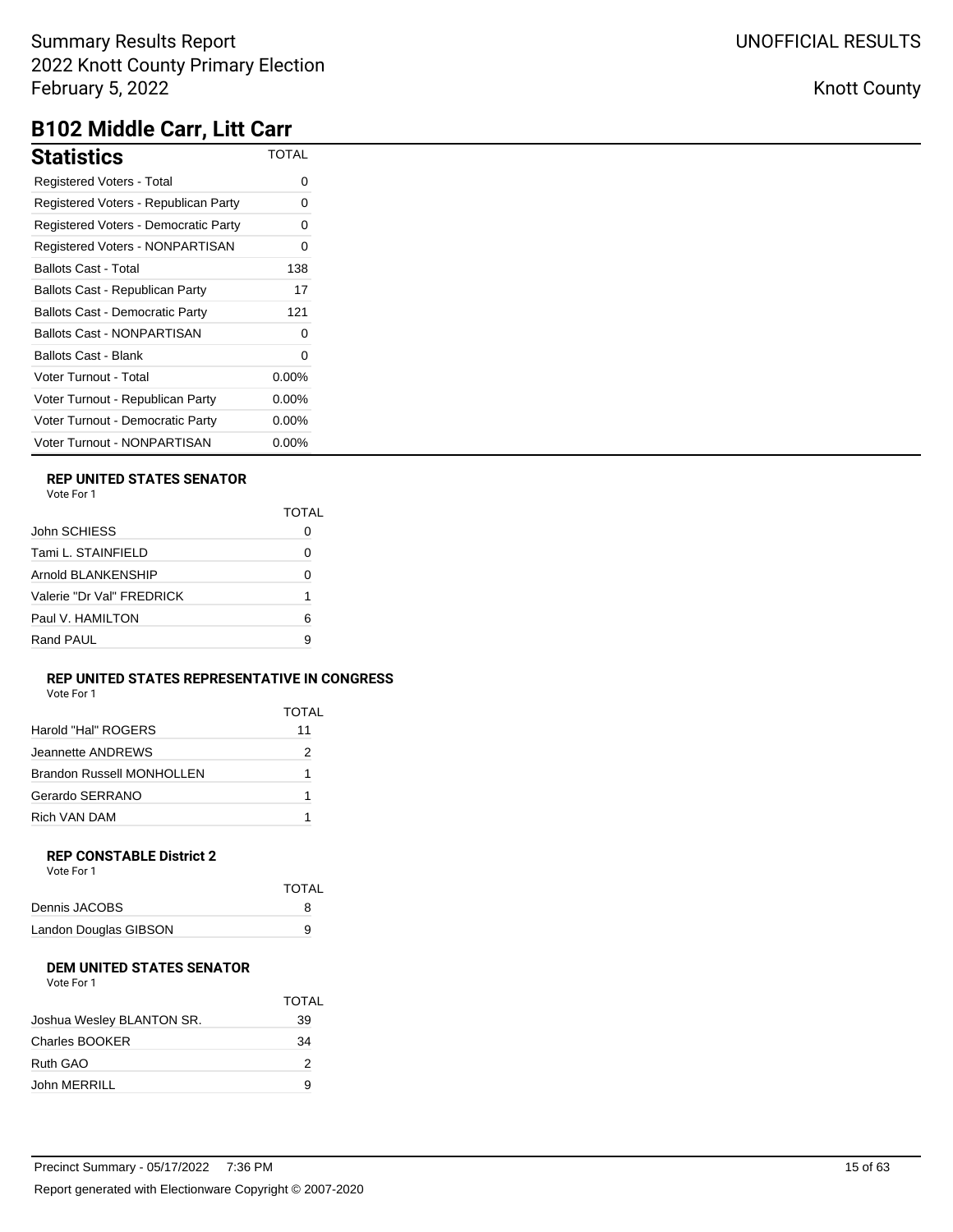# **B102 Middle Carr, Litt Carr**

### **DEM PROPERTY VALUATION ADMINISTRATOR** Vote For 1

| VULCIUI I             |              |
|-----------------------|--------------|
|                       | <b>TOTAL</b> |
| Tonya Amburgey FUGATE | 76           |
| Adam Brock CRAFT      | 39           |

# **DEM COUNTY JUDGE / EXECUTIVE**<br>Vote For 1

|                 | <b>TOTAL</b> |
|-----------------|--------------|
| Wade NOBLE      | 35           |
| Herbert D. HALL | 22           |
| Tracy NEICE     | 53           |

### **DEM MAGISTRATE District 2** Vote For 1

|                          | TOTAL |
|--------------------------|-------|
| Malachi YOUNG            | 39    |
| <b>Brock Colter HALL</b> | 8     |
| Kennith FUGATE           | 28    |
| Kenneth AMBURGEY         | 25    |
| <b>Scotty CLICK</b>      | 20    |

## **DEM CONSTABLE District 2**

Vote For 1

|                      | <b>TOTAL</b> |
|----------------------|--------------|
| Derek FIELDS         | 46           |
| <b>Billy CAUDILL</b> | 56           |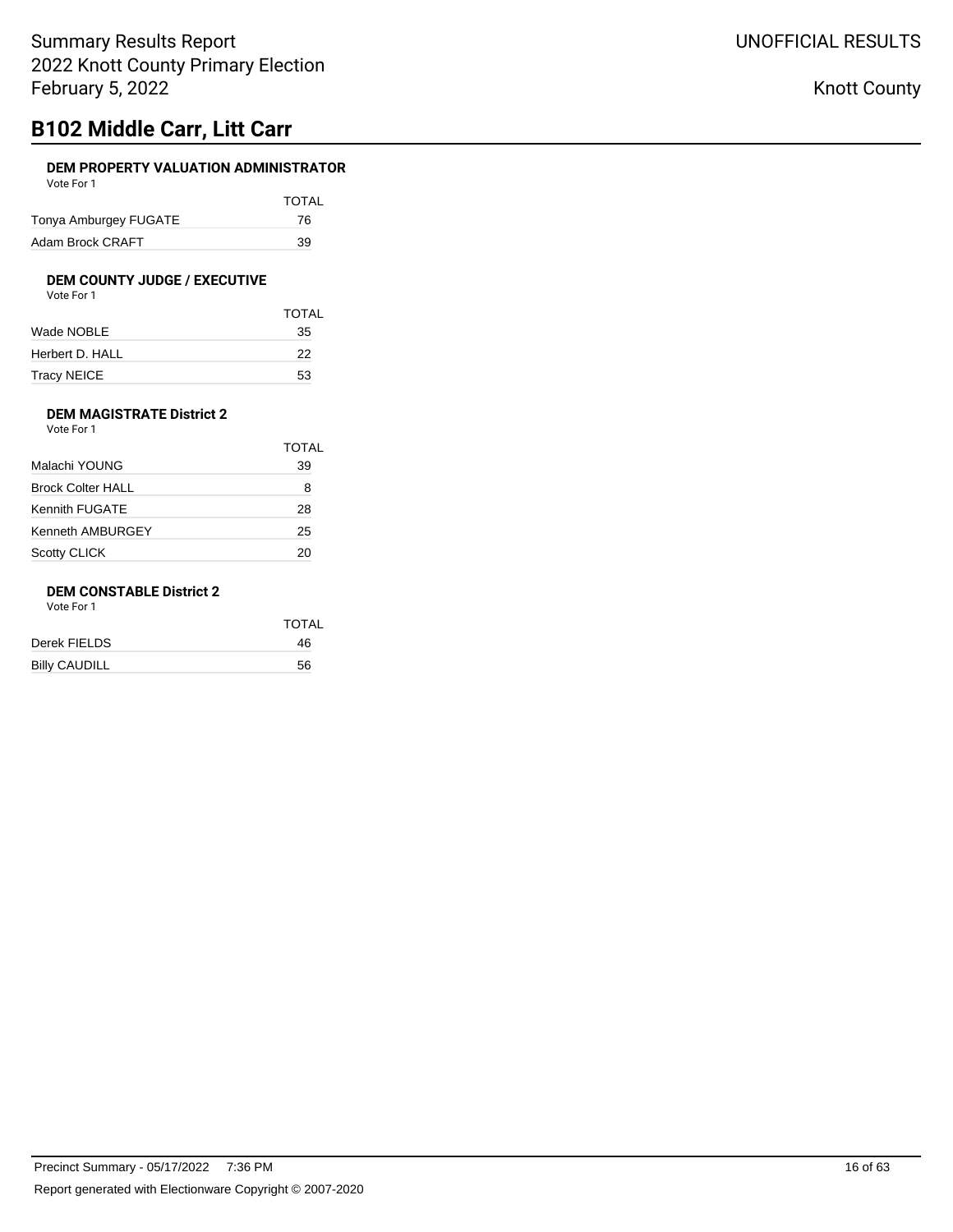## Knott County

# **B103 Breedings Creek, Redfox**

| <b>Statistics</b>                      | <b>TOTAL</b> |
|----------------------------------------|--------------|
| Registered Voters - Total              | 0            |
| Registered Voters - Republican Party   |              |
| Registered Voters - Democratic Party   | 0            |
| Registered Voters - NONPARTISAN        | 0            |
| <b>Ballots Cast - Total</b>            | 86           |
| Ballots Cast - Republican Party        | 24           |
| <b>Ballots Cast - Democratic Party</b> | 62           |
| <b>Ballots Cast - NONPARTISAN</b>      |              |
| <b>Ballots Cast - Blank</b>            |              |
| Voter Turnout - Total                  | $0.00\%$     |
| Voter Turnout - Republican Party       | 0.00%        |
| Voter Turnout - Democratic Party       | $0.00\%$     |
| Voter Turnout - NONPARTISAN            | $0.00\%$     |

### **REP UNITED STATES SENATOR**

|                           | TOTAL |
|---------------------------|-------|
| John SCHIESS              |       |
| Tami L. STAINFIELD        | Ω     |
| Arnold BLANKENSHIP        | 0     |
| Valerie "Dr Val" FRFDRICK | ŋ     |
| Paul V. HAMILTON          | Ω     |
| Rand PAUL                 | 24    |

### **REP UNITED STATES REPRESENTATIVE IN CONGRESS**

| Vote For 1 |  |
|------------|--|
|            |  |

|                                  | <b>TOTAL</b> |
|----------------------------------|--------------|
| Harold "Hal" ROGERS              | 19           |
| Jeannette ANDREWS                | O            |
| <b>Brandon Russell MONHOLLEN</b> | O            |
| Gerardo SERRANO                  | 4            |
| Rich VAN DAM                     |              |

#### **REP CONSTABLE District 2** Vote For 1

| VULTE FUIL            |              |
|-----------------------|--------------|
|                       | <b>TOTAL</b> |
| Dennis JACOBS         | 3            |
| Landon Douglas GIBSON | 19           |

## **DEM UNITED STATES SENATOR**

| Vote For 1 |
|------------|
|            |

|                           | TOTAL |
|---------------------------|-------|
| Joshua Wesley BLANTON SR. | 17    |
| <b>Charles BOOKER</b>     | 13    |
| Ruth GAO                  |       |
| John MERRILL              | 10    |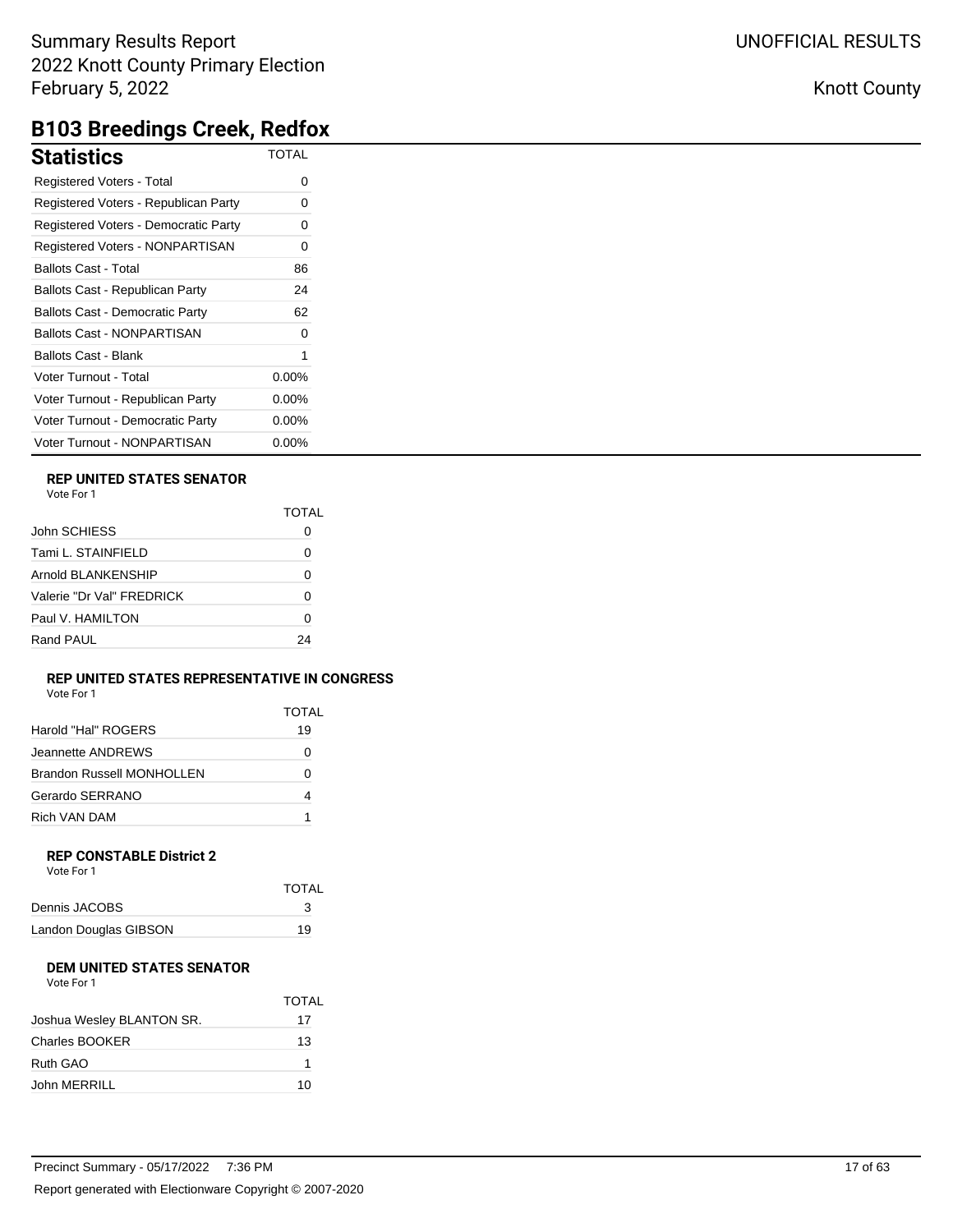# **B103 Breedings Creek, Redfox**

### **DEM PROPERTY VALUATION ADMINISTRATOR** Vote For 1

|                       | <b>TOTAL</b> |
|-----------------------|--------------|
| Tonya Amburgey FUGATE | 35           |
| Adam Brock CRAFT      | 23           |

# **DEM COUNTY JUDGE / EXECUTIVE**<br>Vote For 1

| Vote For 1 |  |
|------------|--|
|------------|--|

|                 | <b>TOTAL</b> |
|-----------------|--------------|
| Wade NOBLE      | 16           |
| Herbert D. HALL | 14           |
| Tracy NEICE     | 26           |

### **DEM MAGISTRATE District 2** Vote For 1

|                          | TOTAL |
|--------------------------|-------|
| Malachi YOUNG            | 28    |
| <b>Brock Colter HALL</b> |       |
| Kennith FUGATE           | 22    |
| Kenneth AMBURGEY         | 9     |
| <b>Scotty CLICK</b>      |       |

### **DEM CONSTABLE District 2**

Vote For 1

|                      | <b>TOTAL</b> |
|----------------------|--------------|
| Derek FIELDS         | -32          |
| <b>Billy CAUDILL</b> | 19           |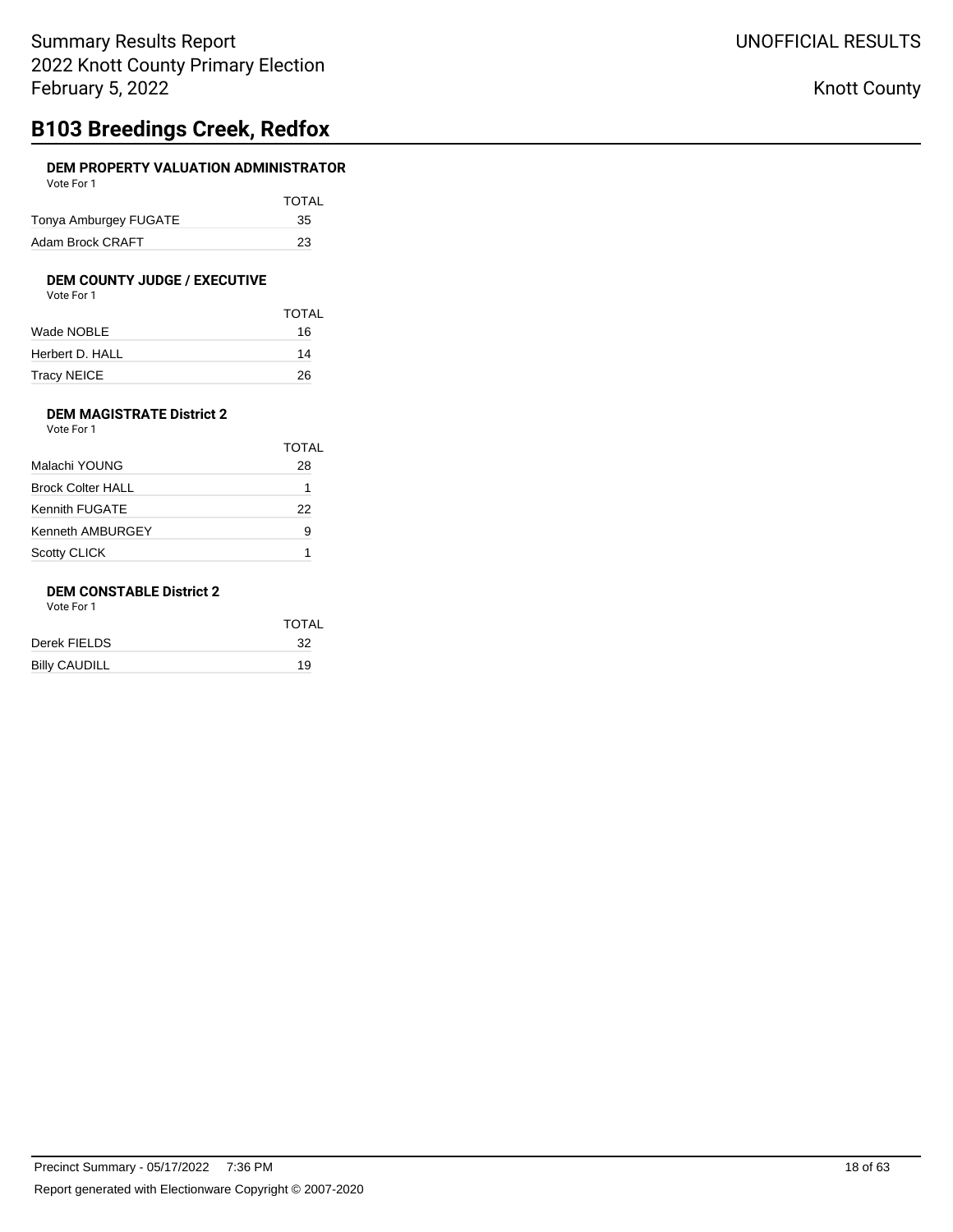## Knott County

# **B104 Irishman, Amburgey**

| <b>Statistics</b>                      | <b>TOTAL</b> |
|----------------------------------------|--------------|
| Registered Voters - Total              | O            |
| Registered Voters - Republican Party   | 0            |
| Registered Voters - Democratic Party   | 0            |
| Registered Voters - NONPARTISAN        | 0            |
| Ballots Cast - Total                   | 91           |
| Ballots Cast - Republican Party        | 12           |
| <b>Ballots Cast - Democratic Party</b> | 79           |
| Ballots Cast - NONPARTISAN             | O            |
| Ballots Cast - Blank                   | 0            |
| Voter Turnout - Total                  | $0.00\%$     |
| Voter Turnout - Republican Party       | $0.00\%$     |
| Voter Turnout - Democratic Party       | $0.00\%$     |
| Voter Turnout - NONPARTISAN            | 0.00%        |

### **REP UNITED STATES SENATOR**

| TOTAI |
|-------|
|       |
|       |
| O     |
|       |
| O     |
| я     |
|       |

### **REP UNITED STATES REPRESENTATIVE IN CONGRESS**

|  | Vote For 1 |  |
|--|------------|--|
|  |            |  |

|                           | TOTAI |
|---------------------------|-------|
| Harold "Hal" ROGERS       | 10    |
| Jeannette ANDREWS         | Ω     |
| Brandon Russell MONHOLLEN | 0     |
| Gerardo SERRANO           | 1     |
| Rich VAN DAM              |       |

#### **REP CONSTABLE District 2** Vote For 1

| VULTE FUIL            |              |
|-----------------------|--------------|
|                       | <b>TOTAL</b> |
| Dennis JACOBS         |              |
| Landon Douglas GIBSON | 9            |

### **DEM UNITED STATES SENATOR**

|                           | <b>TOTAL</b> |
|---------------------------|--------------|
| Joshua Wesley BLANTON SR. | 34           |
| Charles BOOKER            | 17           |
| Ruth GAO                  |              |
| John MERRILL              | 5            |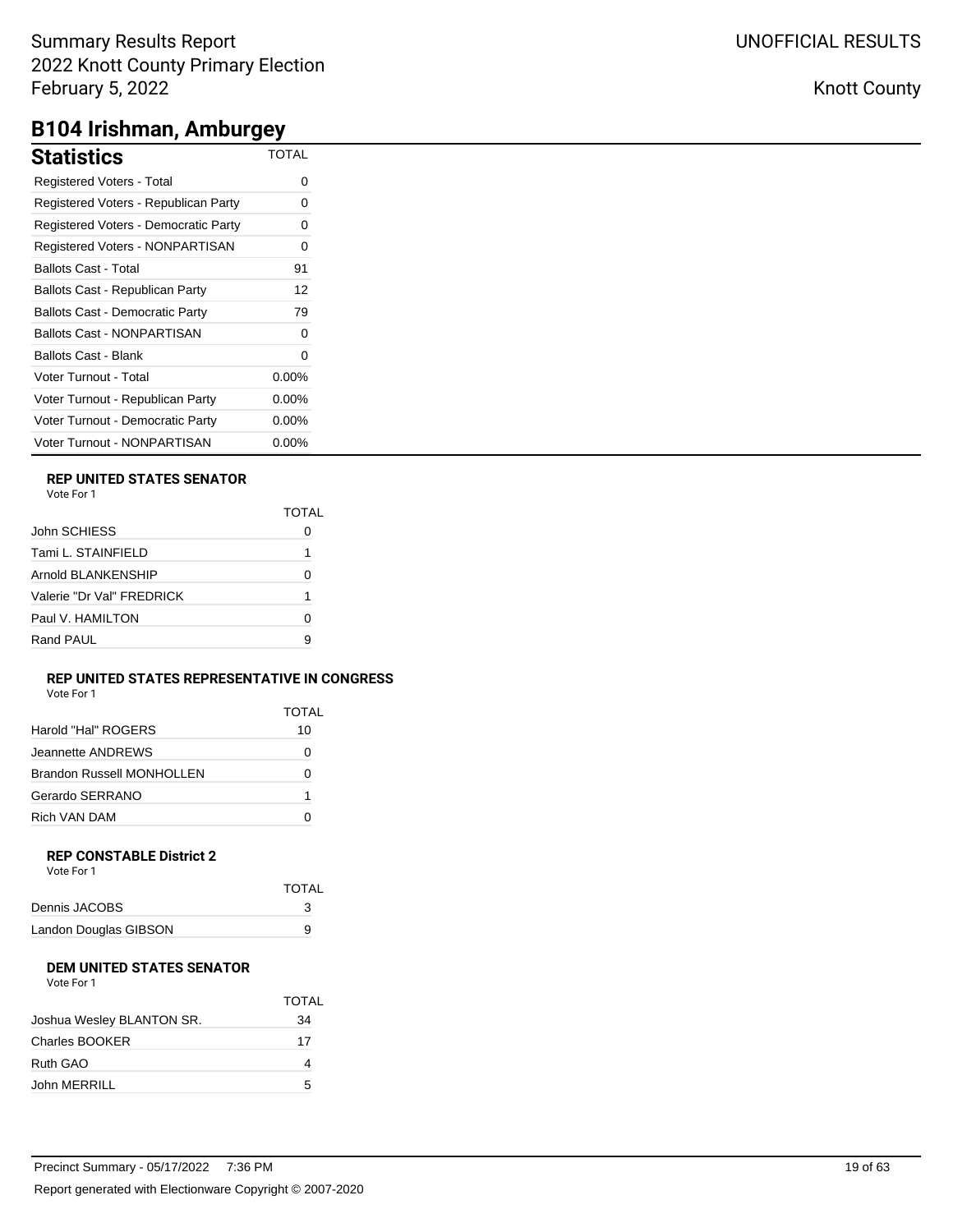# **B104 Irishman, Amburgey**

### **DEM PROPERTY VALUATION ADMINISTRATOR** Vote For 1

| VULCIUII              |              |
|-----------------------|--------------|
|                       | <b>TOTAL</b> |
| Tonya Amburgey FUGATE | 50           |
| Adam Brock CRAFT      | 23           |

# **DEM COUNTY JUDGE / EXECUTIVE**<br>Vote For 1

|                 | <b>TOTAL</b> |
|-----------------|--------------|
| Wade NOBLE      | 30           |
| Herbert D. HALL | 11           |
| Tracy NEICE     | 35           |

### **DEM MAGISTRATE District 2** Vote For 1

|                          | TOTAL |
|--------------------------|-------|
| Malachi YOUNG            | 33    |
| <b>Brock Colter HALL</b> | 1     |
| <b>Kennith FUGATE</b>    | 22    |
| Kenneth AMBURGEY         | 14    |
| <b>Scotty CLICK</b>      | я     |

## **DEM CONSTABLE District 2**

Vote For 1

| TOTAL |
|-------|
| 48    |
| 18    |
|       |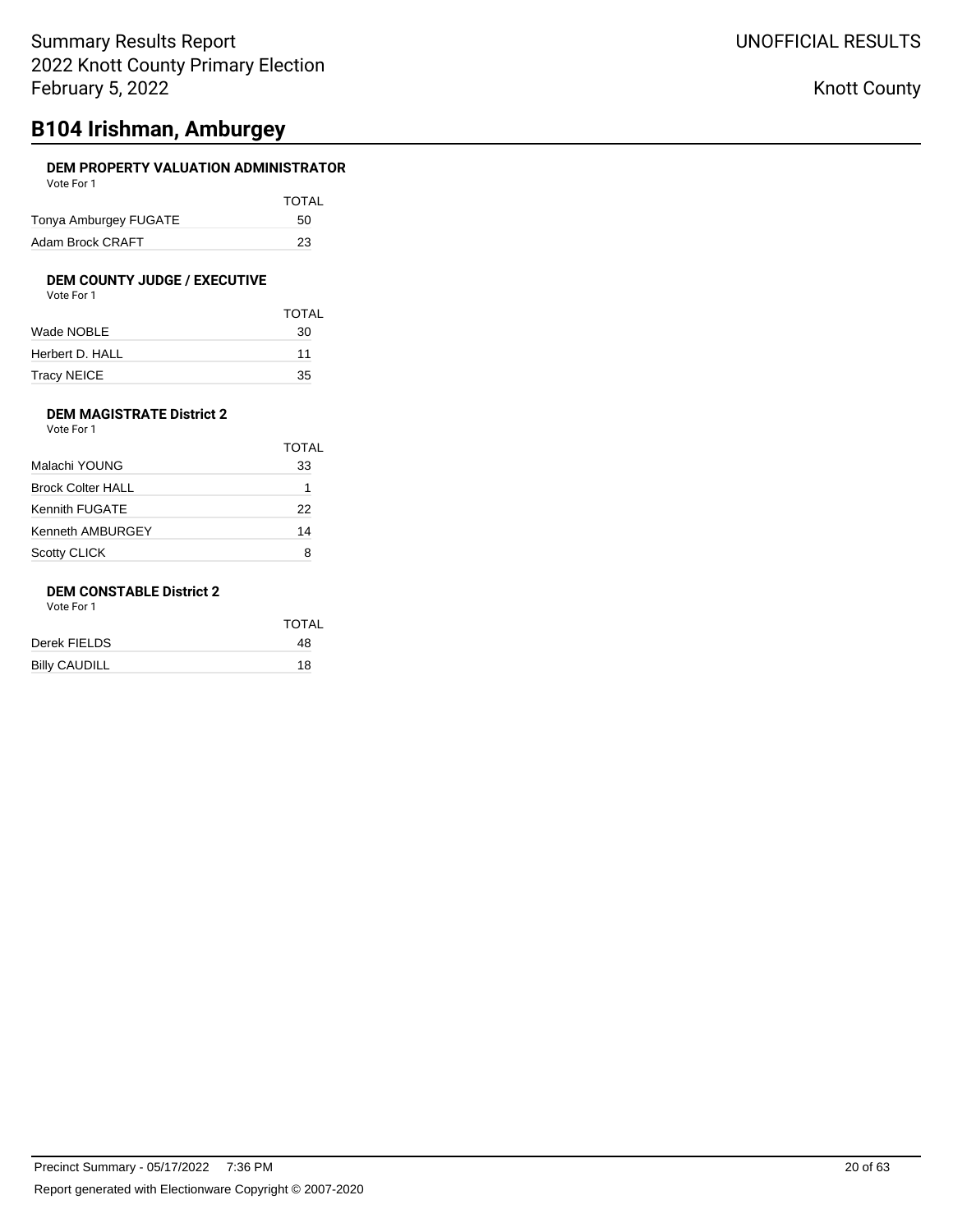# **B105 Sassafras**

| Statistics                             | TOTAL    |
|----------------------------------------|----------|
| Registered Voters - Total              | 0        |
| Registered Voters - Republican Party   | 0        |
| Registered Voters - Democratic Party   | O        |
| Registered Voters - NONPARTISAN        | 0        |
| Ballots Cast - Total                   | 52       |
| Ballots Cast - Republican Party        | 6        |
| <b>Ballots Cast - Democratic Party</b> | 46       |
| <b>Ballots Cast - NONPARTISAN</b>      | 0        |
| Ballots Cast - Blank                   | 0        |
| Voter Turnout - Total                  | $0.00\%$ |
| Voter Turnout - Republican Party       | $0.00\%$ |
| Voter Turnout - Democratic Party       | $0.00\%$ |
| Voter Turnout - NONPARTISAN            | $0.00\%$ |

### **REP UNITED STATES SENATOR**

|                           | <b>TOTAL</b> |
|---------------------------|--------------|
| John SCHIESS              |              |
| Tami L. STAINFIELD        | O            |
| Arnold BLANKENSHIP        | ŋ            |
| Valerie "Dr Val" FREDRICK | 0            |
| Paul V. HAMILTON          |              |
| Rand PAUL                 | 5            |
|                           |              |

### **REP UNITED STATES REPRESENTATIVE IN CONGRESS** Vote For 1

|                                  | TOTAL |
|----------------------------------|-------|
| Harold "Hal" ROGERS              |       |
| Jeannette ANDREWS                |       |
| <b>Brandon Russell MONHOLLEN</b> |       |
| Gerardo SERRANO                  |       |
| Rich VAN DAM                     |       |

#### **REP CONSTABLE District 2** Vote For 1

| <b>TOTAL</b> |
|--------------|
|              |
|              |
|              |

#### **DEM UNITED STATES SENATOR**  $V$ oto Fo

| VOIE FOL L                |      |
|---------------------------|------|
|                           | TOT. |
| Joshua Wesley BLANTON SR. | 18   |
| <b>Charles BOOKER</b>     | 19   |
| Ruth GAO                  | 2    |

John MERRILL 4

TOTAL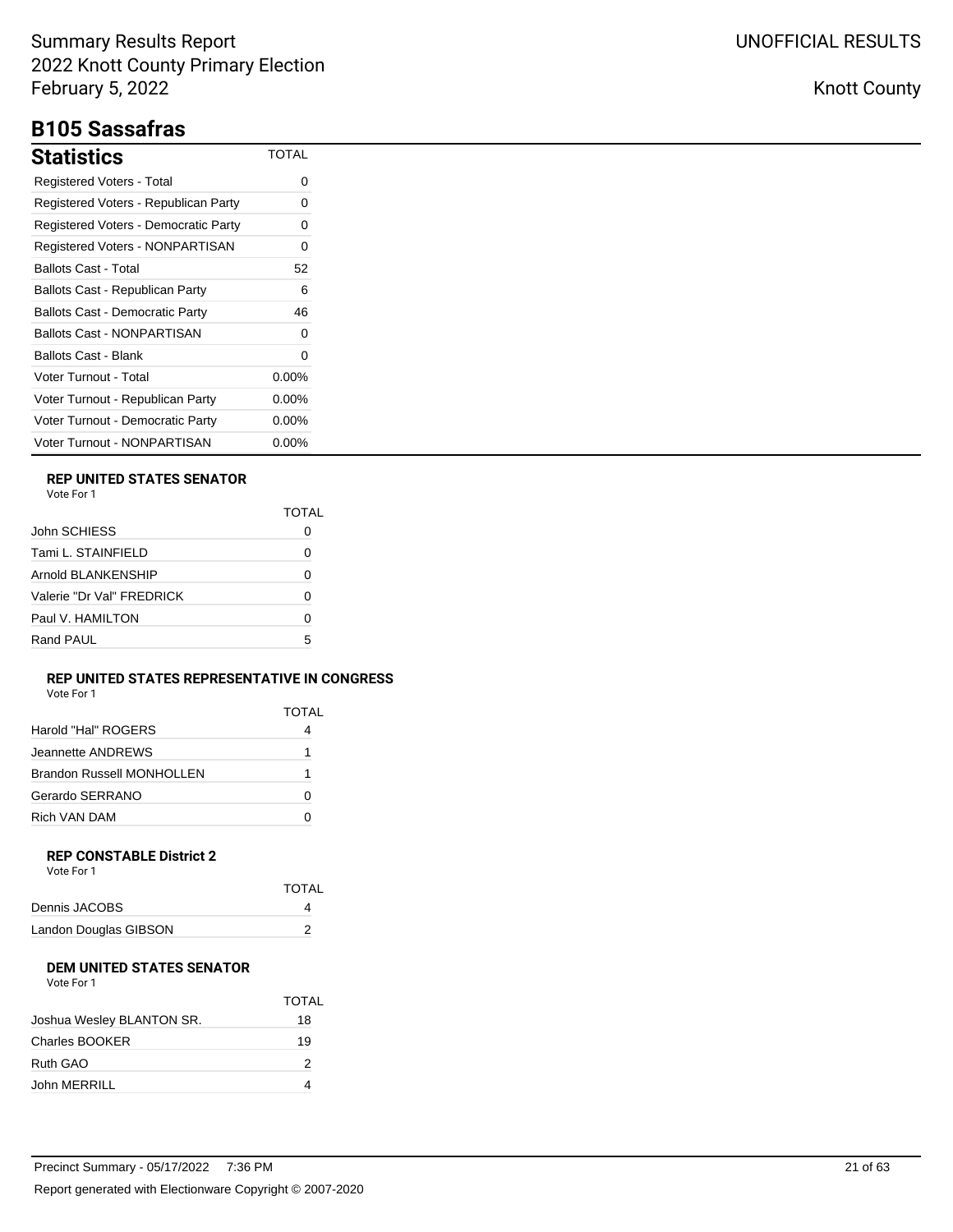# **B105 Sassafras**

### **DEM PROPERTY VALUATION ADMINISTRATOR** Vote For 1

| <b>VULLET UIL</b>     |              |
|-----------------------|--------------|
|                       | <b>TOTAL</b> |
| Tonya Amburgey FUGATE | 25           |
| Adam Brock CRAFT      | 20           |

#### **DEM COUNTY JUDGE / EXECUTIVE** Vote For 1

| VULTUII |  |
|---------|--|
|         |  |
|         |  |
|         |  |

| Wade NOBLE      | 12 |
|-----------------|----|
| Herbert D. HALL | 9  |
| Tracy NEICE     | 25 |

TOTAL

### **DEM MAGISTRATE District 2** Vote For 1

|                          | TOTAL |
|--------------------------|-------|
| Malachi YOUNG            | 18    |
| <b>Brock Colter HALL</b> | 9     |
| Kennith FUGATE           | 11    |
| <b>Kenneth AMBURGEY</b>  | 6     |
| <b>Scotty CLICK</b>      |       |

### **DEM CONSTABLE District 2**

Vote For 1

|                      | <b>TOTAL</b> |
|----------------------|--------------|
| Derek FIELDS         | 20           |
| <b>Billy CAUDILL</b> | 22           |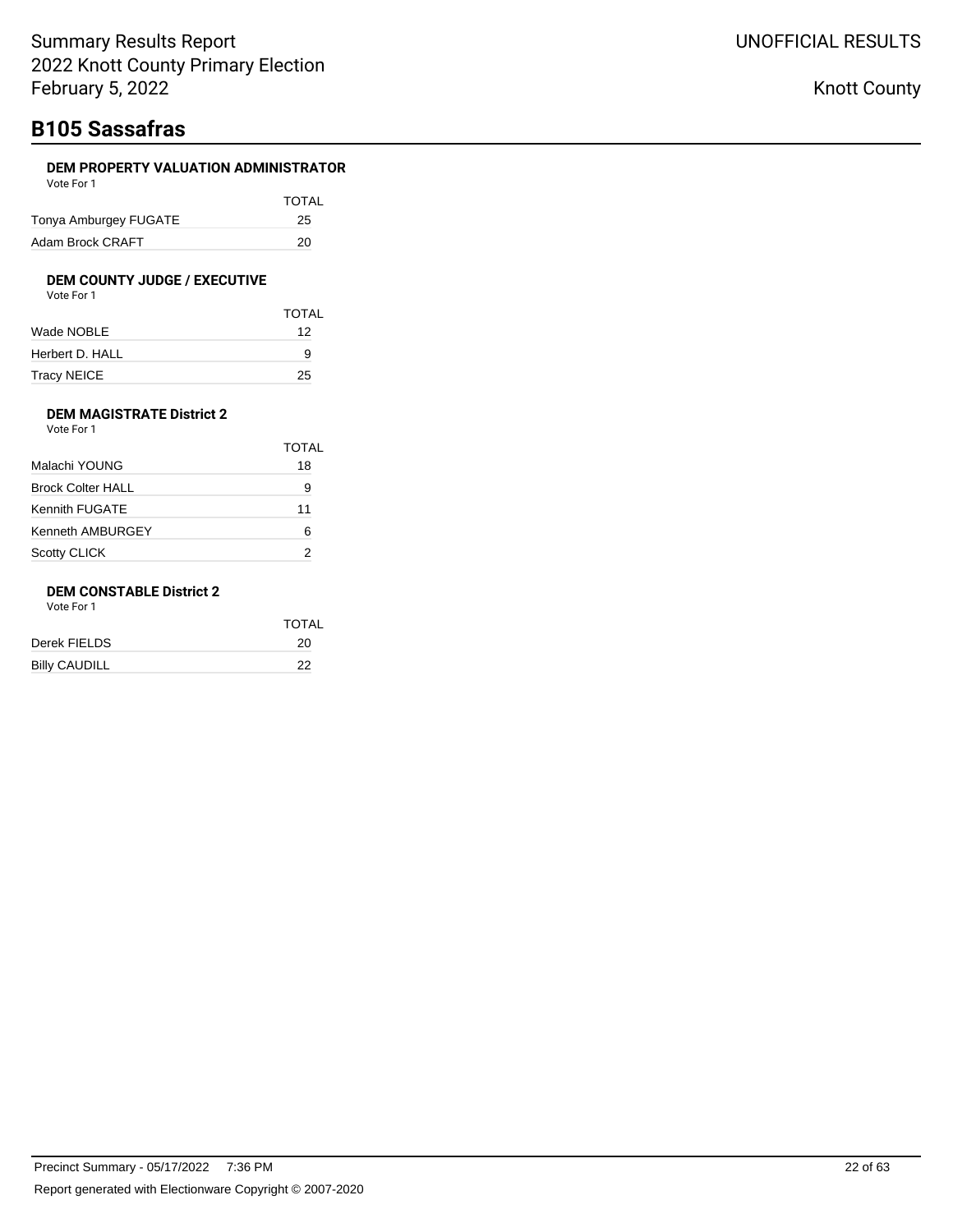# **B106 Anco, Hazard**

| <b>Statistics</b>                      | TOTAL    |
|----------------------------------------|----------|
| Registered Voters - Total              | ი        |
| Registered Voters - Republican Party   | Ω        |
| Registered Voters - Democratic Party   | Ω        |
| Registered Voters - NONPARTISAN        | 0        |
| <b>Ballots Cast - Total</b>            | 29       |
| Ballots Cast - Republican Party        | 9        |
| <b>Ballots Cast - Democratic Party</b> | 20       |
| Ballots Cast - NONPARTISAN             | ი        |
| Ballots Cast - Blank                   | Ω        |
| Voter Turnout - Total                  | $0.00\%$ |
| Voter Turnout - Republican Party       | $0.00\%$ |
| Voter Turnout - Democratic Party       | $0.00\%$ |
| Voter Turnout - NONPARTISAN            | $0.00\%$ |

### **REP UNITED STATES SENATOR**

|                           | TOTAL |
|---------------------------|-------|
| John SCHIESS              |       |
| Tami L. STAINFIELD        | 0     |
| Arnold BLANKENSHIP        | O     |
| Valerie "Dr Val" FRFDRICK | O     |
| Paul V. HAMILTON          | O     |
| Rand PAUL                 | я     |
|                           |       |

### **REP UNITED STATES REPRESENTATIVE IN CONGRESS** Vote For 1

|                                  | TOTAL |
|----------------------------------|-------|
| Harold "Hal" ROGERS              |       |
| Jeannette ANDREWS                |       |
| <b>Brandon Russell MONHOLLEN</b> | O     |
| Gerardo SERRANO                  | 2     |
| Rich VAN DAM                     |       |
|                                  |       |

#### **REP CONSTABLE District 2** Vote For 1

| <b>TOTAL</b> |
|--------------|
|              |
| 3            |
|              |

#### **DEM UNITED STATES SENATOR** Vote For 1

| vote For T                |       |
|---------------------------|-------|
|                           | TOTAL |
| Joshua Wesley BLANTON SR. |       |
| <b>Charles BOOKER</b>     |       |
| Ruth GAO                  | O     |
| John MERRILL              |       |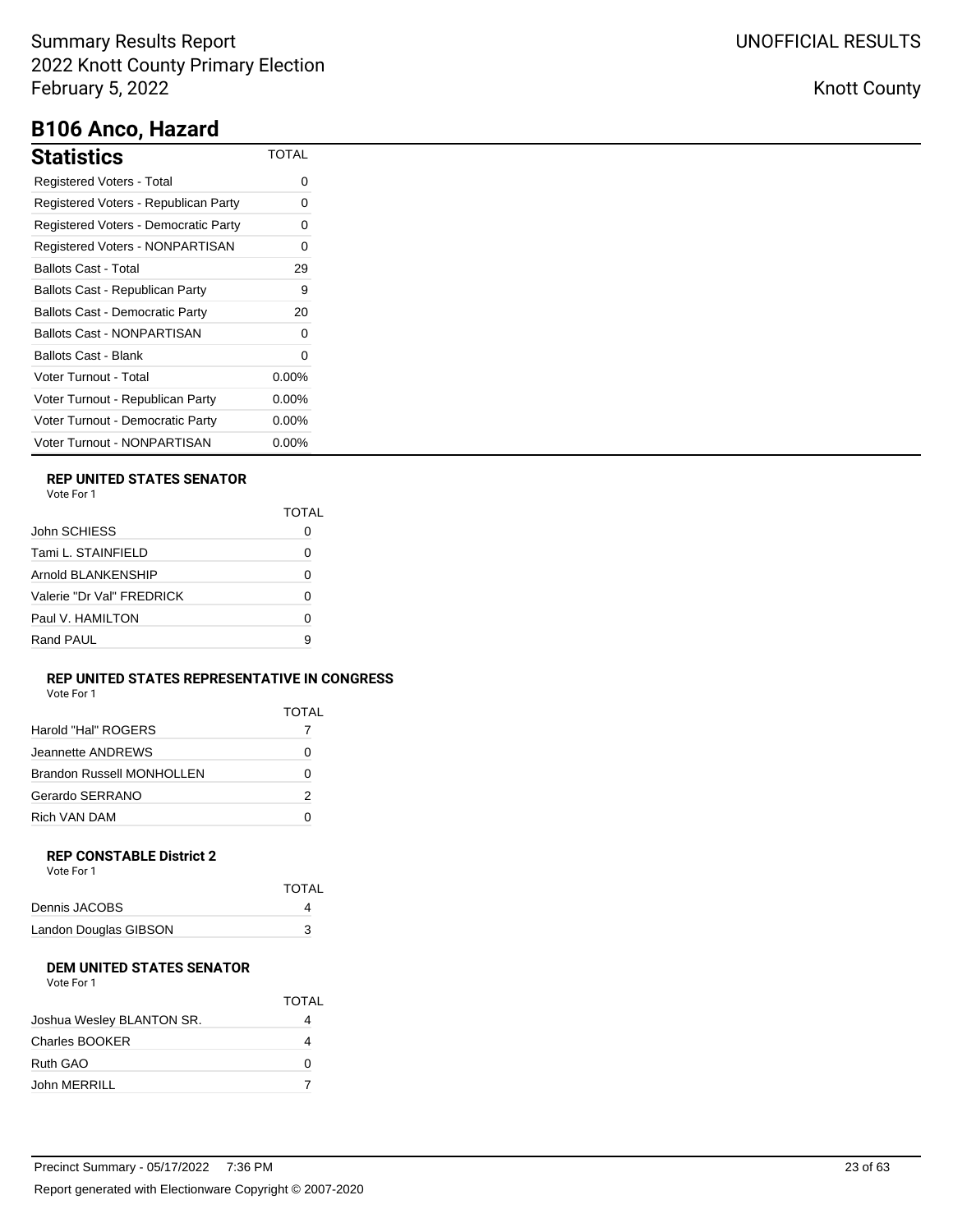# **B106 Anco, Hazard**

### **DEM PROPERTY VALUATION ADMINISTRATOR** Vote For 1

| VULCIUI I             |              |
|-----------------------|--------------|
|                       | <b>TOTAL</b> |
| Tonya Amburgey FUGATE | 13           |
| Adam Brock CRAFT      |              |

# **DEM COUNTY JUDGE / EXECUTIVE**<br>Vote For 1

| Vote For |  |  |  |
|----------|--|--|--|
|----------|--|--|--|

|                 | <b>TOTAL</b> |
|-----------------|--------------|
| Wade NOBLE      | 8            |
| Herbert D. HALL | 3            |
| Tracy NEICE     | ี            |

### **DEM MAGISTRATE District 2** Vote For 1

|                          | <b>TOTAL</b> |
|--------------------------|--------------|
| Malachi YOUNG            | 12           |
| <b>Brock Colter HALL</b> |              |
| Kennith FUGATE           | 5            |
| <b>Kenneth AMBURGEY</b>  | 3            |
| <b>Scotty CLICK</b>      |              |

### **DEM CONSTABLE District 2**

Vote For 1

|                      | <b>TOTAL</b> |
|----------------------|--------------|
| Derek FIELDS         | 10           |
| <b>Billy CAUDILL</b> | 8            |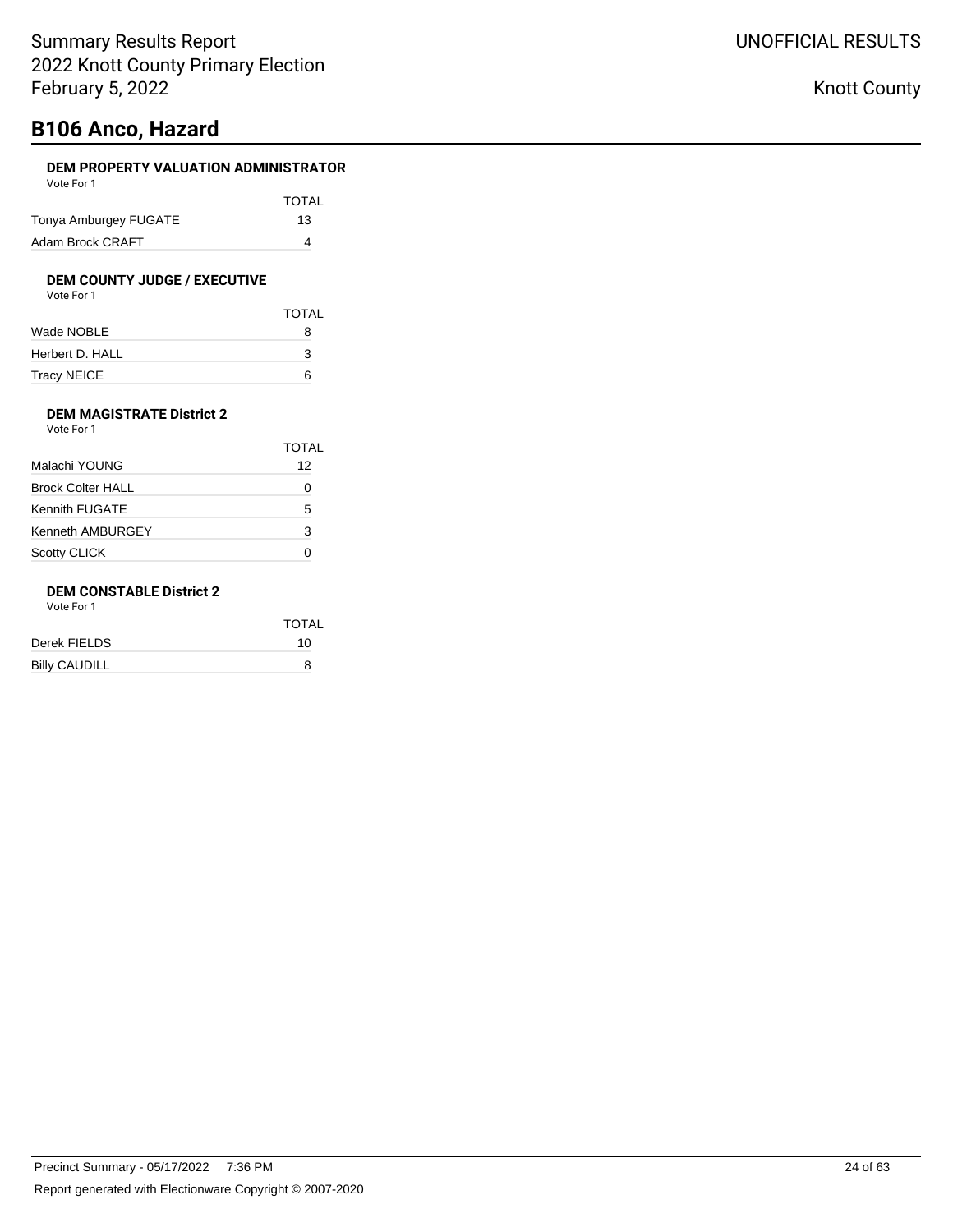# **B107 Mallie**

| Statistics                             | TOTAL    |
|----------------------------------------|----------|
| Registered Voters - Total              | O        |
| Registered Voters - Republican Party   | 0        |
| Registered Voters - Democratic Party   | O        |
| Registered Voters - NONPARTISAN        | 0        |
| Ballots Cast - Total                   | 173      |
| Ballots Cast - Republican Party        | 27       |
| <b>Ballots Cast - Democratic Party</b> | 146      |
| <b>Ballots Cast - NONPARTISAN</b>      | 0        |
| Ballots Cast - Blank                   | ი        |
| Voter Turnout - Total                  | 0.00%    |
| Voter Turnout - Republican Party       | $0.00\%$ |
| Voter Turnout - Democratic Party       | $0.00\%$ |
| Voter Turnout - NONPARTISAN            | $0.00\%$ |

## **REP UNITED STATES SENATOR**

|                           | TOTAI |
|---------------------------|-------|
| John SCHIESS              |       |
| Tami L. STAINFIELD        | Ω     |
| Arnold BI ANKENSHIP       | 0     |
| Valerie "Dr Val" FREDRICK | 1     |
| Paul V. HAMILTON          | 1     |
| Rand PAUL                 | 23    |

### **REP UNITED STATES REPRESENTATIVE IN CONGRESS** Vote For 1

|                           | <b>TOTAL</b> |
|---------------------------|--------------|
| Harold "Hal" ROGERS       | 24           |
| Jeannette ANDREWS         | 2            |
| Brandon Russell MONHOLLEN | 0            |
| Gerardo SERRANO           |              |
| <b>Rich VAN DAM</b>       |              |

#### **REP CONSTABLE District 2** Vote For 1

| <b>TOTAL</b> |
|--------------|
|              |
| 19           |
|              |

## **DEM UNITED STATES SENATOR**

| Vote For 1 |
|------------|
|------------|

|                           | <b>TOTAL</b> |
|---------------------------|--------------|
| Joshua Wesley BLANTON SR. | 47           |
| Charles BOOKER            | 55           |
| Ruth GAO                  | 5            |
| John MERRILL              |              |

| Precinct Summary - 05/17/2022 7:36 PM                    | 25 of 63 |
|----------------------------------------------------------|----------|
| Report generated with Electionware Copyright © 2007-2020 |          |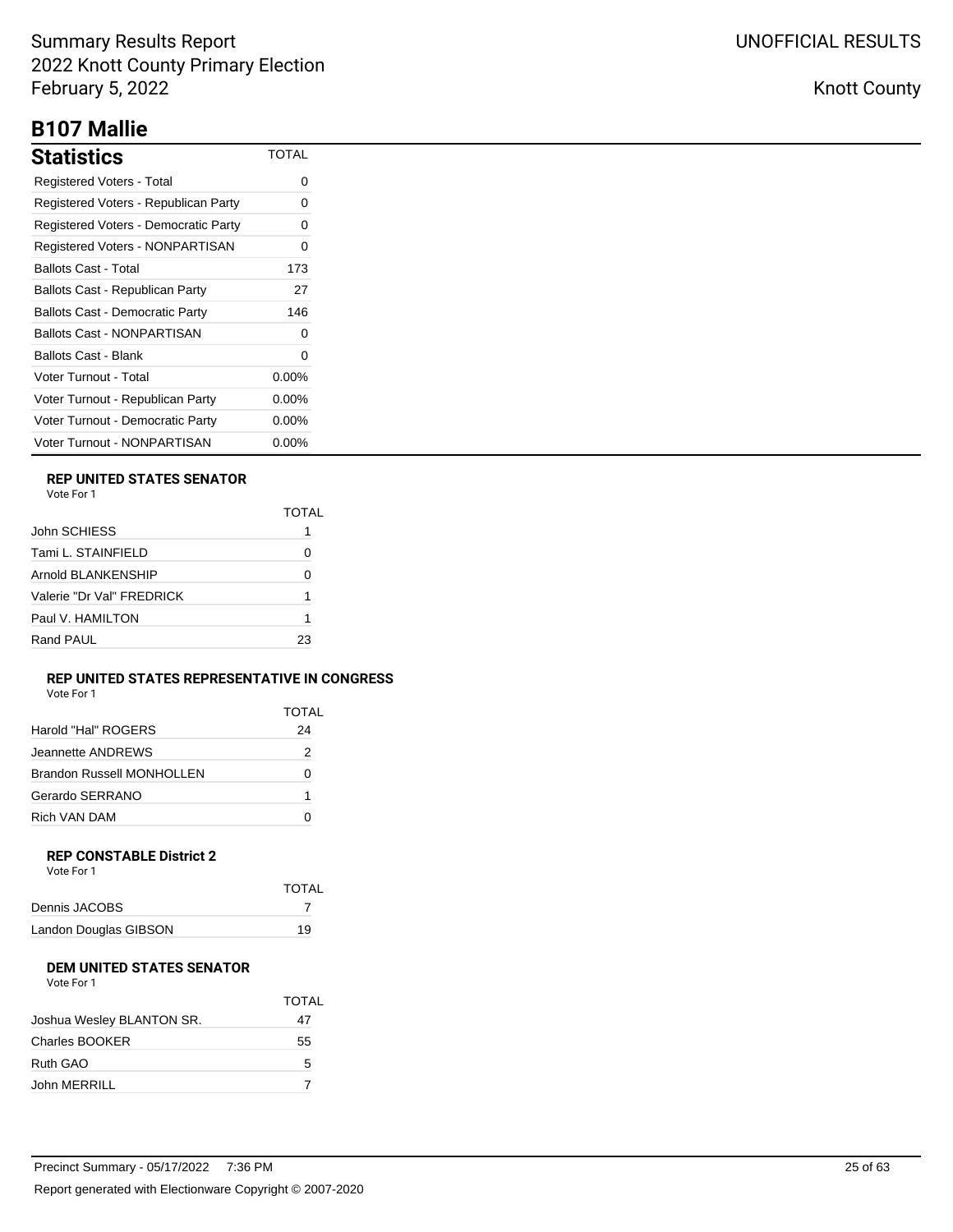# **B107 Mallie**

### **DEM PROPERTY VALUATION ADMINISTRATOR**

| Vote For 1            |              |
|-----------------------|--------------|
|                       | <b>TOTAL</b> |
| Tonya Amburgey FUGATE | 74           |
| Adam Brock CRAFT      | 70           |

### **DEM COUNTY JUDGE / EXECUTIVE**

|                 | <b>TOTAL</b> |
|-----------------|--------------|
| Wade NOBLE      | 36           |
| Herbert D. HALL | 31           |
| Tracy NEICE     | 72           |

### **DEM MAGISTRATE District 2** Vote For 1

|                          | TOTAL |
|--------------------------|-------|
| Malachi YOUNG            | 22    |
| <b>Brock Colter HALL</b> | 25    |
| Kennith FUGATE           | 24    |
| <b>Kenneth AMBURGEY</b>  | 45    |
| <b>Scotty CLICK</b>      | 26    |

### **DEM CONSTABLE District 2**

Vote For 1

| TOTAL |
|-------|
| 78    |
| 50    |
|       |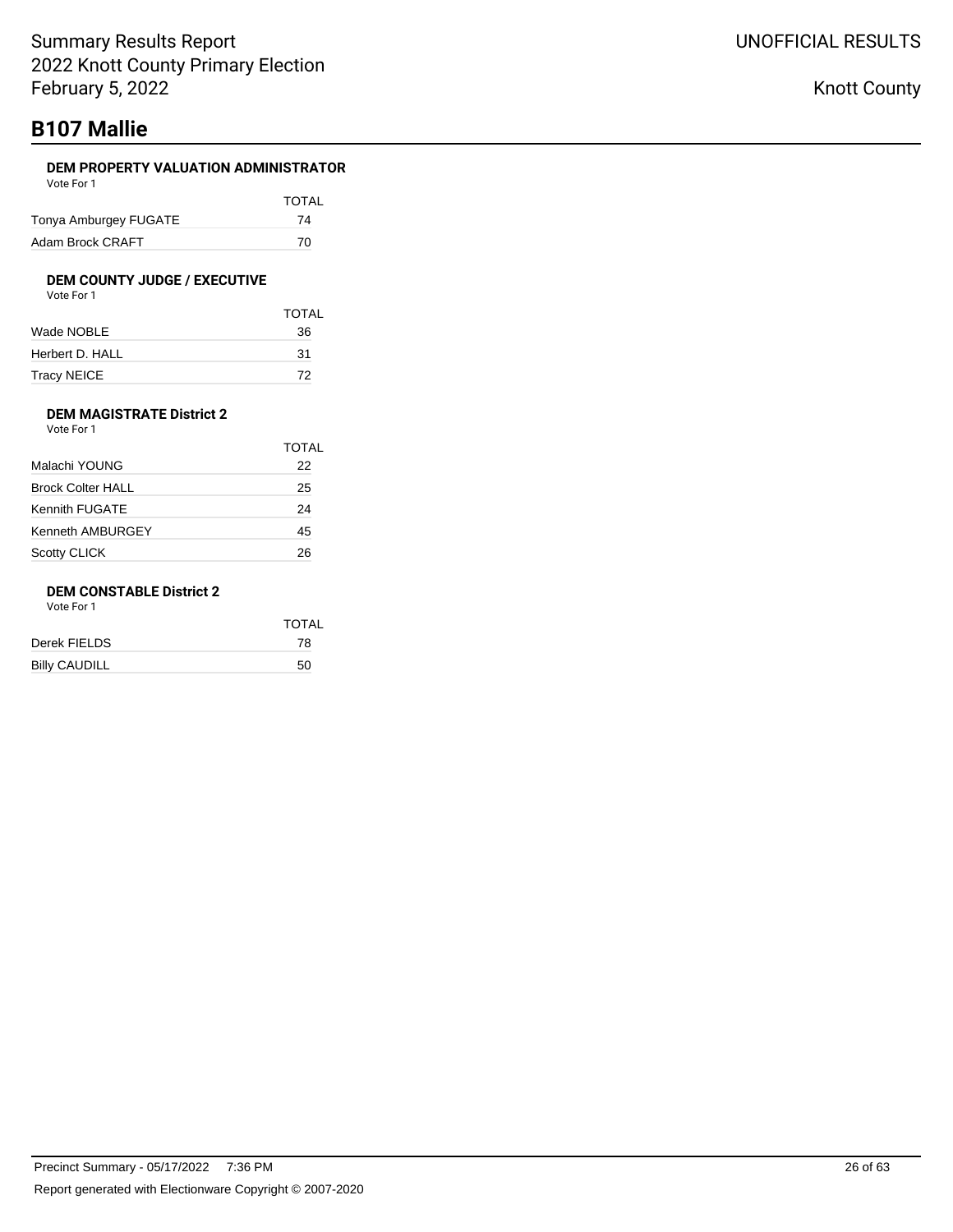## Knott County

# **C101 Lowerball, Vest, Talcum**

| <b>Statistics</b>                      | <b>TOTAL</b> |
|----------------------------------------|--------------|
| Registered Voters - Total              | 0            |
| Registered Voters - Republican Party   | 0            |
| Registered Voters - Democratic Party   | 0            |
| Registered Voters - NONPARTISAN        | 0            |
| <b>Ballots Cast - Total</b>            | 87           |
| Ballots Cast - Republican Party        | 19           |
| <b>Ballots Cast - Democratic Party</b> | 68           |
| <b>Ballots Cast - NONPARTISAN</b>      | 0            |
| <b>Ballots Cast - Blank</b>            | 0            |
| Voter Turnout - Total                  | $0.00\%$     |
| Voter Turnout - Republican Party       | 0.00%        |
| Voter Turnout - Democratic Party       | $0.00\%$     |
| Voter Turnout - NONPARTISAN            | 0.00%        |

### **REP UNITED STATES SENATOR**

|                           | TOTAI |
|---------------------------|-------|
| John SCHIESS              |       |
| Tami L. STAINFIELD        | Ω     |
| Arnold BLANKENSHIP        | 0     |
| Valerie "Dr Val" FRFDRICK | 1     |
| Paul V. HAMILTON          | O     |
| Rand PAUL                 | 16    |

### **REP UNITED STATES REPRESENTATIVE IN CONGRESS**

| Vote For 1 |  |
|------------|--|
|------------|--|

|                           | TOTAL |
|---------------------------|-------|
| Harold "Hal" ROGERS       | 18    |
| Jeannette ANDREWS         | Ω     |
| Brandon Russell MONHOLLEN | Ω     |
| Gerardo SERRANO           | Ω     |
| Rich VAN DAM              |       |

#### **REP MAGISTRATE District 3** Vote For 1

| <b>TOTAL</b> |
|--------------|
|              |
| 11           |
|              |

## **DEM UNITED STATES SENATOR**

| Vote For 1 |
|------------|
|            |

|                           | <b>TOTAL</b> |
|---------------------------|--------------|
| Joshua Wesley BLANTON SR. | 24           |
| Charles BOOKER            | 18           |
| Ruth GAO                  |              |
| John MERRILL              | 3            |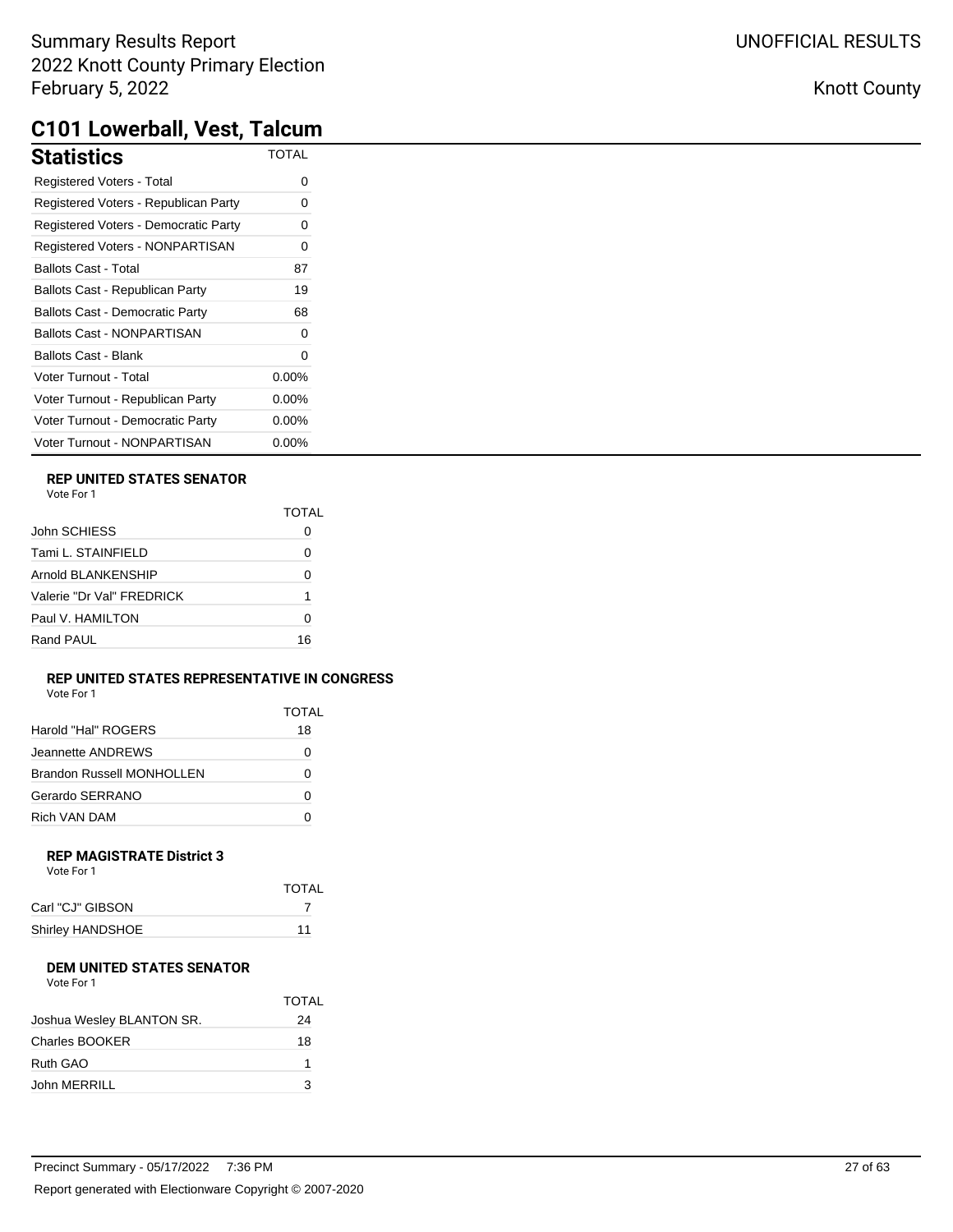## **C101 Lowerball, Vest, Talcum**

### **DEM PROPERTY VALUATION ADMINISTRATOR** Vote For 1

| VULCIUI I             |              |
|-----------------------|--------------|
|                       | <b>TOTAL</b> |
| Tonya Amburgey FUGATE | 40           |
| Adam Brock CRAFT      | 26           |

# **DEM COUNTY JUDGE / EXECUTIVE**<br>Vote For 1

| Vote For 1 |
|------------|
|------------|

|                 | <b>TOTAL</b> |
|-----------------|--------------|
| Wade NOBLE      | 38           |
| Herbert D. HALL | 10           |
| Tracy NEICE     | 14           |

### **DEM MAGISTRATE District 3** Vote For 1

|                | TOTAL |
|----------------|-------|
| Amos BEVERLY   | 14    |
| Marlin BENTLEY | 16    |
| Brent SMITH    | 23    |
| Tina SMITH     | 10    |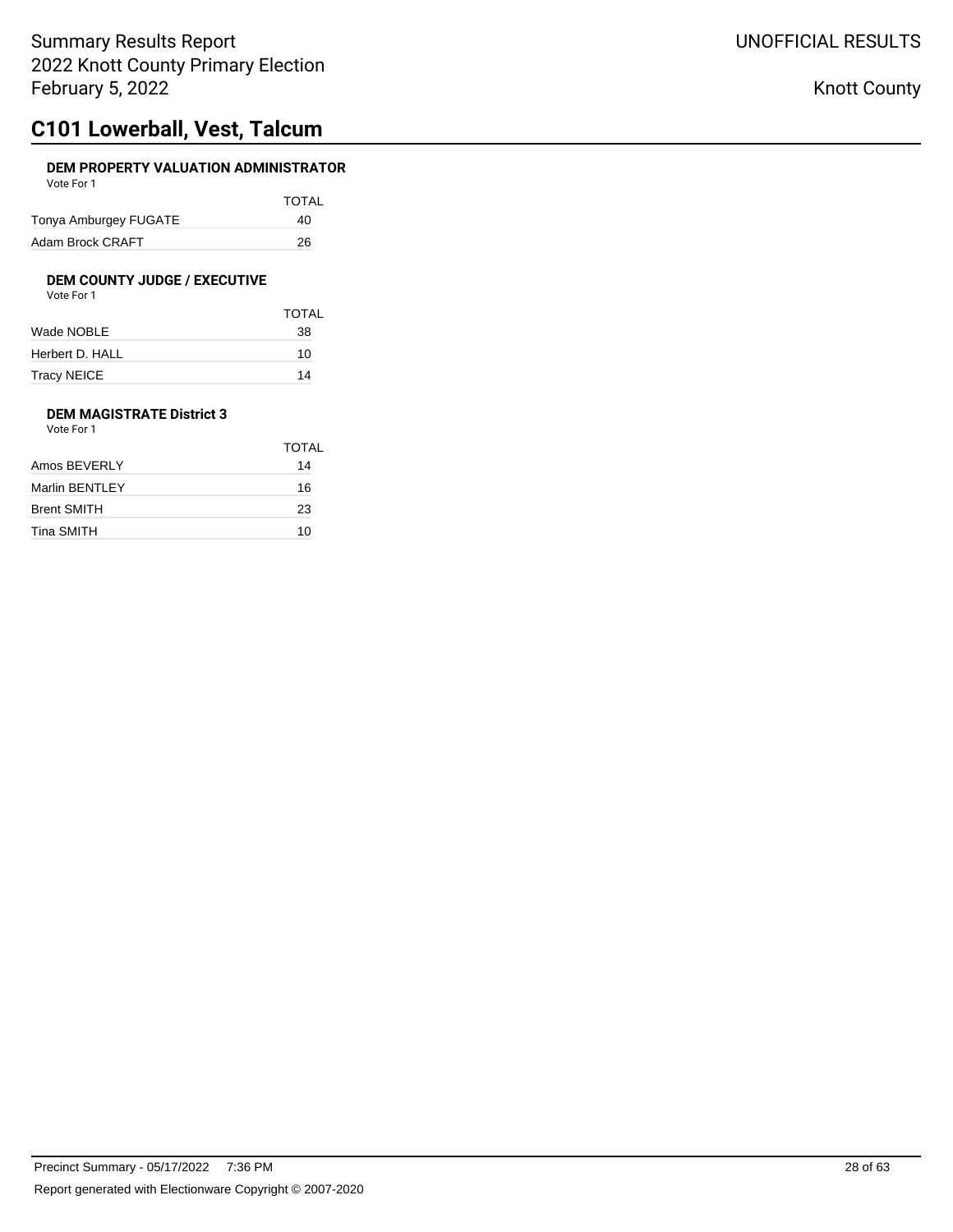| Statistics                             | <b>TOTAL</b> |
|----------------------------------------|--------------|
| <b>Registered Voters - Total</b>       | Ω            |
| Registered Voters - Republican Party   | 0            |
| Registered Voters - Democratic Party   | 0            |
| Registered Voters - NONPARTISAN        | 0            |
| Ballots Cast - Total                   | 207          |
| Ballots Cast - Republican Party        | 66           |
| <b>Ballots Cast - Democratic Party</b> | 141          |
| Ballots Cast - NONPARTISAN             | 0            |
| Ballots Cast - Blank                   | 0            |
| Voter Turnout - Total                  | $0.00\%$     |
| Voter Turnout - Republican Party       | $0.00\%$     |
| Voter Turnout - Democratic Party       | $0.00\%$     |
| Voter Turnout - NONPARTISAN            | $0.00\%$     |

## **REP UNITED STATES SENATOR**

| Vote For 1 |  |
|------------|--|
|------------|--|

|                           | TOTAL |
|---------------------------|-------|
| John SCHIESS              | 2     |
| Tami L. STAINFIELD        | 2     |
| Arnold BLANKENSHIP        | 1     |
| Valerie "Dr Val" FREDRICK | 2     |
| Paul V. HAMILTON          | 2     |
| Rand PAUL                 | 54    |

#### **REP UNITED STATES REPRESENTATIVE IN CONGRESS** Vote For 1

| VOTE FOL L                       |       |
|----------------------------------|-------|
|                                  | TOTAL |
| Harold "Hal" ROGERS              | 57    |
| Jeannette ANDREWS                | 1     |
| <b>Brandon Russell MONHOLLEN</b> | 2     |
| Gerardo SERRANO                  | 2     |
| Rich VAN DAM                     |       |

## **REP MAGISTRATE District 3**

| TOTAL |
|-------|
| 18    |
| 45    |
|       |

## **DEM UNITED STATES SENATOR**

| Vote For 1 |  |
|------------|--|
|            |  |

|                           | <b>TOTAL</b> |
|---------------------------|--------------|
| Joshua Wesley BLANTON SR. | 39           |
| Charles BOOKER            | 38           |
| Ruth GAO                  | 6            |
| John MERRILL              | 12           |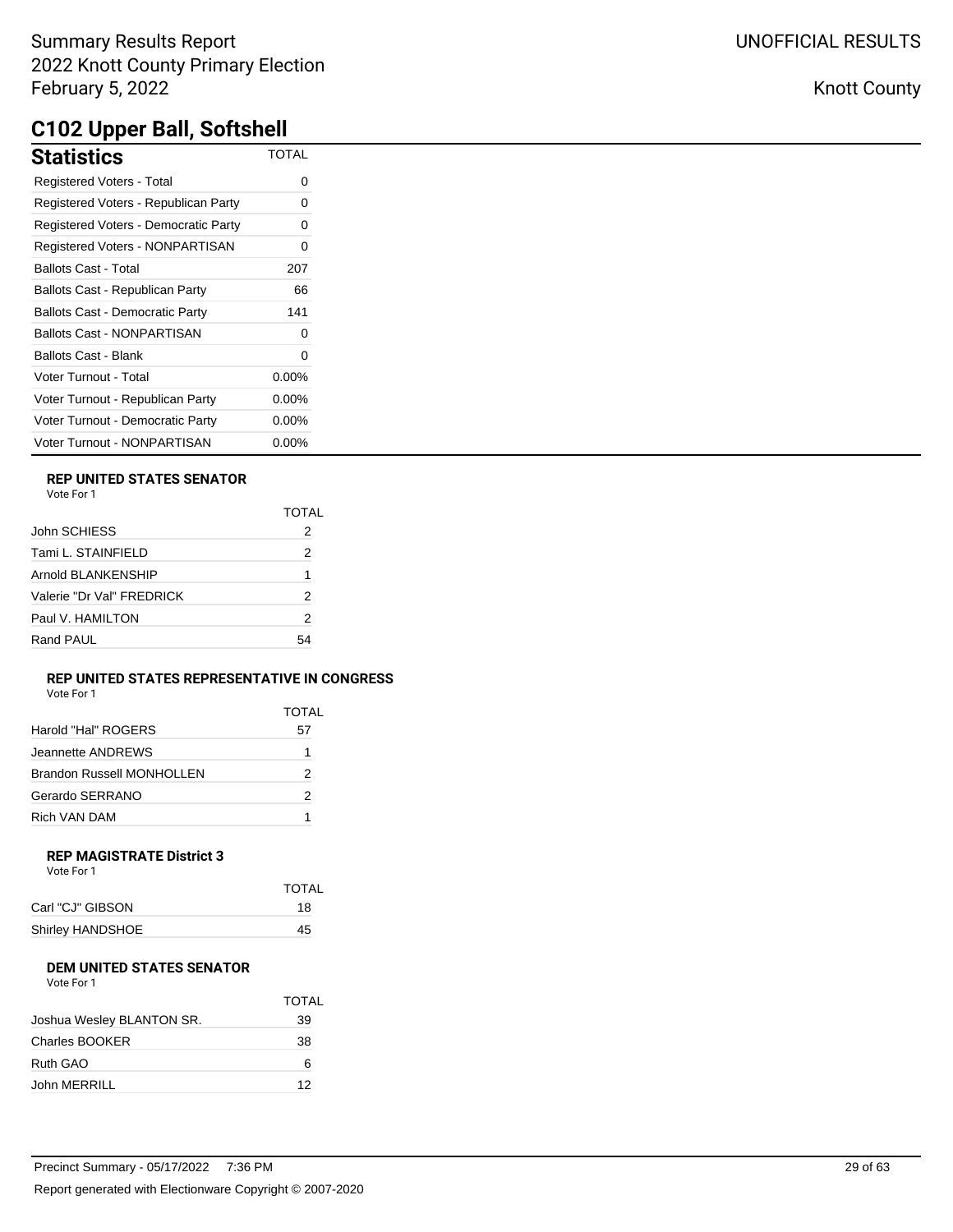# **C102 Upper Ball, Softshell**

### **DEM PROPERTY VALUATION ADMINISTRATOR** Vote For 1

| <b>VULLET UIL</b>     |              |
|-----------------------|--------------|
|                       | <b>TOTAL</b> |
| Tonya Amburgey FUGATE | 68           |
| Adam Brock CRAFT      | 56           |

# **DEM COUNTY JUDGE / EXECUTIVE**<br>Vote For 1

| Vote For 1 |  |
|------------|--|
|------------|--|

|                 | <b>TOTAL</b> |
|-----------------|--------------|
| Wade NOBLE      | 52           |
| Herbert D. HALL | 20           |
| Tracy NEICE     | 62           |

### **DEM MAGISTRATE District 3** Vote For 1

| TOTAL |
|-------|
| 10    |
| 30    |
| 89    |
| 10    |
|       |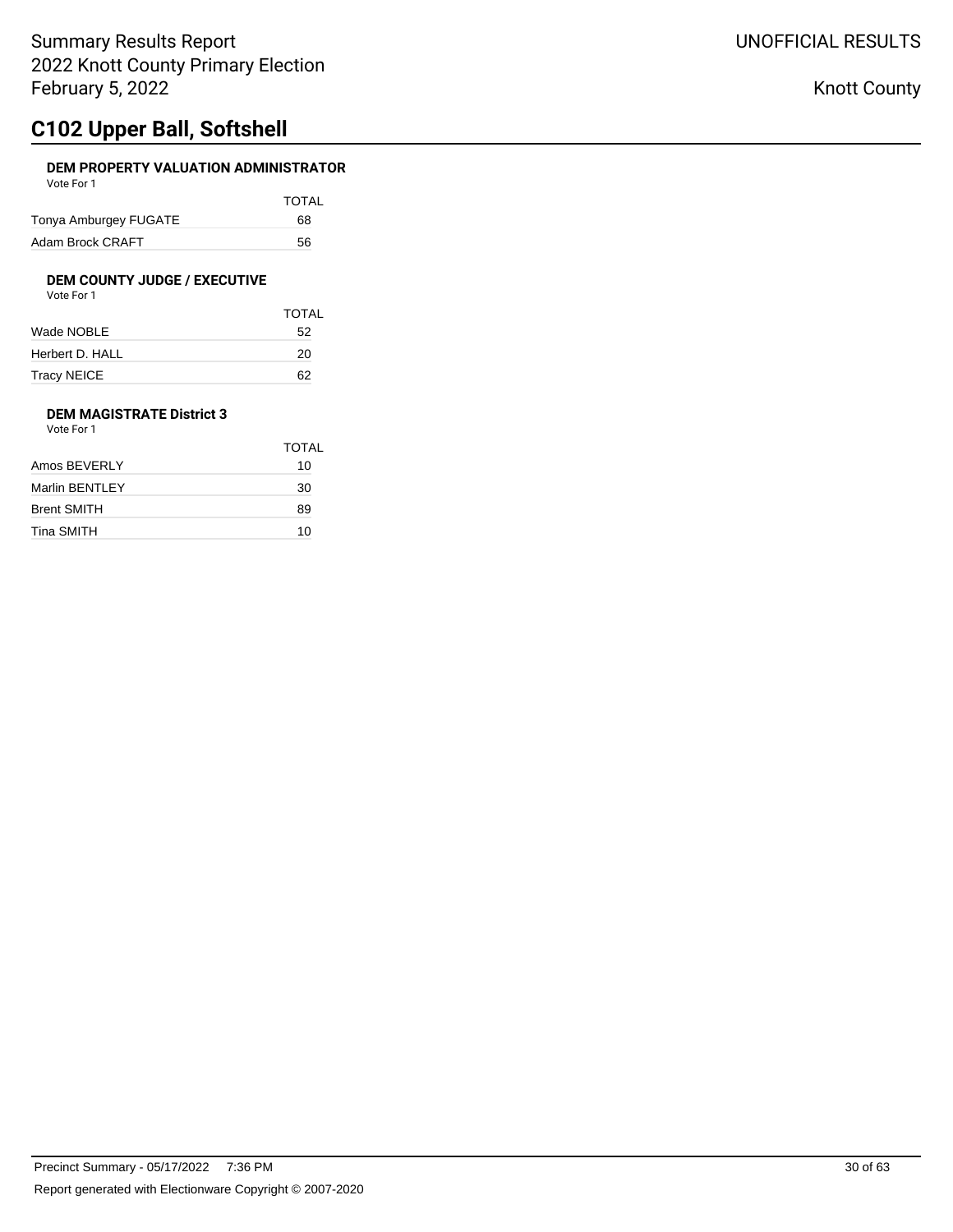# **C103 Upper Quicksand, Elmrock**

| . .                                    |              |
|----------------------------------------|--------------|
| <b>Statistics</b>                      | <b>TOTAL</b> |
| Registered Voters - Total              | 0            |
| Registered Voters - Republican Party   | 0            |
| Registered Voters - Democratic Party   | 0            |
| Registered Voters - NONPARTISAN        | 0            |
| <b>Ballots Cast - Total</b>            | 23           |
| Ballots Cast - Republican Party        | 2            |
| <b>Ballots Cast - Democratic Party</b> | 21           |
| <b>Ballots Cast - NONPARTISAN</b>      |              |
| <b>Ballots Cast - Blank</b>            | 0            |
| Voter Turnout - Total                  | 0.00%        |
| Voter Turnout - Republican Party       | $0.00\%$     |
| Voter Turnout - Democratic Party       | $0.00\%$     |
| Voter Turnout - NONPARTISAN            | $0.00\%$     |

### **REP UNITED STATES SENATOR**

| Vote For 1 |  |
|------------|--|
|------------|--|

|                           | TOTAI |
|---------------------------|-------|
| John SCHIESS              |       |
| Tami L. STAINFIELD        | Ω     |
| Arnold BI ANKENSHIP       | 0     |
| Valerie "Dr Val" FRFDRICK | ŋ     |
| Paul V. HAMILTON          | Ω     |
| Rand PAUL                 | 2     |

### **REP UNITED STATES REPRESENTATIVE IN CONGRESS**

| Vote For 1 |  |
|------------|--|
|            |  |

|                           | TOTAI |
|---------------------------|-------|
| Harold "Hal" ROGERS       | 2     |
| Jeannette ANDREWS         |       |
| Brandon Russell MONHOLLEN | Ω     |
| Gerardo SERRANO           |       |
| Rich VAN DAM              |       |

### **REP MAGISTRATE District 3**

| <b>TOTAL</b> |
|--------------|
| 0            |
|              |
|              |

### **DEM UNITED STATES SENATOR**

| Vote For 1 |  |
|------------|--|
|            |  |
| sh(10/10)  |  |

| Joshua Wesley BLANTON SR. |  |
|---------------------------|--|
| Charles BOOKER            |  |
| Ruth GAO                  |  |
| John MERRILL              |  |

TOTAL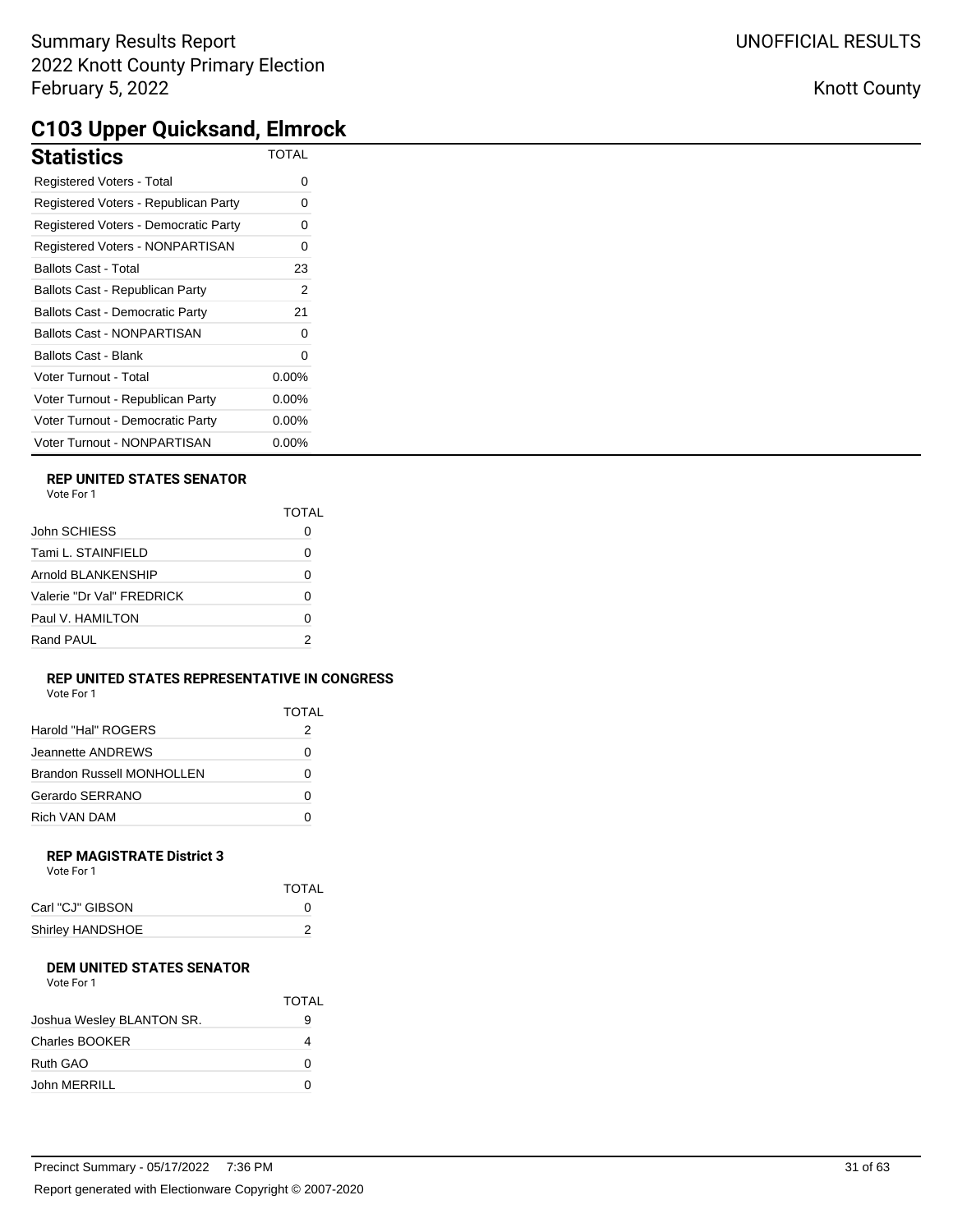# **C103 Upper Quicksand, Elmrock**

### **DEM PROPERTY VALUATION ADMINISTRATOR** Vote For 1

| <b>VULLET UIL</b>     |              |
|-----------------------|--------------|
|                       | <b>TOTAL</b> |
| Tonya Amburgey FUGATE | 13           |
| Adam Brock CRAFT      | ี            |

# **DEM COUNTY JUDGE / EXECUTIVE**<br>Vote For 1

| Vote For 1 |  |
|------------|--|
|            |  |

|                 | <b>TOTAL</b> |
|-----------------|--------------|
| Wade NOBLE      | 8            |
| Herbert D. HALL | 2            |
| Tracy NEICE     | 9            |

### **DEM MAGISTRATE District 3** Vote For 1

|                | <b>TOTAL</b> |
|----------------|--------------|
| Amos BEVERLY   | 17           |
| Marlin BENTLEY | 2            |
| Brent SMITH    | 2            |
| Tina SMITH     |              |
|                |              |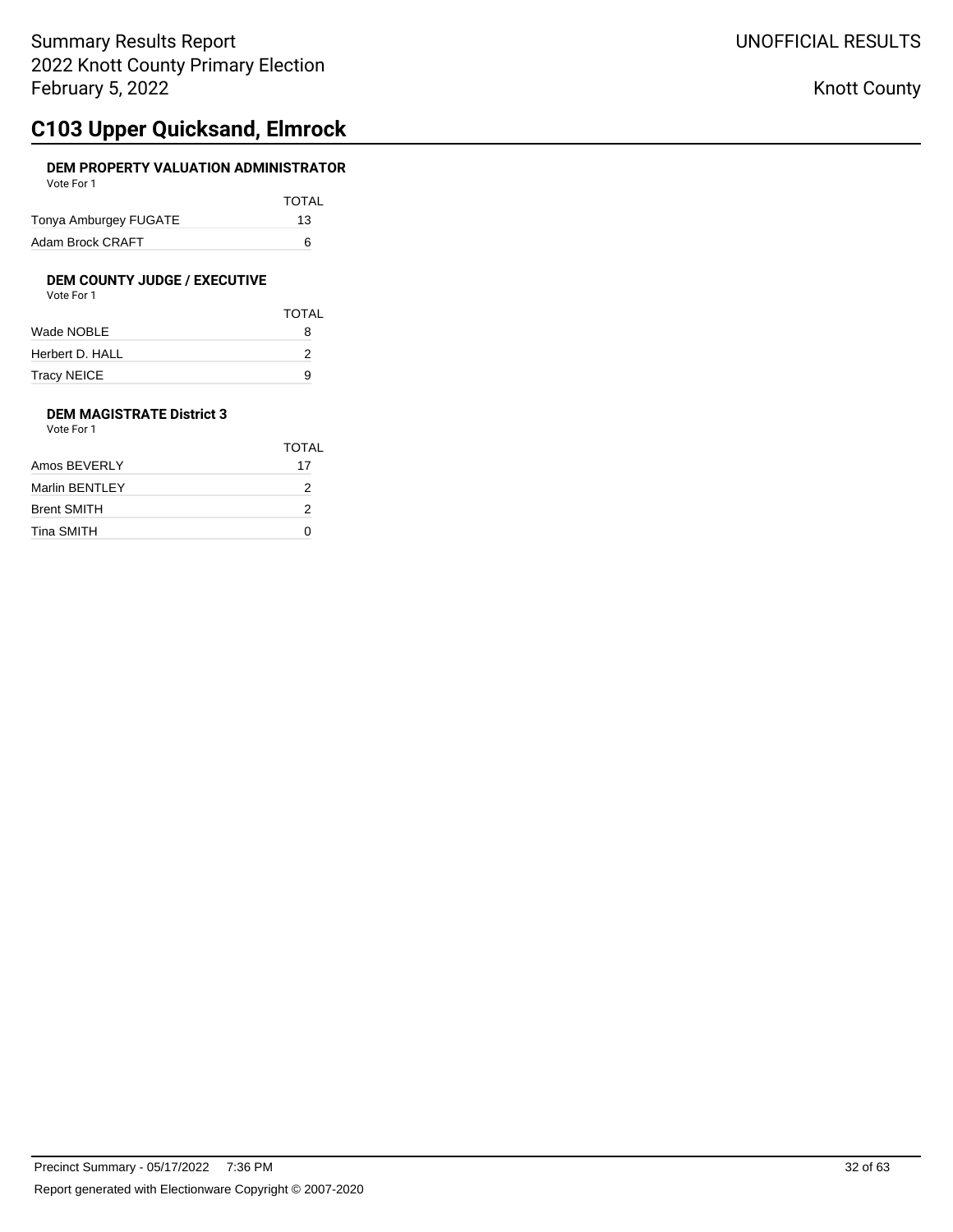| Statistics                             | <b>TOTAL</b> |
|----------------------------------------|--------------|
| Registered Voters - Total              | ი            |
| Registered Voters - Republican Party   | 0            |
| Registered Voters - Democratic Party   | 0            |
| Registered Voters - NONPARTISAN        | 0            |
| Ballots Cast - Total                   | 24           |
| Ballots Cast - Republican Party        | 8            |
| <b>Ballots Cast - Democratic Party</b> | 16           |
| Ballots Cast - NONPARTISAN             | 0            |
| Ballots Cast - Blank                   | 0            |
| Voter Turnout - Total                  | $0.00\%$     |
| Voter Turnout - Republican Party       | $0.00\%$     |
| Voter Turnout - Democratic Party       | $0.00\%$     |
| Voter Turnout - NONPARTISAN            | $0.00\%$     |

### **REP UNITED STATES SENATOR**

|                           | TOTAI |
|---------------------------|-------|
| John SCHIESS              |       |
| Tami L. STAINFIELD        | Ω     |
| Arnold BLANKENSHIP        | O     |
| Valerie "Dr Val" FREDRICK | 1     |
| Paul V. HAMILTON          | 1     |
| Rand PAUL                 |       |
|                           |       |

### **REP UNITED STATES REPRESENTATIVE IN CONGRESS** Vote For 1

| <b>VALLET LITTLE</b>             |              |
|----------------------------------|--------------|
|                                  | <b>TOTAL</b> |
| Harold "Hal" ROGERS              | 6            |
| Jeannette ANDREWS                |              |
| <b>Brandon Russell MONHOLLEN</b> | O            |
| Gerardo SERRANO                  | O            |
| Rich VAN DAM                     |              |

#### **REP MAGISTRATE District 3** Vote For 1

| VULTE FUILL      |              |
|------------------|--------------|
|                  | <b>TOTAL</b> |
| Carl "CJ" GIBSON | 0            |
| Shirley HANDSHOE |              |
|                  |              |

#### **DEM UNITED STATES SENATOR** Vote For 1

| VULE FUI I                |       |
|---------------------------|-------|
|                           | TOTAL |
| Joshua Wesley BLANTON SR. |       |
| Charles BOOKER            |       |
| Ruth GAO                  | 2     |
| John MERRILL              |       |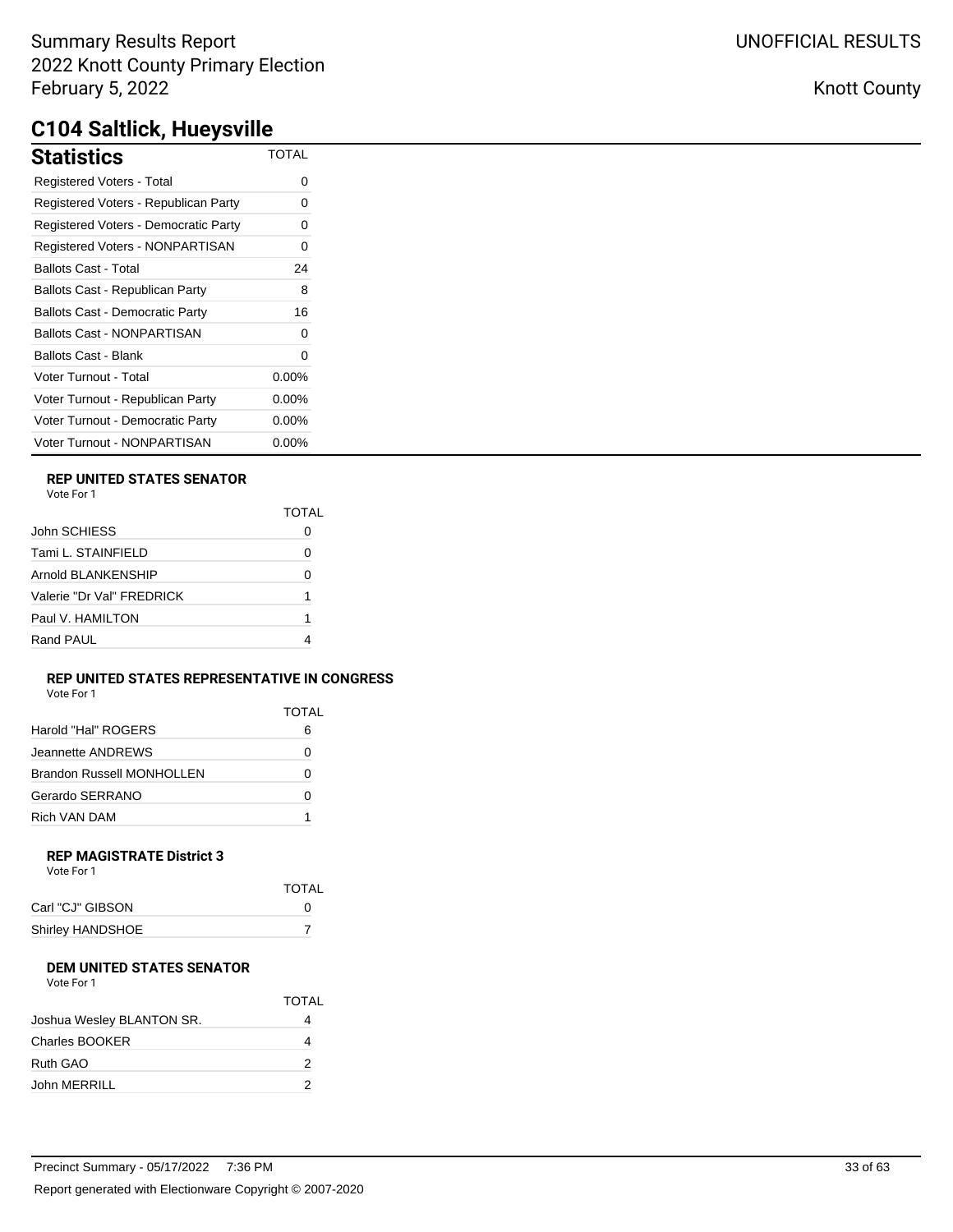# **C104 Saltlick, Hueysville**

### **DEM PROPERTY VALUATION ADMINISTRATOR** Vote For 1

| VULTE FUIL            |              |
|-----------------------|--------------|
|                       | <b>TOTAL</b> |
| Tonya Amburgey FUGATE | 11           |
| Adam Brock CRAFT      |              |

## **DEM COUNTY JUDGE / EXECUTIVE**

| Vote For 1 |  |  |
|------------|--|--|
|            |  |  |

|                 | <b>TOTAL</b> |
|-----------------|--------------|
| Wade NOBLE      | 10           |
| Herbert D. HALL | 3            |
| Tracy NEICE     | 2            |

### **DEM MAGISTRATE District 3** Vote For 1

| .                  |       |
|--------------------|-------|
|                    | TOTAL |
| Amos BEVERLY       | 13    |
| Marlin BENTLEY     | 2     |
| <b>Brent SMITH</b> |       |
| Tina SMITH         |       |
|                    |       |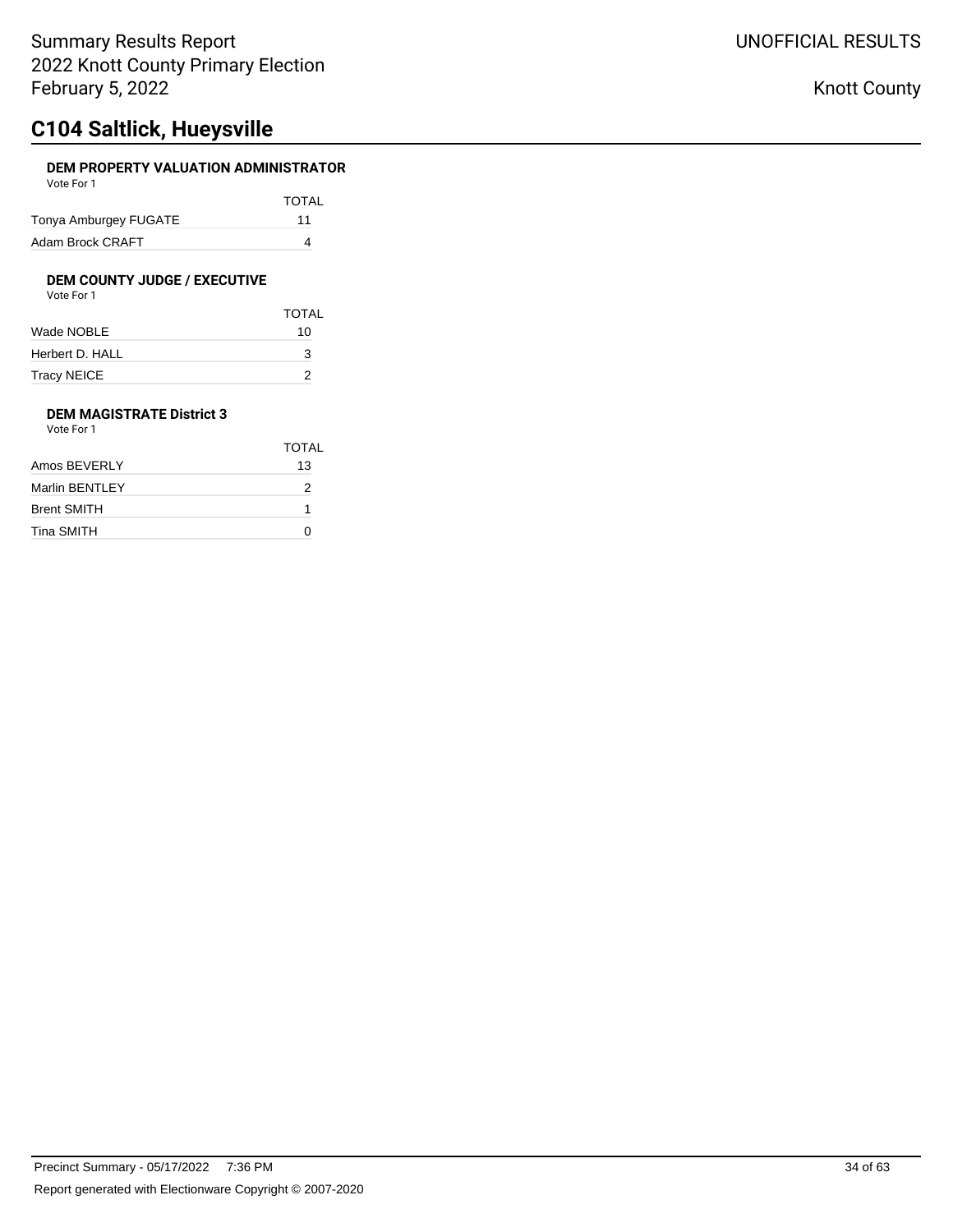# **C105 Rockfork, Garrett**

| <b>Statistics</b>                      | TOTAL    |
|----------------------------------------|----------|
| <b>Registered Voters - Total</b>       | 0        |
| Registered Voters - Republican Party   | Ω        |
| Registered Voters - Democratic Party   | ი        |
| Registered Voters - NONPARTISAN        | 0        |
| <b>Ballots Cast - Total</b>            | 50       |
| Ballots Cast - Republican Party        | 22       |
| <b>Ballots Cast - Democratic Party</b> | 28       |
| <b>Ballots Cast - NONPARTISAN</b>      | 0        |
| Ballots Cast - Blank                   | 0        |
| Voter Turnout - Total                  | $0.00\%$ |
| Voter Turnout - Republican Party       | $0.00\%$ |
| Voter Turnout - Democratic Party       | $0.00\%$ |
| Voter Turnout - NONPARTISAN            | $0.00\%$ |

## **REP UNITED STATES SENATOR**

| Vote For |  |
|----------|--|
|          |  |

| John SCHIESS              |    |
|---------------------------|----|
| Tami L. STAINFIELD        |    |
| Arnold BLANKENSHIP        |    |
| Valerie "Dr Val" FRFDRICK | O  |
| Paul V. HAMILTON          | O  |
| Rand PAUL                 | 17 |

#### **REP UNITED STATES REPRESENTATIVE IN CONGRESS** Vote For 1

| vuuttuu 1                        |       |
|----------------------------------|-------|
|                                  | TOTAL |
| Harold "Hal" ROGERS              | 18    |
| Jeannette ANDREWS                | 1     |
| <b>Brandon Russell MONHOLLEN</b> | 0     |
| Gerardo SERRANO                  | 2     |
| Rich VAN DAM                     |       |

#### **REP MAGISTRATE District 3** Vote For 1

| VULTE FUIL       |              |
|------------------|--------------|
|                  | <b>TOTAL</b> |
| Carl "CJ" GIBSON | 13           |
| Shirley HANDSHOE | 9            |
|                  |              |

#### **DEM UNITED STATES SENATOR** Vote For 1

| VULE FUI I                |       |
|---------------------------|-------|
|                           | TOTAL |
| Joshua Wesley BLANTON SR. | 9     |
| Charles BOOKER            |       |
| Ruth GAO                  | O     |
| John MERRILL              | 5     |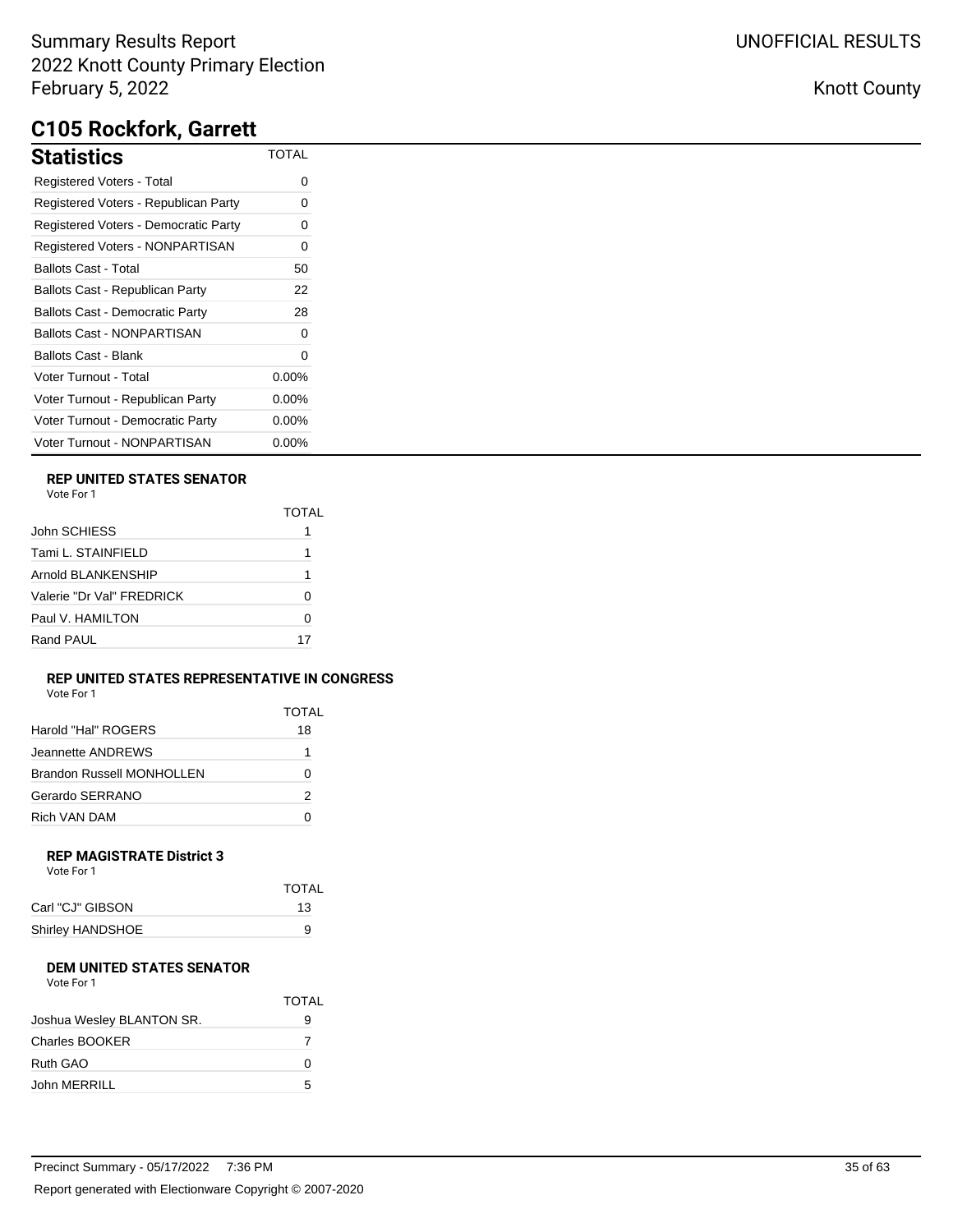# **C105 Rockfork, Garrett**

## **DEM PROPERTY VALUATION ADMINISTRATOR**

| Vote For 1            |       |
|-----------------------|-------|
|                       | TOTAL |
| Tonya Amburgey FUGATE | 22    |
| Adam Brock CRAFT      | З     |

# **DEM COUNTY JUDGE / EXECUTIVE**<br>Vote For 1

| Vote For 1 |  |  |
|------------|--|--|
|            |  |  |

|                 | <b>TOTAL</b> |
|-----------------|--------------|
| Wade NOBLE      | 8            |
| Herbert D. HALL |              |
| Tracy NEICE     | 11           |

### **DEM MAGISTRATE District 3** Vote For 1

| .                  |       |
|--------------------|-------|
|                    | TOTAL |
| Amos BEVERLY       | 10    |
| Marlin BENTLEY     | 12    |
| <b>Brent SMITH</b> | 2     |
| Tina SMITH         |       |
|                    |       |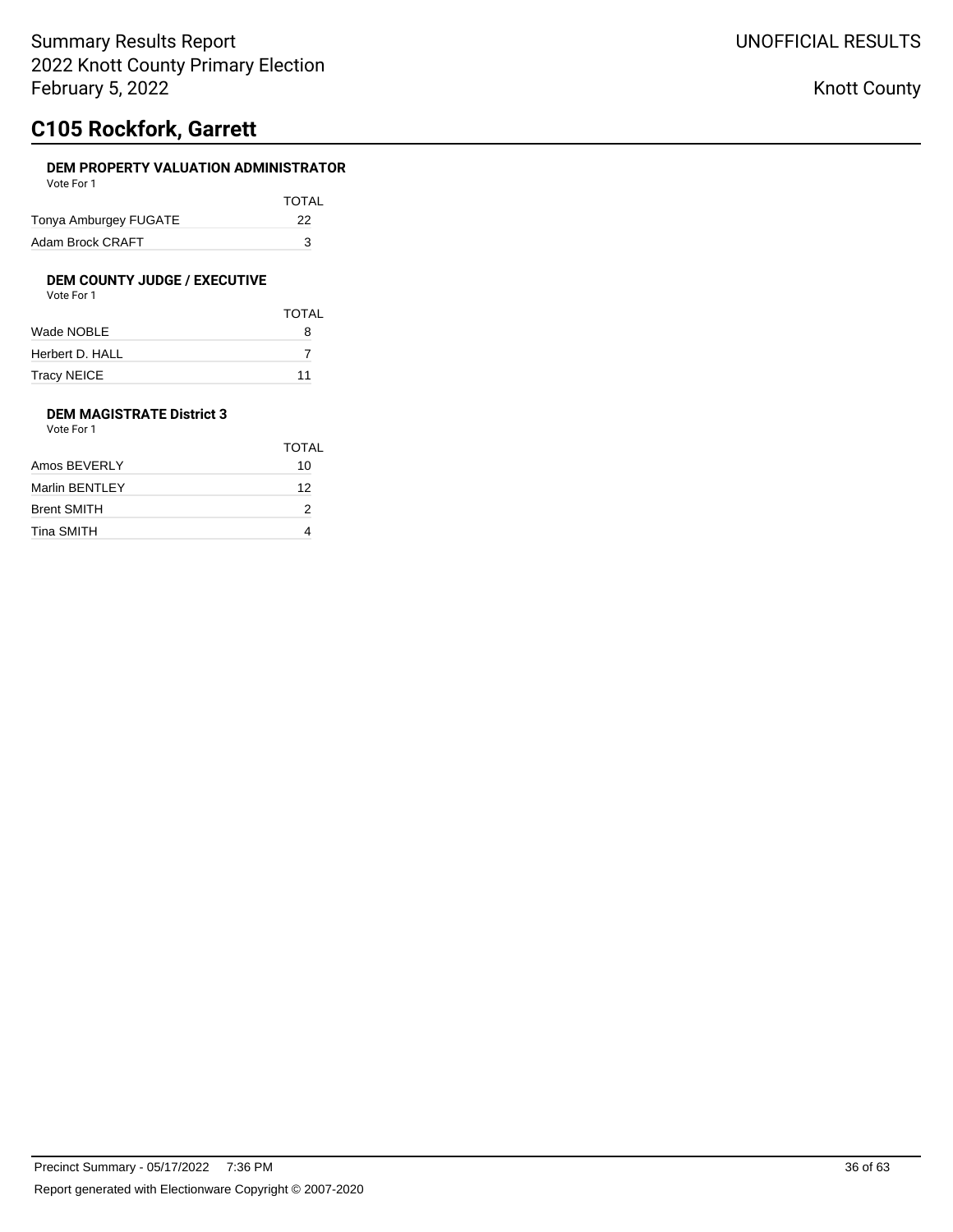## Knott County

# **C106 Lower Qucksand, Decoy**

| <b>Statistics</b>                      | <b>TOTAL</b> |
|----------------------------------------|--------------|
| Registered Voters - Total              | 0            |
| Registered Voters - Republican Party   | 0            |
| Registered Voters - Democratic Party   | 0            |
| Registered Voters - NONPARTISAN        | 0            |
| <b>Ballots Cast - Total</b>            | 28           |
| Ballots Cast - Republican Party        | 6            |
| <b>Ballots Cast - Democratic Party</b> | 22           |
| <b>Ballots Cast - NONPARTISAN</b>      | 0            |
| <b>Ballots Cast - Blank</b>            | 0            |
| Voter Turnout - Total                  | $0.00\%$     |
| Voter Turnout - Republican Party       | 0.00%        |
| Voter Turnout - Democratic Party       | $0.00\%$     |
| Voter Turnout - NONPARTISAN            | $0.00\%$     |

### **REP UNITED STATES SENATOR**

|                           | TOTAI |
|---------------------------|-------|
| John SCHIESS              |       |
| Tami L. STAINFIELD        | Ω     |
| Arnold BLANKENSHIP        | 0     |
| Valerie "Dr Val" FRFDRICK | 0     |
| Paul V. HAMILTON          | Ω     |
| Rand PAUL                 | ี     |
|                           |       |

### **REP UNITED STATES REPRESENTATIVE IN CONGRESS**

| Vote For 1 |  |
|------------|--|
|------------|--|

|                           | TOTAL |
|---------------------------|-------|
| Harold "Hal" ROGERS       | 5     |
| Jeannette ANDREWS         |       |
| Brandon Russell MONHOLLEN | Ω     |
| Gerardo SERRANO           | Ω     |
| Rich VAN DAM              |       |

#### **REP MAGISTRATE District 3** Vote For 1

| TOTAL |
|-------|
|       |
| 5     |
|       |

### **DEM UNITED STATES SENATOR**

|                           | <b>TOTAL</b> |
|---------------------------|--------------|
| Joshua Wesley BLANTON SR. | 10           |
| <b>Charles BOOKER</b>     | 0            |
| Ruth GAO                  | O            |
| John MERRILL              | 2            |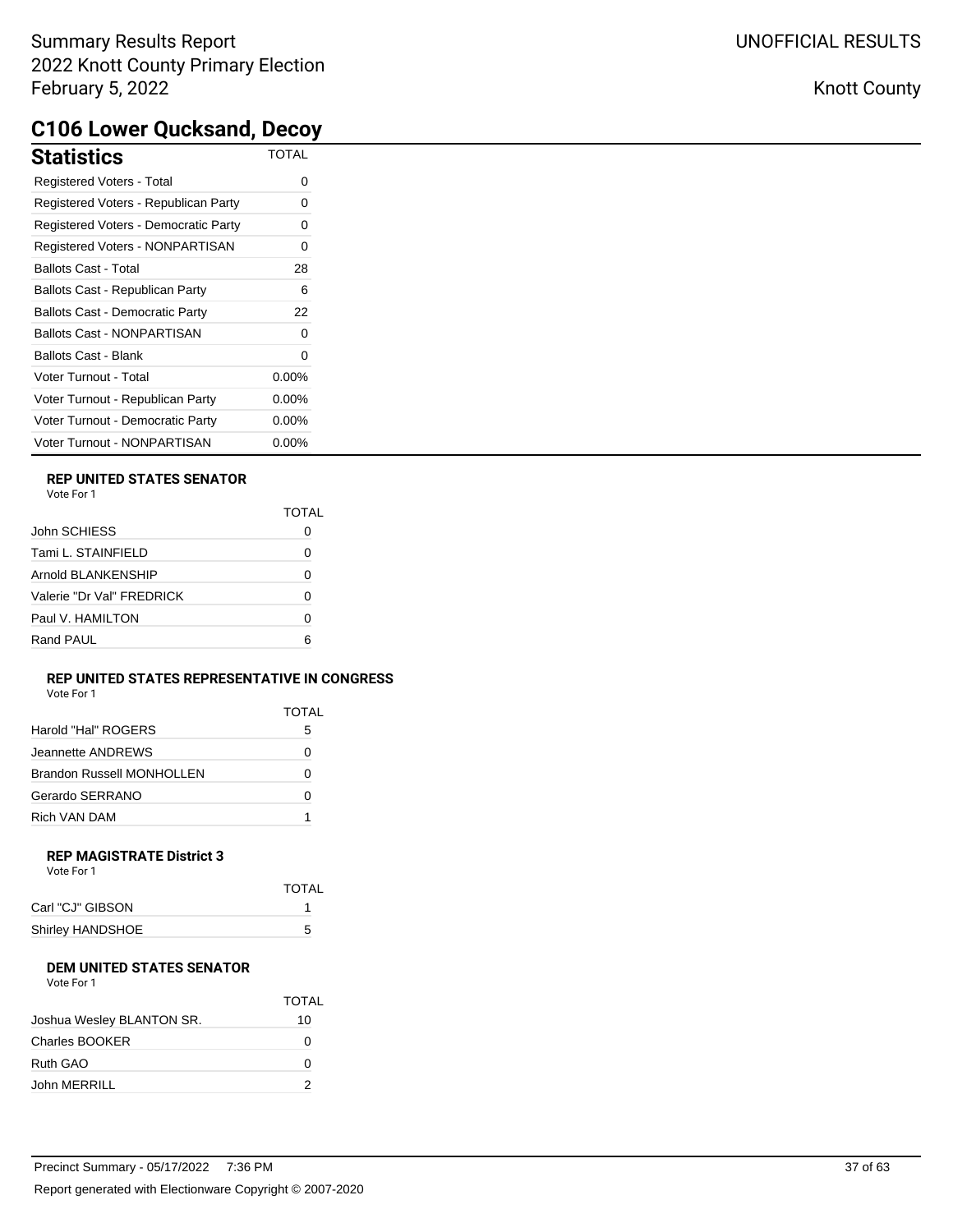# **C106 Lower Qucksand, Decoy**

### **DEM PROPERTY VALUATION ADMINISTRATOR** Vote For 1

| <b>VULLET UIL</b>     |              |
|-----------------------|--------------|
|                       | <b>TOTAL</b> |
| Tonya Amburgey FUGATE | 15           |
| Adam Brock CRAFT      | з            |

# **DEM COUNTY JUDGE / EXECUTIVE**<br>Vote For 1

| Vote For 1 |
|------------|
|------------|

|                 | <b>TOTAL</b> |
|-----------------|--------------|
| Wade NOBLE      | 10           |
| Herbert D. HALL | 3            |
| Tracy NEICE     |              |

### **DEM MAGISTRATE District 3** Vote For 1

|                    | TOTAL |
|--------------------|-------|
| Amos BEVERLY       | 14    |
| Marlin BENTLEY     | 2     |
| <b>Brent SMITH</b> | 5     |
| Tina SMITH         |       |
|                    |       |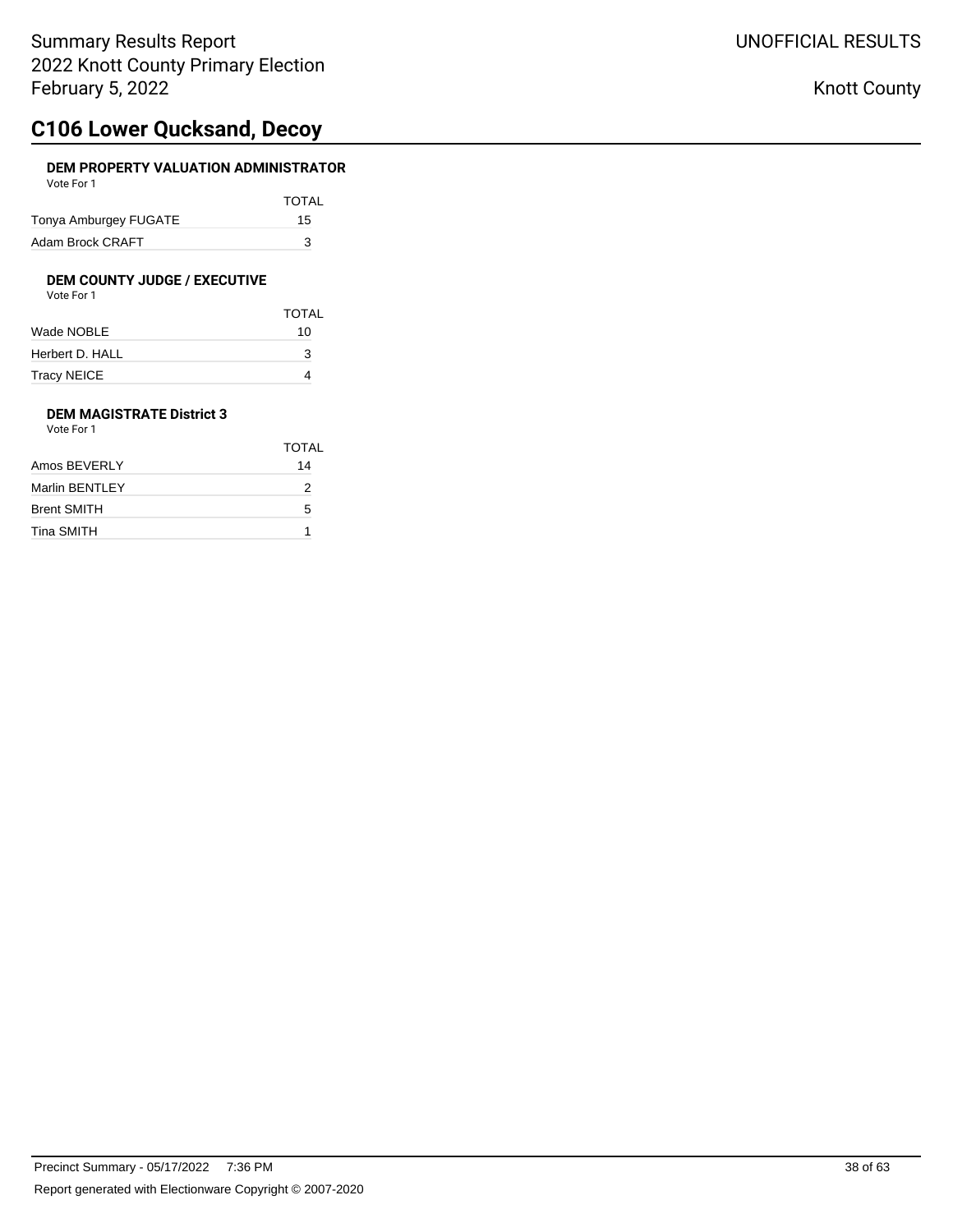# **C107 Middle Ball, Vest**

| <b>Statistics</b>                      | TOTAL    |
|----------------------------------------|----------|
| Registered Voters - Total              | ი        |
| Registered Voters - Republican Party   | 0        |
| Registered Voters - Democratic Party   | Ω        |
| Registered Voters - NONPARTISAN        | 0        |
| <b>Ballots Cast - Total</b>            | 92       |
| Ballots Cast - Republican Party        | 18       |
| <b>Ballots Cast - Democratic Party</b> | 74       |
| Ballots Cast - NONPARTISAN             | 0        |
| Ballots Cast - Blank                   | 0        |
| Voter Turnout - Total                  | $0.00\%$ |
| Voter Turnout - Republican Party       | $0.00\%$ |
| Voter Turnout - Democratic Party       | $0.00\%$ |
| Voter Turnout - NONPARTISAN            | 0.00%    |

## **REP UNITED STATES SENATOR**

|                           | TOTAI |
|---------------------------|-------|
| John SCHIESS              |       |
| Tami L. STAINFIELD        | 0     |
| Arnold BLANKENSHIP        | 3     |
| Valerie "Dr Val" FRFDRICK | ŋ     |
| Paul V. HAMILTON          | ŋ     |
| Rand PAUL                 | 14    |

#### **REP UNITED STATES REPRESENTATIVE IN CONGRESS** Vote For 1

| VUIP FUI I                |       |
|---------------------------|-------|
|                           | TOTAL |
| Harold "Hal" ROGERS       | 14    |
| Jeannette ANDREWS         | 1     |
| Brandon Russell MONHOLLEN |       |
| Gerardo SERRANO           | 2     |
| Rich VAN DAM              |       |

### **REP MAGISTRATE District 3**

| Vote For 1       |              |
|------------------|--------------|
|                  | <b>TOTAL</b> |
| Carl "CJ" GIBSON | 12           |
| Shirley HANDSHOE | ิค           |

## **DEM UNITED STATES SENATOR**

| Vote For 1 |  |
|------------|--|
|            |  |

|                           | <b>TOTAL</b> |
|---------------------------|--------------|
| Joshua Wesley BLANTON SR. | 18           |
| Charles BOOKER            | 19           |
| Ruth GAO                  | 3            |
| John MERRILL              | 8            |

| olalıslıcs                             | .        |
|----------------------------------------|----------|
| Registered Voters - Total              | 0        |
| Registered Voters - Republican Party   | 0        |
| Registered Voters - Democratic Party   | 0        |
| Registered Voters - NONPARTISAN        | 0        |
| <b>Ballots Cast - Total</b>            | 92       |
| Ballots Cast - Republican Party        | 18       |
| <b>Ballots Cast - Democratic Party</b> | 74       |
| <b>Ballots Cast - NONPARTISAN</b>      |          |
| <b>Ballots Cast - Blank</b>            |          |
| Voter Turnout - Total                  | $0.00\%$ |
| Voter Turnout - Republican Party       | $0.00\%$ |
| Voter Turnout - Democratic Party       | $0.00\%$ |
|                                        |          |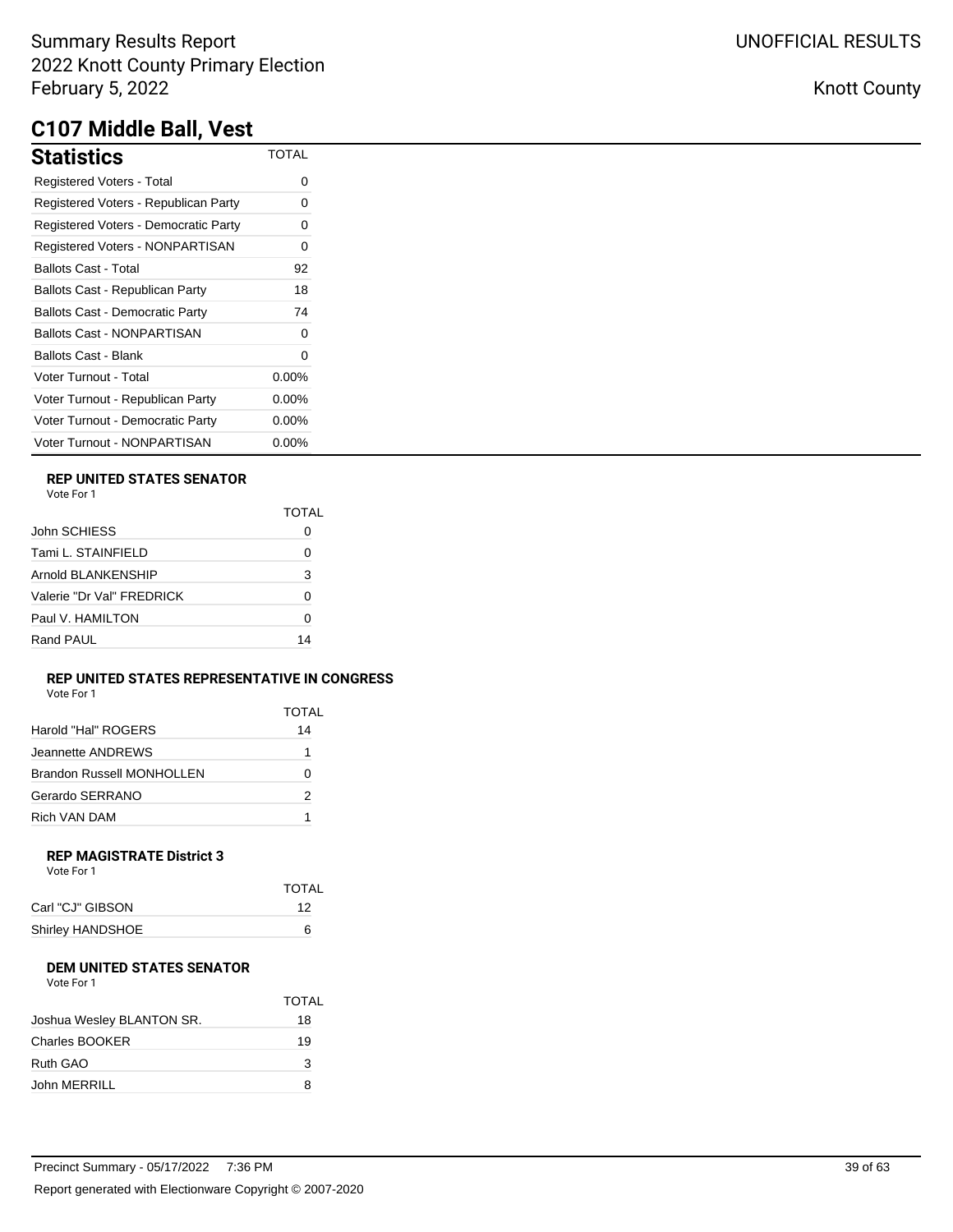# **C107 Middle Ball, Vest**

## **DEM PROPERTY VALUATION ADMINISTRATOR**

| Vote For 1            |       |
|-----------------------|-------|
|                       | TOTAL |
| Tonya Amburgey FUGATE | 38    |
| Adam Brock CRAFT      | 33    |

## **DEM COUNTY JUDGE / EXECUTIVE**

| Vote For 1 |  |
|------------|--|
|            |  |

|                 | <b>TOTAL</b> |
|-----------------|--------------|
| Wade NOBLE      | 32           |
| Herbert D. HALL |              |
| Tracy NEICE     | 23           |

### **DEM MAGISTRATE District 3** Vote For 1

|                    | TOTAL |
|--------------------|-------|
| Amos BEVERLY       | 21    |
| Marlin BENTLEY     | 10    |
| <b>Brent SMITH</b> | 28    |
| Tina SMITH         | 10    |
|                    |       |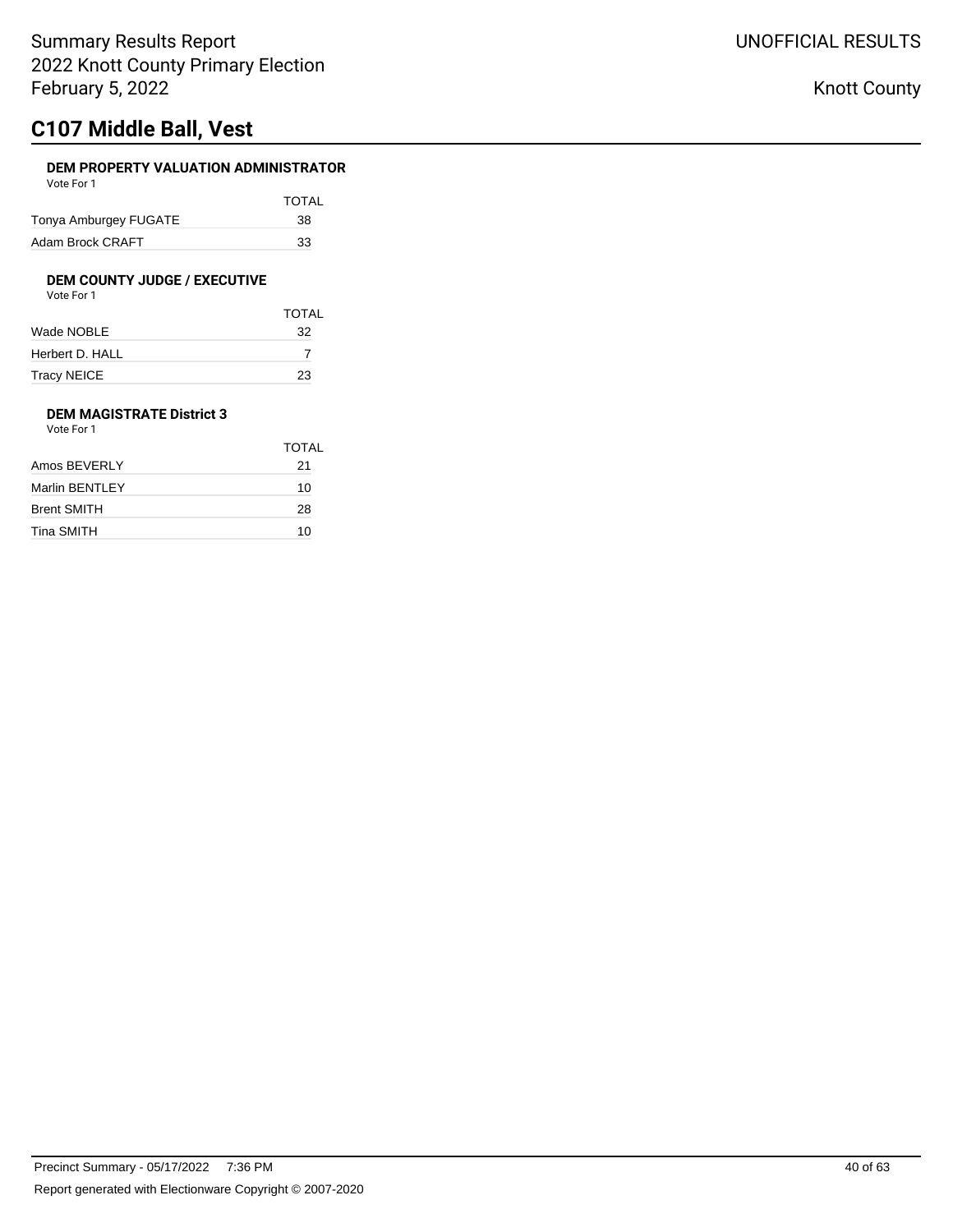| Statistics                             | <b>TOTAL</b> |
|----------------------------------------|--------------|
| <b>Registered Voters - Total</b>       | Ω            |
| Registered Voters - Republican Party   | 0            |
| Registered Voters - Democratic Party   | 0            |
| Registered Voters - NONPARTISAN        | 0            |
| Ballots Cast - Total                   | 140          |
| Ballots Cast - Republican Party        | 12           |
| <b>Ballots Cast - Democratic Party</b> | 128          |
| Ballots Cast - NONPARTISAN             | 0            |
| Ballots Cast - Blank                   | 1            |
| Voter Turnout - Total                  | $0.00\%$     |
| Voter Turnout - Republican Party       | $0.00\%$     |
| Voter Turnout - Democratic Party       | $0.00\%$     |
| Voter Turnout - NONPARTISAN            | $0.00\%$     |

## **REP UNITED STATES SENATOR**

| TOTAL |
|-------|
|       |
|       |
|       |
| ŋ     |
| 1     |
| я     |
|       |

#### **REP UNITED STATES REPRESENTATIVE IN CONGRESS** Vote For 1

| TOTAL |
|-------|
| 10    |
|       |
|       |
| 1     |
|       |
|       |

#### **REP MAGISTRATE District 3** Vote For 1

| <b>TOTAL</b> |
|--------------|
|              |
|              |
|              |

#### **DEM UNITED STATES SENATOR**  $V$ oto Fo

| VOTE FOL L                |              |
|---------------------------|--------------|
|                           | <b>TOTAL</b> |
| Joshua Wesley BLANTON SR. | 37           |
| <b>Charles BOOKER</b>     | 44           |
| Ruth GAO                  | 8            |
| John MERRILL              | 11           |
|                           |              |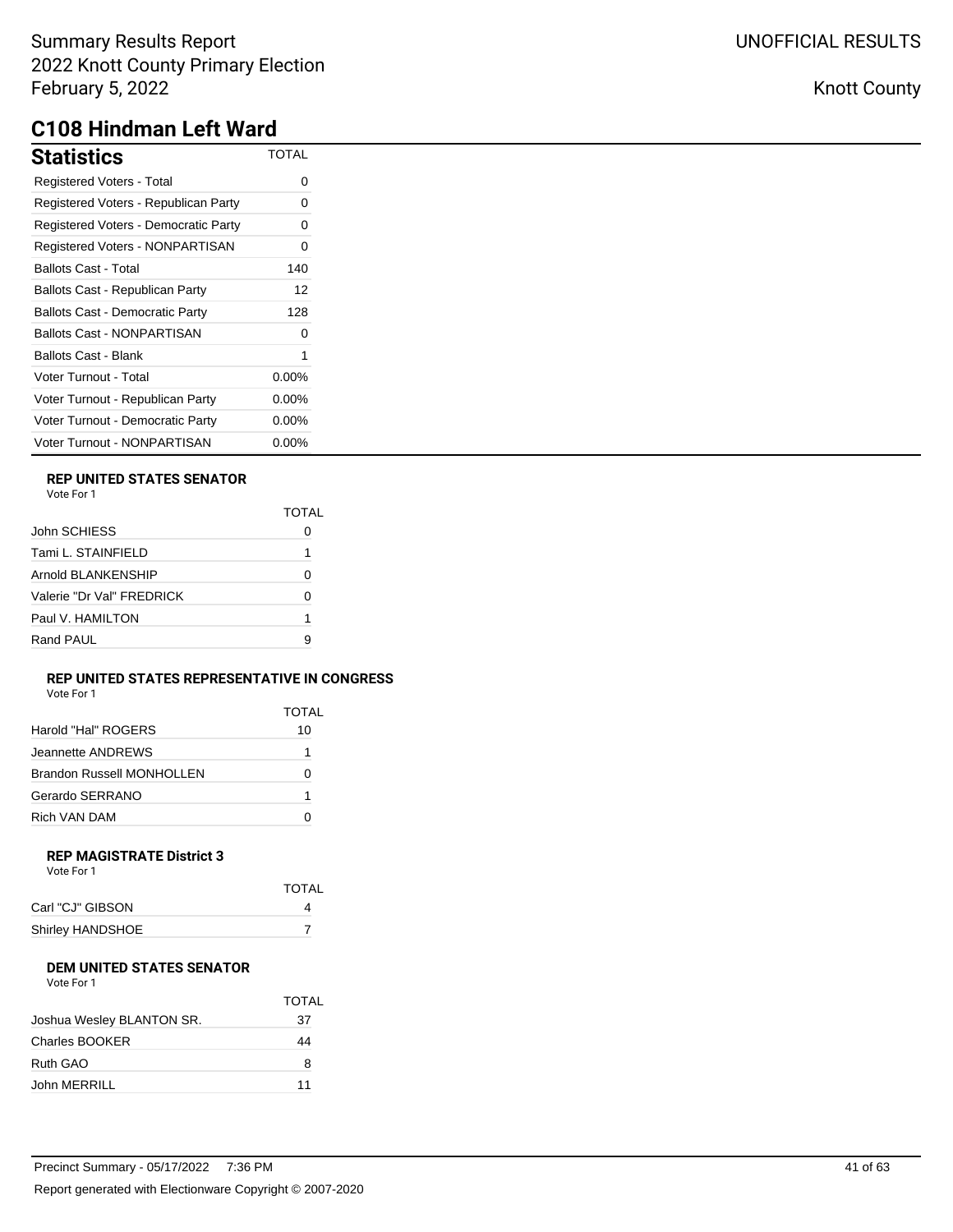# **C108 Hindman Left Ward**

## **DEM PROPERTY VALUATION ADMINISTRATOR**

| Vote For 1            |       |
|-----------------------|-------|
|                       | TOTAL |
| Tonya Amburgey FUGATE | 69    |
| Adam Brock CRAFT      | 48    |

# **DEM COUNTY JUDGE / EXECUTIVE**<br>Vote For 1

| Vote For 1 |  |  |
|------------|--|--|
|            |  |  |

|                 | <b>TOTAL</b> |
|-----------------|--------------|
| Wade NOBLE      | 52           |
| Herbert D. HALL | 6            |
| Tracy NEICE     | 65           |

### **DEM MAGISTRATE District 3** Vote For 1

|                    | TOTAL |
|--------------------|-------|
| Amos BEVERLY       | 35    |
| Marlin BENTLEY     | 26    |
| <b>Brent SMITH</b> | 51    |
| Tina SMITH         | 14    |
|                    |       |

## **CITY OF HINDMAN City of Hindman**

Vote For 1

|                       | TOTAL |
|-----------------------|-------|
| Marcus MULLINS        | 11    |
| Trish HALL            | 42    |
| <b>Jarrod LAFERTY</b> | 13    |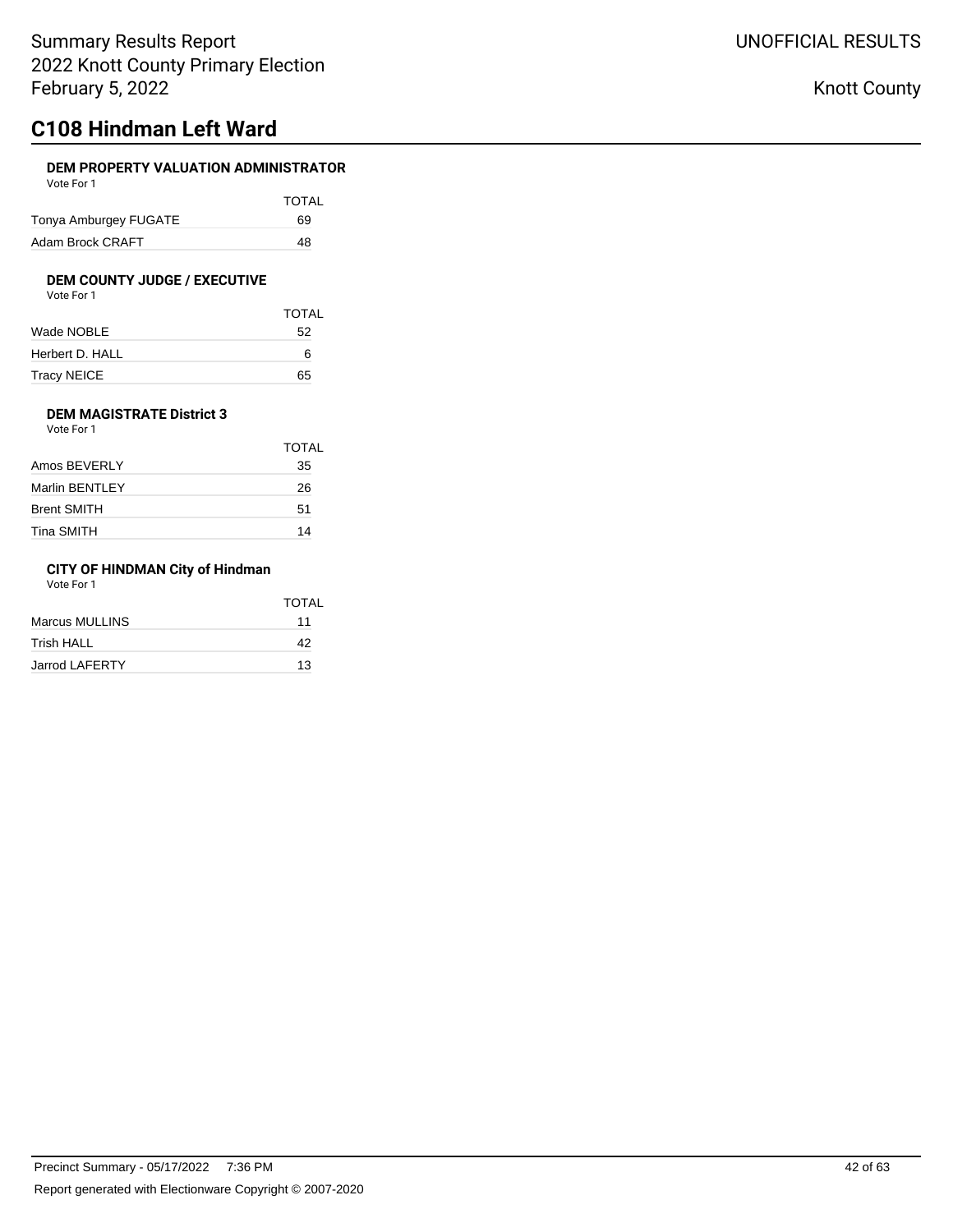# **C109 Upper Jones Fork**

| <b>Statistics</b>                      | <b>TOTAL</b> |
|----------------------------------------|--------------|
| <b>Registered Voters - Total</b>       | 0            |
| Registered Voters - Republican Party   | Ω            |
| Registered Voters - Democratic Party   | ი            |
| <b>Registered Voters - NONPARTISAN</b> | 0            |
| <b>Ballots Cast - Total</b>            | 68           |
| Ballots Cast - Republican Party        | 20           |
| <b>Ballots Cast - Democratic Party</b> | 48           |
| <b>Ballots Cast - NONPARTISAN</b>      | 0            |
| Ballots Cast - Blank                   | 0            |
| Voter Turnout - Total                  | $0.00\%$     |
| Voter Turnout - Republican Party       | $0.00\%$     |
| Voter Turnout - Democratic Party       | $0.00\%$     |
| Voter Turnout - NONPARTISAN            | $0.00\%$     |

## **REP UNITED STATES SENATOR**

|                           | TOTAL |
|---------------------------|-------|
| John SCHIESS              |       |
| Tami L. STAINFIELD        |       |
| Arnold BLANKENSHIP        | 2     |
| Valerie "Dr Val" FRFDRICK | 0     |
| Paul V. HAMILTON          | O     |
| Rand PAUL                 | 16    |

#### **REP UNITED STATES REPRESENTATIVE IN CONGRESS** Vote For 1

| VUIP FUI I                       |       |
|----------------------------------|-------|
|                                  | TOTAL |
| Harold "Hal" ROGERS              | 18    |
| Jeannette ANDREWS                |       |
| <b>Brandon Russell MONHOLLEN</b> | 1     |
| Gerardo SERRANO                  |       |
| Rich VAN DAM                     |       |

#### **REP MAGISTRATE District 3** Vote For 1

| <b>TOTAL</b> |
|--------------|
| 15           |
| 4            |
|              |

#### **DEM UNITED STATES SENATOR** Vote For 1

| VULE FUI I                |       |
|---------------------------|-------|
|                           | TOTAL |
| Joshua Wesley BLANTON SR. | 14    |
| <b>Charles BOOKER</b>     | 11    |
| Ruth GAO                  | 2     |
| John MERRILL              | ี     |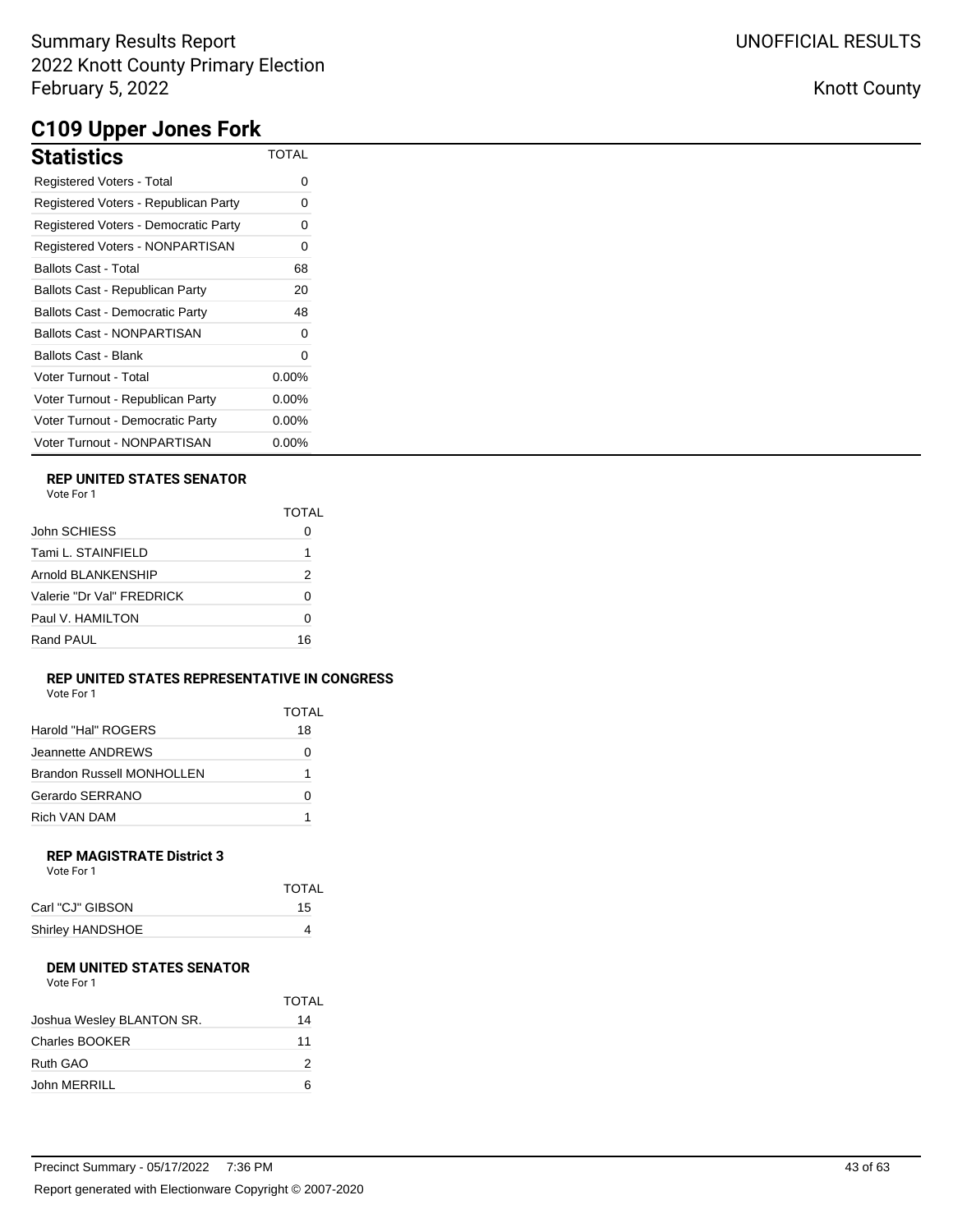# **C109 Upper Jones Fork**

## **DEM PROPERTY VALUATION ADMINISTRATOR**

| Vote For 1            |       |
|-----------------------|-------|
|                       | TOTAL |
| Tonya Amburgey FUGATE | 26    |
| Adam Brock CRAFT      | 18    |

## **DEM COUNTY JUDGE / EXECUTIVE**

| Vote For 1 |  |
|------------|--|
|            |  |

|                 | <b>TOTAL</b> |
|-----------------|--------------|
| Wade NOBLE      | 11           |
| Herbert D. HALL | 6            |
| Tracy NEICE     | 27           |

### **DEM MAGISTRATE District 3** Vote For 1

| <b>VULLET UIL</b>  |       |
|--------------------|-------|
|                    | TOTAL |
| Amos BEVERLY       | 5     |
| Marlin BENTLEY     | 29    |
| <b>Brent SMITH</b> | 12    |
| Tina SMITH         |       |
|                    |       |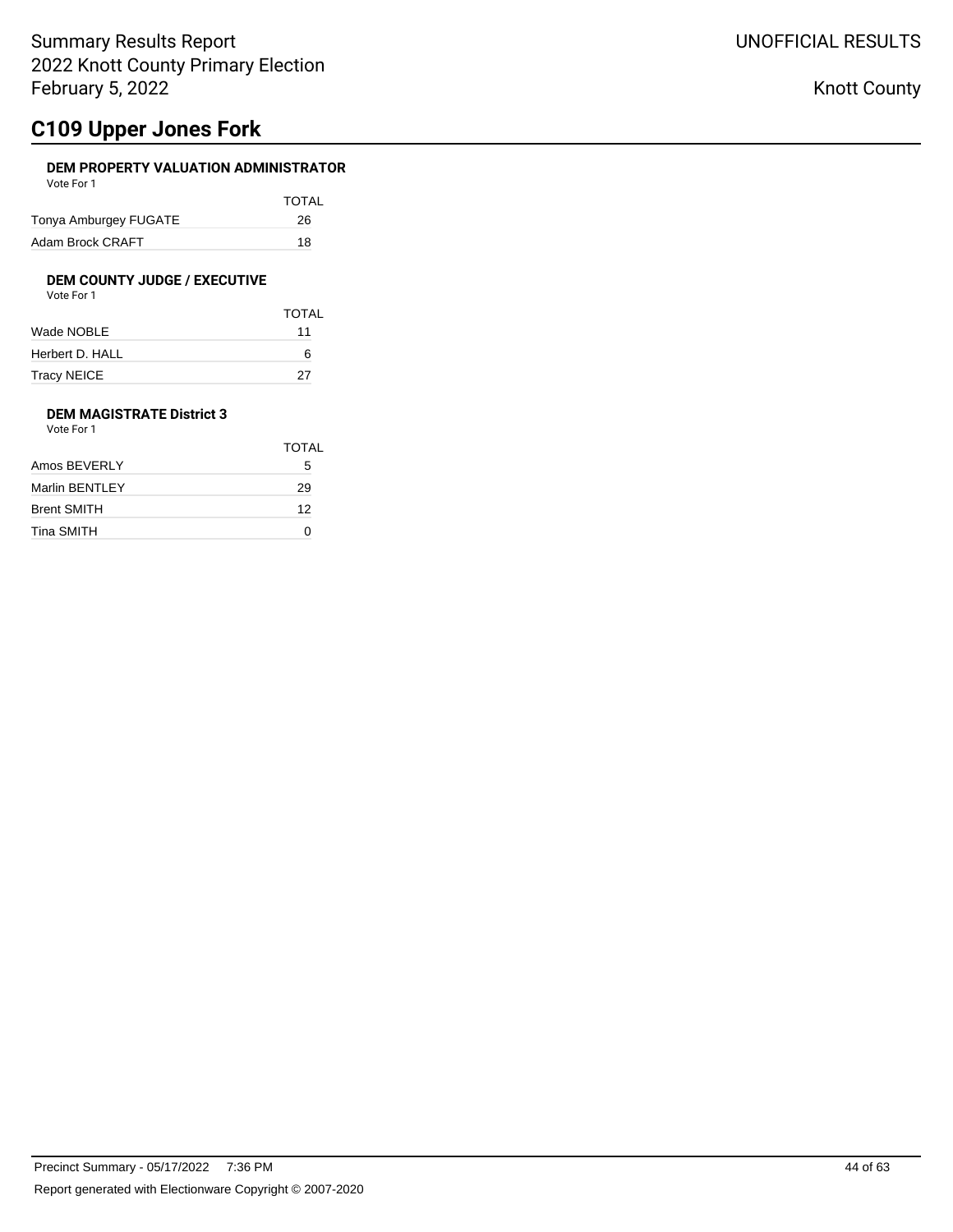# **C110 Fisty**

| <b>Statistics</b>                      | <b>TOTAL</b> |
|----------------------------------------|--------------|
| <b>Registered Voters - Total</b>       | 0            |
| Registered Voters - Republican Party   | 0            |
| Registered Voters - Democratic Party   | 0            |
| Registered Voters - NONPARTISAN        | 0            |
| Ballots Cast - Total                   | 46           |
| Ballots Cast - Republican Party        | 14           |
| <b>Ballots Cast - Democratic Party</b> | 32           |
| Ballots Cast - NONPARTISAN             | ∩            |
| Ballots Cast - Blank                   | 1            |
| Voter Turnout - Total                  | $0.00\%$     |
| Voter Turnout - Republican Party       | $0.00\%$     |
| Voter Turnout - Democratic Party       | $0.00\%$     |
| Voter Turnout - NONPARTISAN            | $0.00\%$     |

## **REP UNITED STATES SENATOR**

|                           | TOTAI |
|---------------------------|-------|
| John SCHIESS              |       |
| Tami L. STAINFIELD        | O     |
| Arnold BLANKENSHIP        | 1     |
| Valerie "Dr Val" FREDRICK | ŋ     |
| Paul V. HAMII TON         | O     |
| Rand PAUL                 | 11    |

### **REP UNITED STATES REPRESENTATIVE IN CONGRESS**

| Vote For 1                |       |  |
|---------------------------|-------|--|
|                           | TOTAL |  |
| Harold "Hal" ROGERS       | 9     |  |
| Jeannette ANDREWS         | 2     |  |
| Brandon Russell MONHOLLEN | 0     |  |
| Gerardo SERRANO           | O     |  |
| Rich VAN DAM              |       |  |

#### **REP MAGISTRATE District 3** Vote For 1

| <b>TOTAL</b> |  |
|--------------|--|
|              |  |
| 10           |  |
|              |  |

## **DEM UNITED STATES SENATOR**

| Vote For 1                |              |
|---------------------------|--------------|
|                           | <b>TOTAL</b> |
| Joshua Wesley BLANTON SR. |              |
| Charles BOOKER            | 9            |
| Ruth GAO                  | 2            |
| John MERRILL              | 5            |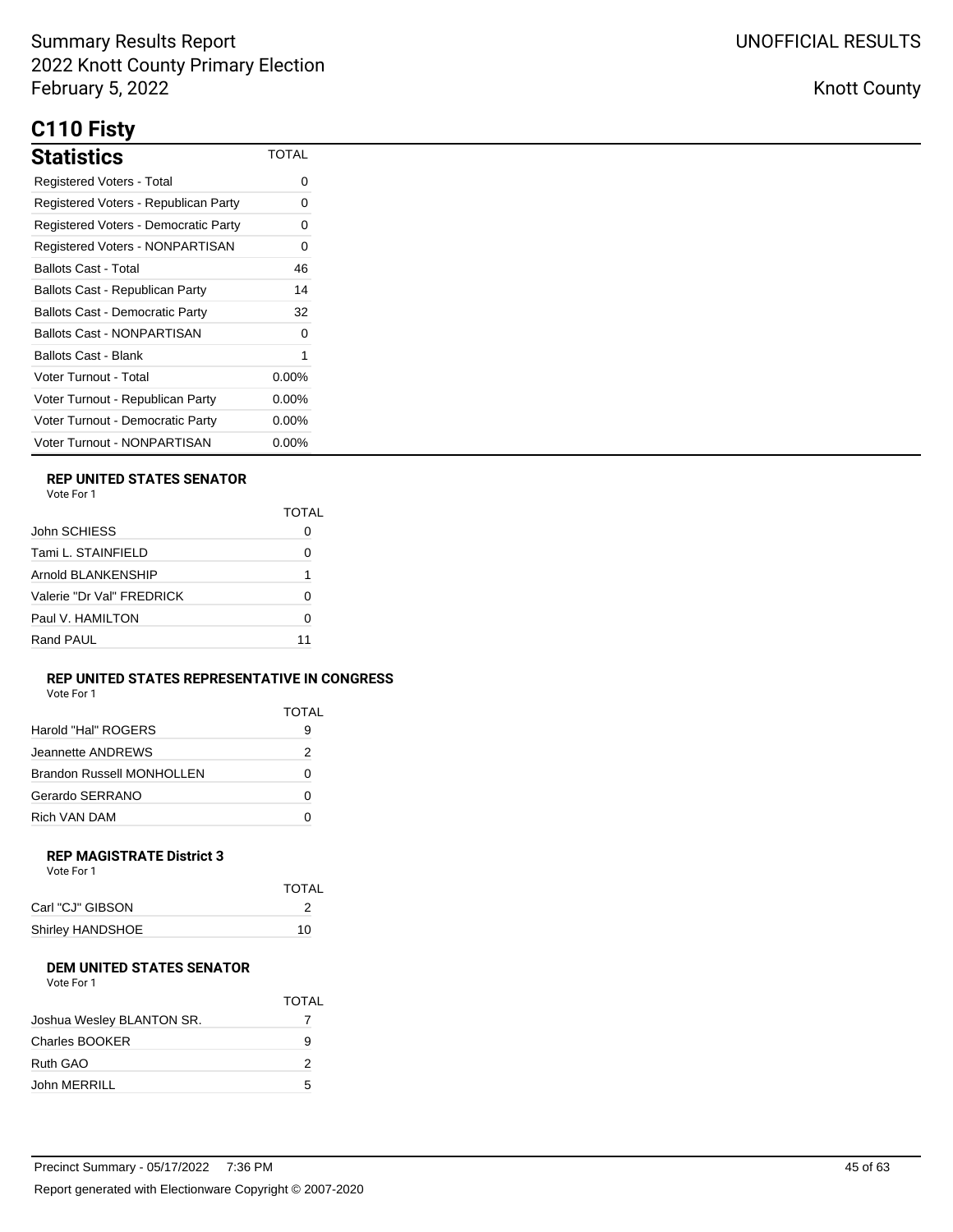# **C110 Fisty**

### **DEM PROPERTY VALUATION ADMINISTRATOR**

| Vote For 1            |       |
|-----------------------|-------|
|                       | TOTAL |
| Tonya Amburgey FUGATE | 18    |
| Adam Brock CRAFT      | ิค    |

### **DEM COUNTY JUDGE / EXECUTIVE**

| Vote For 1         |              |
|--------------------|--------------|
|                    | <b>TOTAL</b> |
| Wade NOBLE         | 26           |
| Herbert D. HALL    |              |
| <b>Tracy NEICE</b> |              |

### **DEM MAGISTRATE District 3** Vote For 1

|                    | TOTAL |
|--------------------|-------|
| Amos BEVERLY       | 6     |
| Marlin BENTLEY     | 2     |
| <b>Brent SMITH</b> | 13    |
| Tina SMITH         |       |
|                    |       |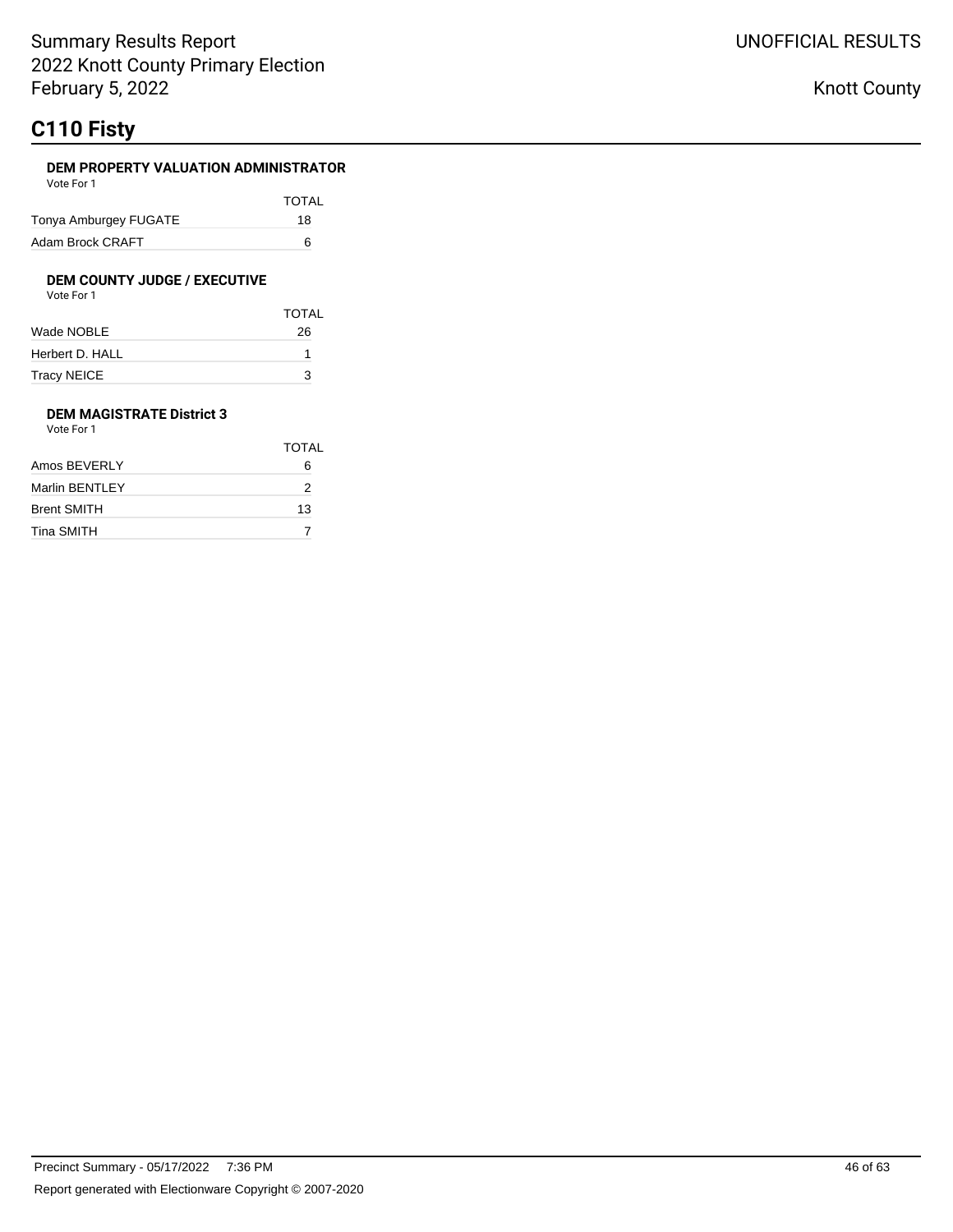# **C111 Lower Jones Fork, Lackey**

| <b>Statistics</b>                      | <b>TOTAL</b> |
|----------------------------------------|--------------|
| Registered Voters - Total              | 0            |
| Registered Voters - Republican Party   | 0            |
| Registered Voters - Democratic Party   | 0            |
| Registered Voters - NONPARTISAN        | 0            |
| <b>Ballots Cast - Total</b>            | 30           |
| Ballots Cast - Republican Party        | 5            |
| <b>Ballots Cast - Democratic Party</b> | 25           |
| <b>Ballots Cast - NONPARTISAN</b>      | 0            |
| <b>Ballots Cast - Blank</b>            | 0            |
| Voter Turnout - Total                  | $0.00\%$     |
| Voter Turnout - Republican Party       | $0.00\%$     |
| Voter Turnout - Democratic Party       | $0.00\%$     |
| Voter Turnout - NONPARTISAN            | $0.00\%$     |

### **REP UNITED STATES SENATOR**

| Vote For |  |
|----------|--|
|          |  |

| TOTAI |
|-------|
|       |
| Ω     |
| 1     |
| O     |
| Ω     |
| з     |
|       |

### **REP UNITED STATES REPRESENTATIVE IN CONGRESS**

| Vote For 1 |  |  |
|------------|--|--|
|            |  |  |

|                           | TOTAI        |
|---------------------------|--------------|
| Harold "Hal" ROGERS       | З            |
| Jeannette ANDREWS         |              |
| Brandon Russell MONHOLLEN | $\mathbf{0}$ |
| Gerardo SERRANO           |              |
| Rich VAN DAM              |              |

#### **REP MAGISTRATE District 3** Vote For 1

| <b>TOTAL</b> |  |
|--------------|--|
|              |  |
|              |  |
|              |  |

### **DEM UNITED STATES SENATOR**

| Vote For 1 |  |
|------------|--|
|------------|--|

|                           | <b>TOTAL</b> |
|---------------------------|--------------|
| Joshua Wesley BLANTON SR. |              |
| <b>Charles BOOKER</b>     | 9            |
| Ruth GAO                  | Ω            |
| John MERRILL              |              |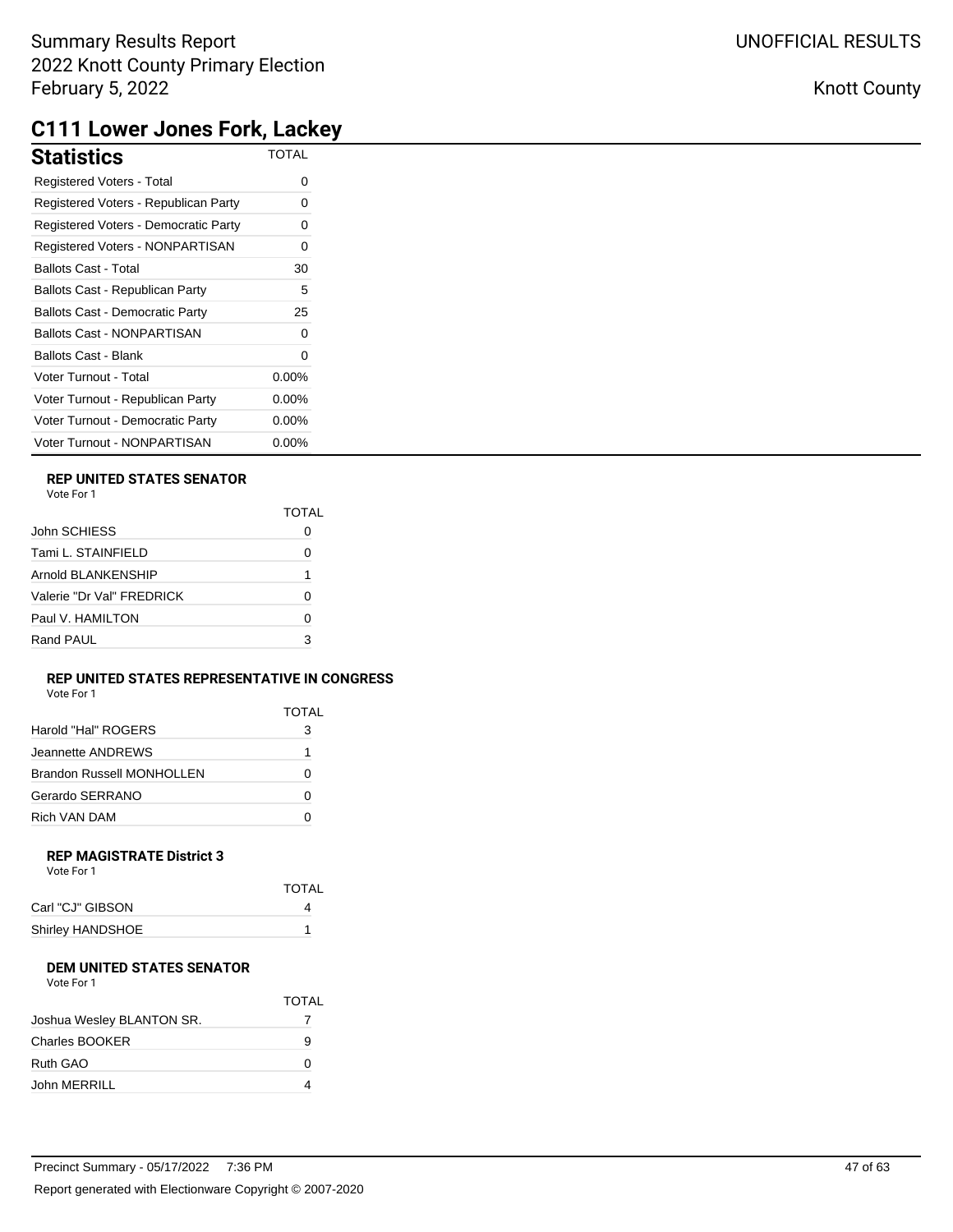## **C111 Lower Jones Fork, Lackey**

### **DEM PROPERTY VALUATION ADMINISTRATOR** Vote For 1

| <b>VULLET UIL</b>     |              |
|-----------------------|--------------|
|                       | <b>TOTAL</b> |
| Tonya Amburgey FUGATE | 19           |
| Adam Brock CRAFT      | 5            |

# **DEM COUNTY JUDGE / EXECUTIVE**<br>Vote For 1

| Vote For 1 |  |
|------------|--|
|            |  |

|                 | <b>TOTAL</b> |
|-----------------|--------------|
| Wade NOBLE      | 6            |
| Herbert D. HALL |              |
| Tracy NEICE     | 9            |

### **DEM MAGISTRATE District 3** Vote For 1

|                    | TOTAL |
|--------------------|-------|
| Amos BEVERLY       |       |
| Marlin BENTLEY     | 12    |
| <b>Brent SMITH</b> | 6     |
| Tina SMITH         | 3     |
|                    |       |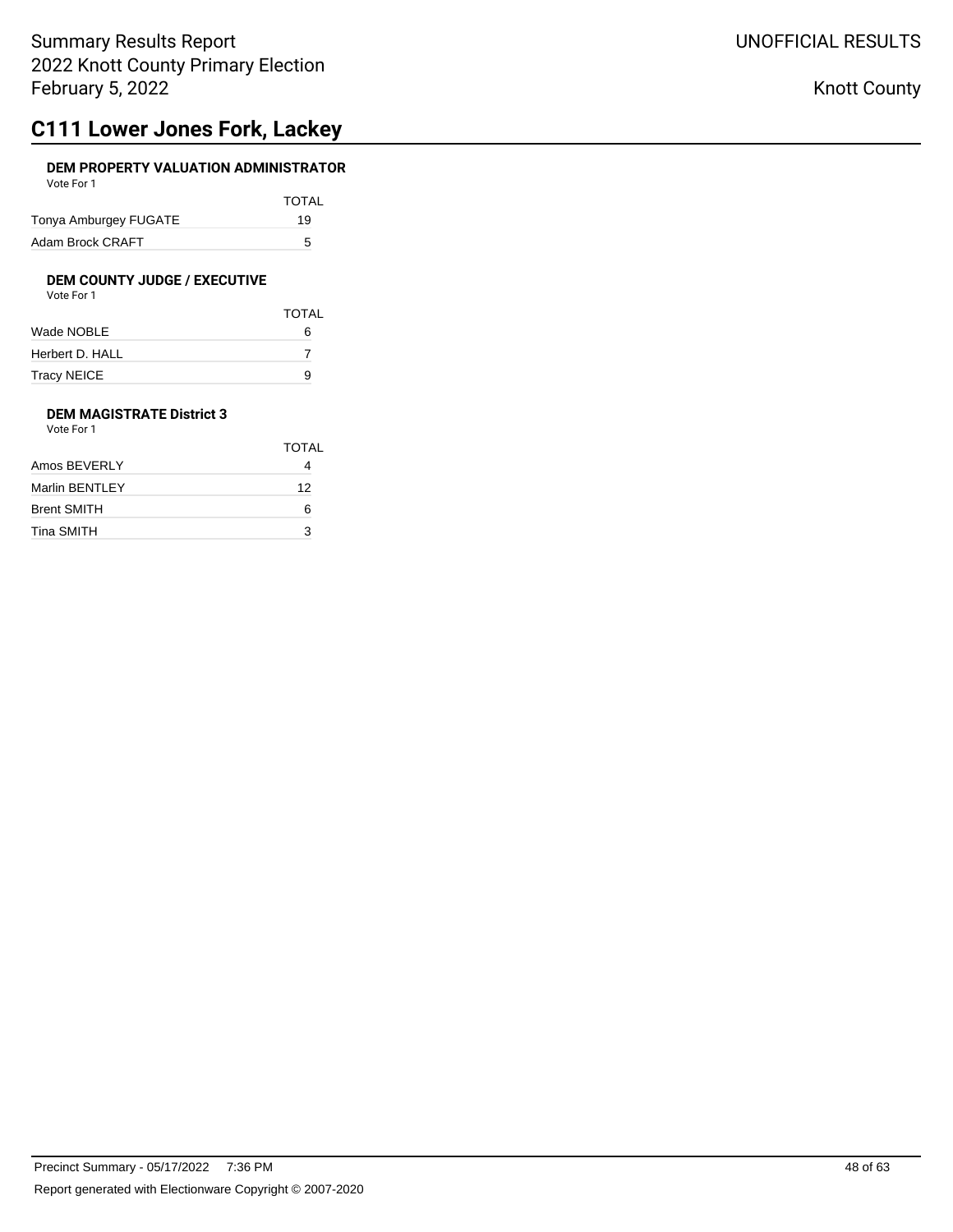# **C112 Middle Jones Fork, Mousie**

| <b>Statistics</b>                      | <b>TOTAL</b> |
|----------------------------------------|--------------|
| Registered Voters - Total              | 0            |
| Registered Voters - Republican Party   | 0            |
| Registered Voters - Democratic Party   | 0            |
| Registered Voters - NONPARTISAN        | 0            |
| <b>Ballots Cast - Total</b>            | 121          |
| Ballots Cast - Republican Party        | 20           |
| <b>Ballots Cast - Democratic Party</b> | 101          |
| <b>Ballots Cast - NONPARTISAN</b>      | 0            |
| <b>Ballots Cast - Blank</b>            |              |
| Voter Turnout - Total                  | $0.00\%$     |
| Voter Turnout - Republican Party       | $0.00\%$     |
| Voter Turnout - Democratic Party       | $0.00\%$     |
| Voter Turnout - NONPARTISAN            | 0.00%        |

### **REP UNITED STATES SENATOR**

| Vote For 1 |  |
|------------|--|
|------------|--|

|                           | TOTAI |
|---------------------------|-------|
| John SCHIESS              | 2     |
| Tami L. STAINFIELD        |       |
| Arnold BI ANKFNSHIP       | 4     |
| Valerie "Dr Val" FRFDRICK | O     |
| Paul V. HAMILTON          |       |
| Rand PAUL                 | 10    |

### **REP UNITED STATES REPRESENTATIVE IN CONGRESS**

| Vote For 1 |  |
|------------|--|
|------------|--|

|                                  | TOTAL |
|----------------------------------|-------|
| Harold "Hal" ROGERS              | 11    |
| Jeannette ANDREWS                |       |
| <b>Brandon Russell MONHOLLEN</b> | 1     |
| Gerardo SERRANO                  | 2     |
| Rich VAN DAM                     |       |

### **REP MAGISTRATE District 3** Vote For 1

| <b>VULLET UIL</b> |       |
|-------------------|-------|
|                   | TOTAL |
| Carl "CJ" GIBSON  | 10    |
| Shirley HANDSHOE  | 8     |
|                   |       |

### **DEM UNITED STATES SENATOR**

| Vote For 1 |
|------------|
|------------|

|                           | <b>TOTAL</b> |
|---------------------------|--------------|
| Joshua Wesley BLANTON SR. | 26           |
| <b>Charles BOOKER</b>     | 29           |
| Ruth GAO                  | 5            |
| John MERRILL              | 8            |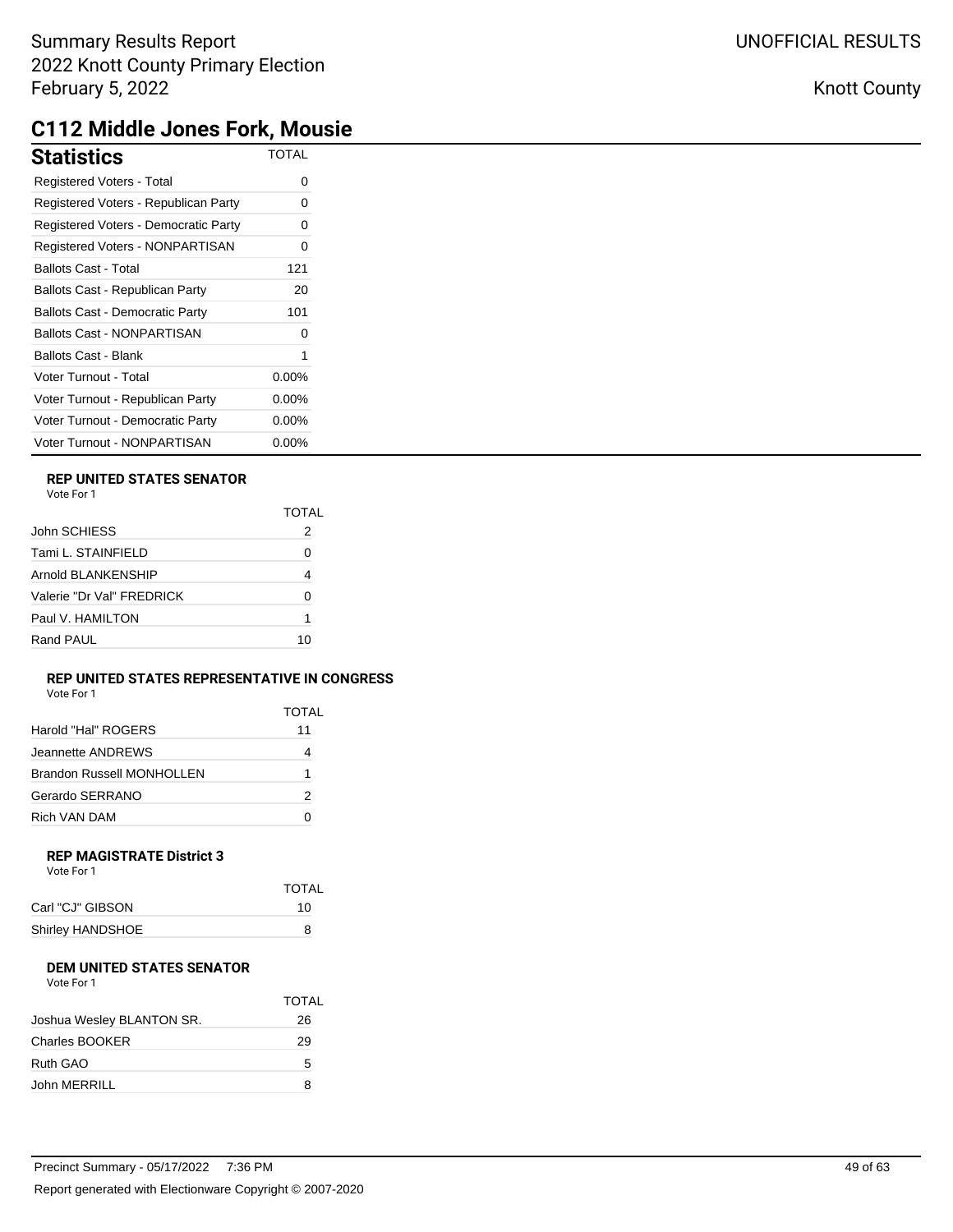## **C112 Middle Jones Fork, Mousie**

### **DEM PROPERTY VALUATION ADMINISTRATOR** Vote For 1

| <b>VULLET UIL</b>     |              |
|-----------------------|--------------|
|                       | <b>TOTAL</b> |
| Tonya Amburgey FUGATE | 51           |
| Adam Brock CRAFT      | 41           |

# **DEM COUNTY JUDGE / EXECUTIVE**<br>Vote For 1

| Vote For 1 |  |  |
|------------|--|--|
|            |  |  |

|                 | <b>TOTAL</b> |
|-----------------|--------------|
| Wade NOBLE      | 37           |
| Herbert D. HALL | 21           |
| Tracy NEICE     | 37           |

### **DEM MAGISTRATE District 3** Vote For 1

|                    | TOTAL |
|--------------------|-------|
| Amos BEVERLY       | 5     |
| Marlin BENTLEY     | 57    |
| <b>Brent SMITH</b> | 34    |
| Tina SMITH         | 2     |
|                    |       |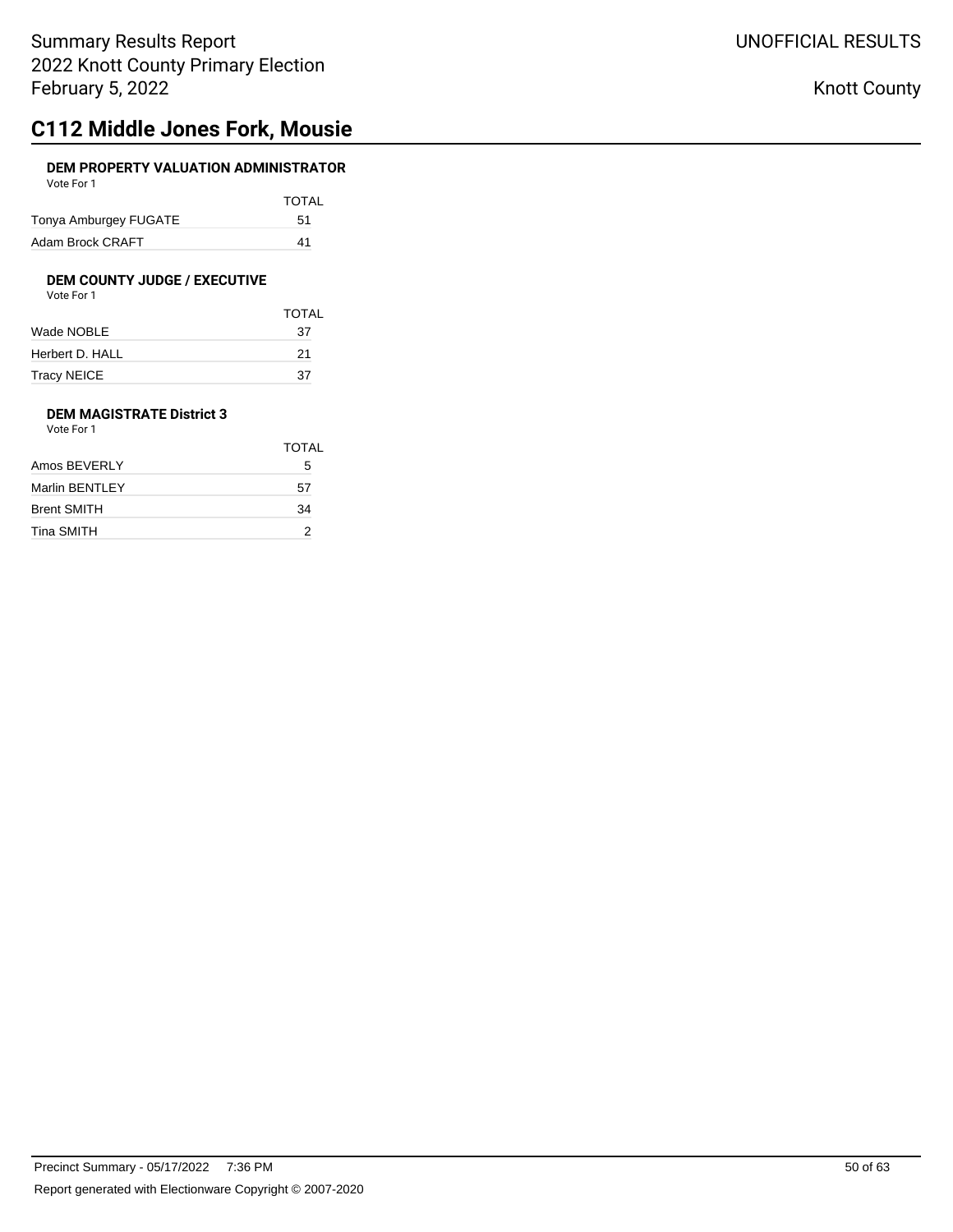| Statistics                             | <b>TOTAL</b> |
|----------------------------------------|--------------|
| <b>Registered Voters - Total</b>       | 0            |
| Registered Voters - Republican Party   | 0            |
| Registered Voters - Democratic Party   | 0            |
| <b>Registered Voters - NONPARTISAN</b> | 0            |
| Ballots Cast - Total                   | 51           |
| Ballots Cast - Republican Party        | 7            |
| <b>Ballots Cast - Democratic Party</b> | 44           |
| Ballots Cast - NONPARTISAN             | 0            |
| Ballots Cast - Blank                   | 0            |
| Voter Turnout - Total                  | $0.00\%$     |
| Voter Turnout - Republican Party       | $0.00\%$     |
| Voter Turnout - Democratic Party       | $0.00\%$     |
| Voter Turnout - NONPARTISAN            | $0.00\%$     |

## **REP UNITED STATES SENATOR**

Vote For 1

|                           | TOTAL |
|---------------------------|-------|
| John SCHIESS              |       |
| Tami L. STAINFIELD        | Ω     |
| Arnold BLANKENSHIP        |       |
| Valerie "Dr Val" FRFDRICK | O     |
| Paul V. HAMILTON          | Ω     |
| Rand PAUL                 |       |
|                           |       |

### **REP UNITED STATES REPRESENTATIVE IN CONGRESS**

Vote For 1

|                                  | TOTAL |
|----------------------------------|-------|
| Harold "Hal" ROGERS              |       |
| Jeannette ANDRFWS                | 0     |
| <b>Brandon Russell MONHOLLEN</b> | 0     |
| Gerardo SERRANO                  | ŋ     |
| Rich VAN DAM                     |       |

#### **DEM UNITED STATES SENATOR** Vote For 1

| VULTUII |  |
|---------|--|
|         |  |
|         |  |
|         |  |

|                           | <b>TOTAL</b> |
|---------------------------|--------------|
| Joshua Wesley BLANTON SR. | 15           |
| Charles BOOKER            | 13           |
| Ruth GAO                  |              |
| John MERRILL              |              |

### **DEM PROPERTY VALUATION ADMINISTRATOR** Vote For 1

|                       | <b>TOTAL</b> |
|-----------------------|--------------|
| Tonya Amburgey FUGATE | -21          |
| Adam Brock CRAFT      | 18           |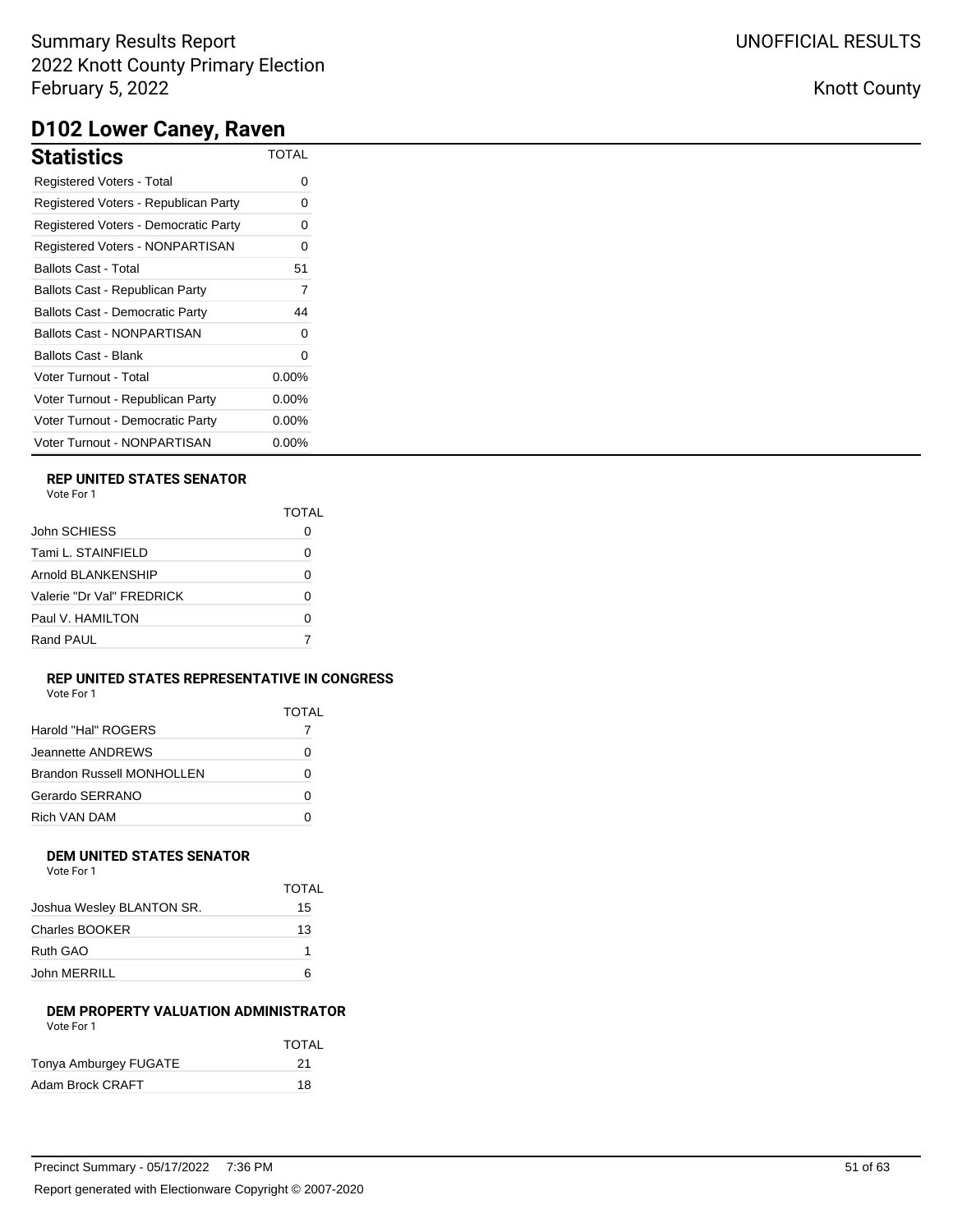## **D102 Lower Caney, Raven**

## **DEM COUNTY JUDGE / EXECUTIVE**

| Vote For 1         |              |
|--------------------|--------------|
|                    | <b>TOTAL</b> |
| Wade NOBLE         |              |
| Herbert D. HALL    | 25           |
| <b>Tracy NEICE</b> | 17           |

### **DEM MAGISTRATE District 4**

Vote For 1

|                     | TOTAL |
|---------------------|-------|
| Norm THORNBERRY JR. | 23    |
| Alyssa HOWARD       | 3     |
| Calvin WADDLES      | 18    |
|                     |       |

## **DEM CONSTABLE District 4**

|               | <b>TOTAL</b> |
|---------------|--------------|
| Keith CAUDILL | 23           |
| Keith BOLES   | 13           |
|               |              |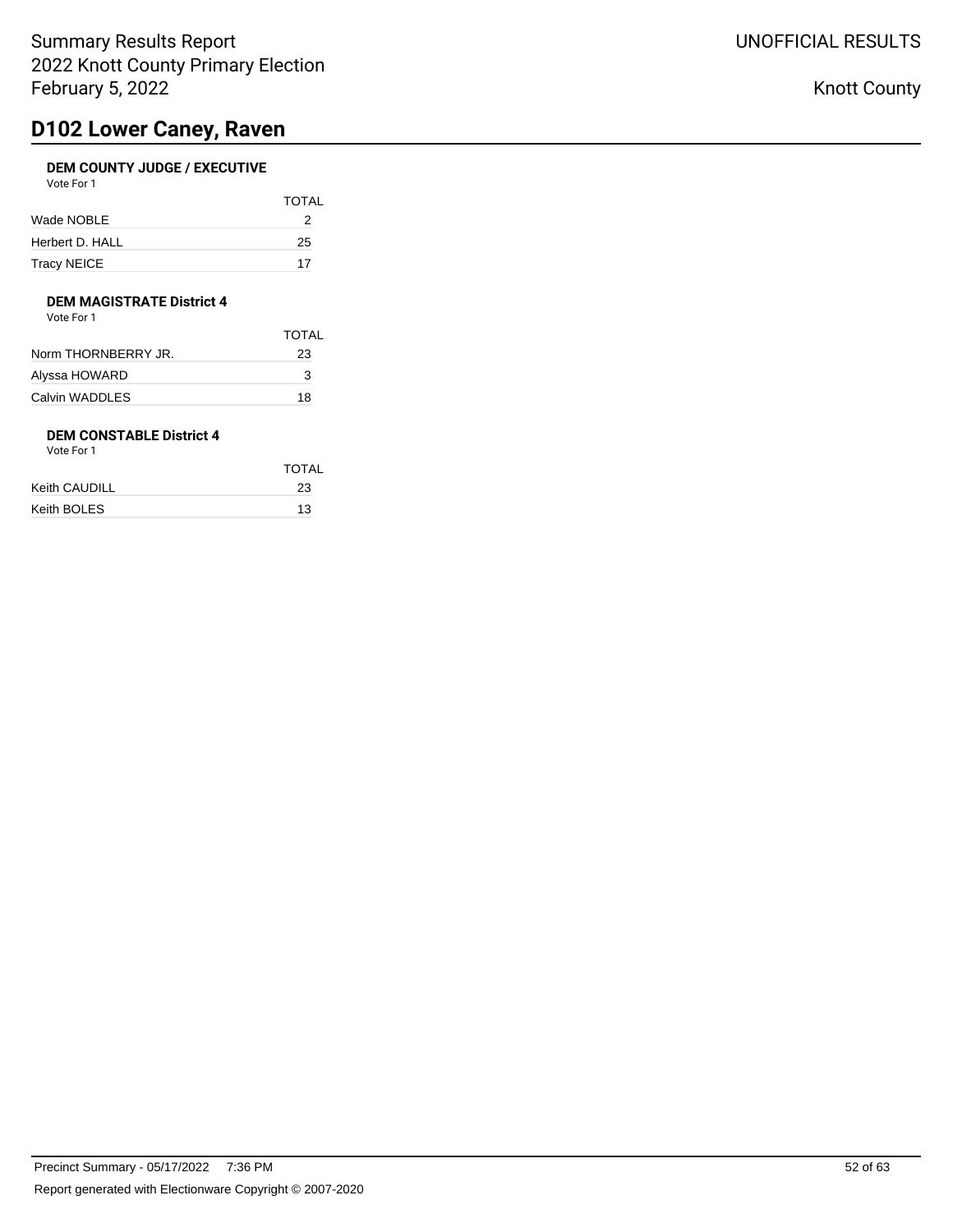# **D103 Lower Beaver, Dema**

| <b>Statistics</b>                      | TOTAL    |
|----------------------------------------|----------|
| <b>Registered Voters - Total</b>       | 0        |
| Registered Voters - Republican Party   | 0        |
| Registered Voters - Democratic Party   | 0        |
| Registered Voters - NONPARTISAN        | 0        |
| Ballots Cast - Total                   | 184      |
| Ballots Cast - Republican Party        | 10       |
| <b>Ballots Cast - Democratic Party</b> | 174      |
| Ballots Cast - NONPARTISAN             | 0        |
| <b>Ballots Cast - Blank</b>            | O        |
| Voter Turnout - Total                  | $0.00\%$ |
| Voter Turnout - Republican Party       | $0.00\%$ |
| Voter Turnout - Democratic Party       | $0.00\%$ |
| Voter Turnout - NONPARTISAN            | $0.00\%$ |

### **REP UNITED STATES SENATOR**

| Vote For |  |
|----------|--|
|          |  |

| O |
|---|
| 1 |
|   |
| 2 |
| ี |
|   |

### **REP UNITED STATES REPRESENTATIVE IN CONGRESS**

TOTAL

|                           | TOTAI |
|---------------------------|-------|
| Harold "Hal" ROGERS       |       |
| Jeannette ANDREWS         | 2     |
| Brandon Russell MONHOLLEN | 0     |
| Gerardo SERRANO           | 0     |
| Rich VAN DAM              |       |

#### **DEM UNITED STATES SENATOR** Vote For 1

| VOLE FOL 1 |  |  |
|------------|--|--|
|            |  |  |

|                           | IUIAL |
|---------------------------|-------|
| Joshua Wesley BLANTON SR. | 50    |
| <b>Charles BOOKER</b>     | 57    |
| Ruth GAO                  | 5     |
| John MERRILL              | 18    |

### **DEM PROPERTY VALUATION ADMINISTRATOR** Vote For 1

|                       | <b>TOTAL</b> |
|-----------------------|--------------|
| Tonya Amburgey FUGATE | 109          |
| Adam Brock CRAFT      | 49           |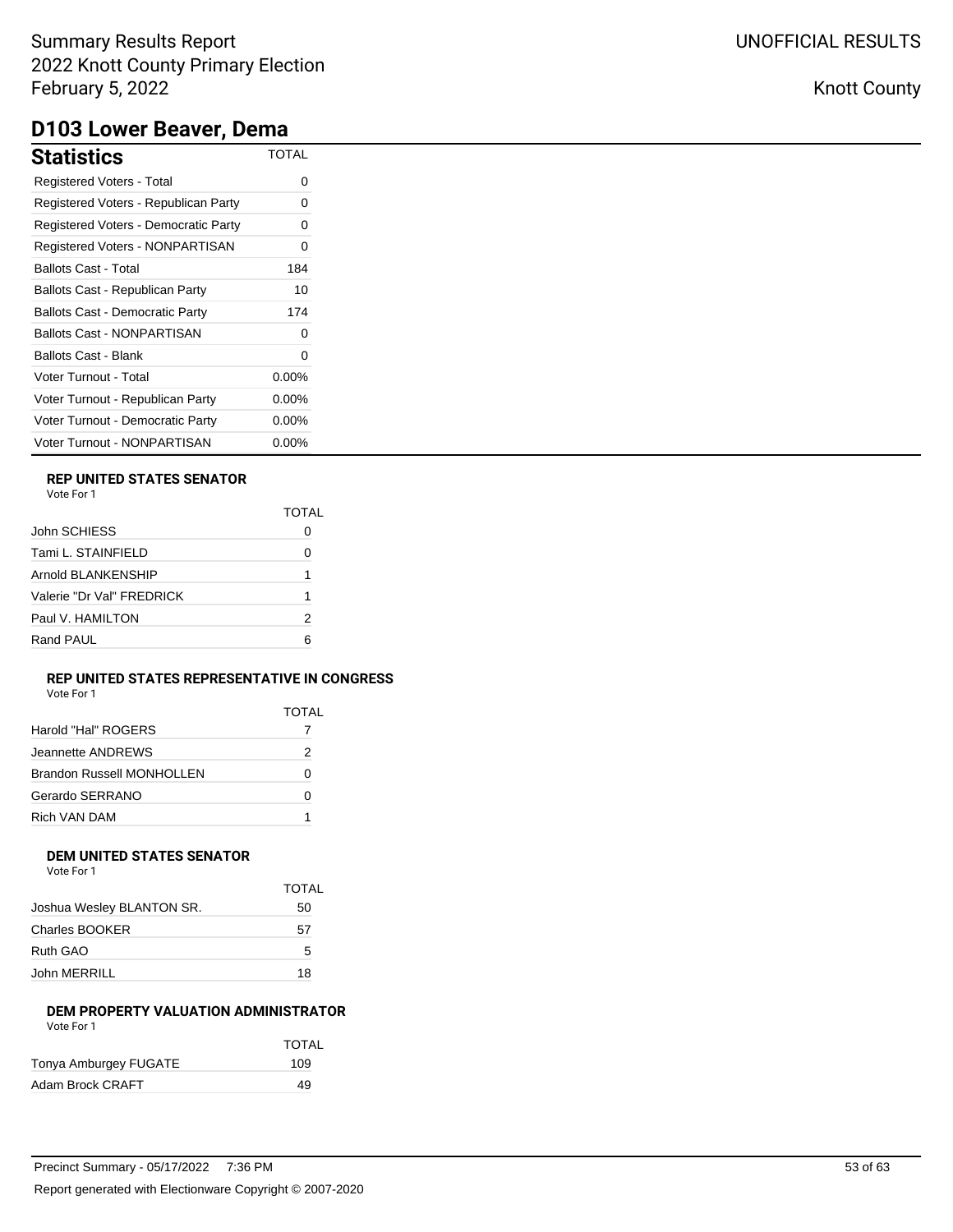## **D103 Lower Beaver, Dema**

## **DEM COUNTY JUDGE / EXECUTIVE**

| Vote For 1      |              |
|-----------------|--------------|
|                 | <b>TOTAL</b> |
| Wade NOBLE      | 22           |
| Herbert D. HALL | 119          |

Tracy NEICE 23

### **DEM MAGISTRATE District 4**

Vote For 1

|                     | TOTAI |
|---------------------|-------|
| Norm THORNBERRY JR. | 45    |
| Alyssa HOWARD       | 11    |
| Calvin WADDLES      | 116   |
|                     |       |

## **DEM CONSTABLE District 4**

| Vote For 1 |  |
|------------|--|
|------------|--|

|               | TOTAL |
|---------------|-------|
| Keith CAUDILL | 90    |
| Keith BOLES   | 68    |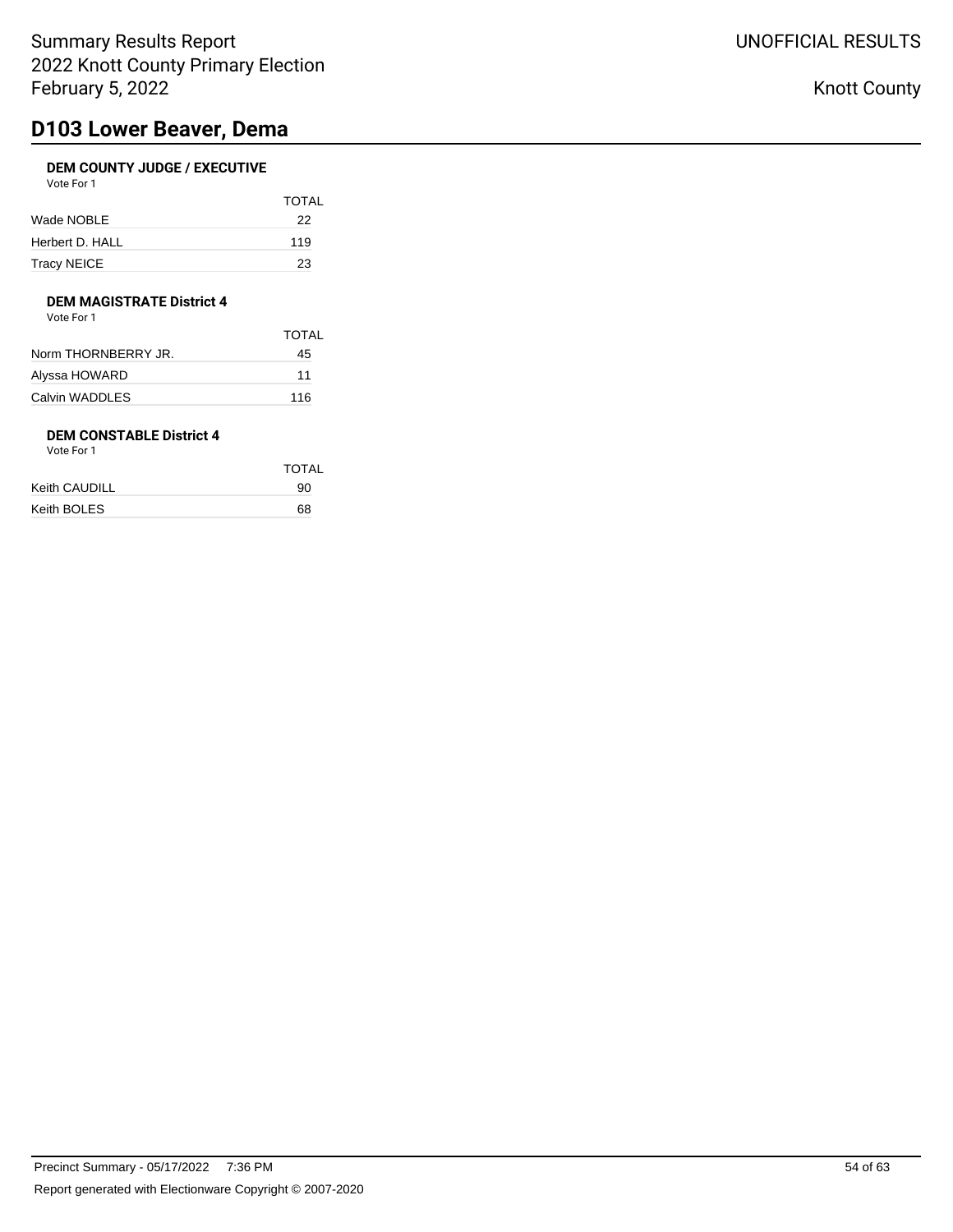# **D104 Upper Beaver, Kite, Deane**

| <b>Statistics</b>                      | <b>TOTAL</b> |
|----------------------------------------|--------------|
| Registered Voters - Total              | 0            |
| Registered Voters - Republican Party   | 0            |
| Registered Voters - Democratic Party   | 0            |
| Registered Voters - NONPARTISAN        | 0            |
| <b>Ballots Cast - Total</b>            | 132          |
| Ballots Cast - Republican Party        | 5            |
| <b>Ballots Cast - Democratic Party</b> | 127          |
| <b>Ballots Cast - NONPARTISAN</b>      |              |
| <b>Ballots Cast - Blank</b>            | 0            |
| Voter Turnout - Total                  | $0.00\%$     |
| Voter Turnout - Republican Party       | 0.00%        |
| Voter Turnout - Democratic Party       | $0.00\%$     |
| Voter Turnout - NONPARTISAN            | $0.00\%$     |

### **REP UNITED STATES SENATOR**

|                           | TOTAI |
|---------------------------|-------|
| John SCHIESS              |       |
| Tami L. STAINFIELD        | 2     |
| Arnold BLANKENSHIP        | 0     |
| Valerie "Dr Val" FRFDRICK | O     |
| Paul V. HAMILTON          | Ω     |
| Rand PAUL                 | 2     |
|                           |       |

### **REP UNITED STATES REPRESENTATIVE IN CONGRESS**

| Vote For 1 |  |  |
|------------|--|--|
|------------|--|--|

| VOTE FOL L                |              |
|---------------------------|--------------|
|                           | <b>TOTAL</b> |
| Harold "Hal" ROGERS       | 2            |
| Jeannette ANDREWS         | 2            |
| Brandon Russell MONHOLLEN |              |

# **DEM UNITED STATES SENATOR**

Gerardo SERRANO 0 Rich VAN DAM 0

Vote For 1

|                           | <b>TOTAL</b> |
|---------------------------|--------------|
| Joshua Wesley BLANTON SR. | 25           |
| Charles BOOKER            | 35           |
| Ruth GAO                  | 3            |
| John MERRILL              | 19           |

### **DEM PROPERTY VALUATION ADMINISTRATOR** Vote For 1

|                       | <b>TOTAL</b> |
|-----------------------|--------------|
| Tonya Amburgey FUGATE | 86           |
| Adam Brock CRAFT      | .31          |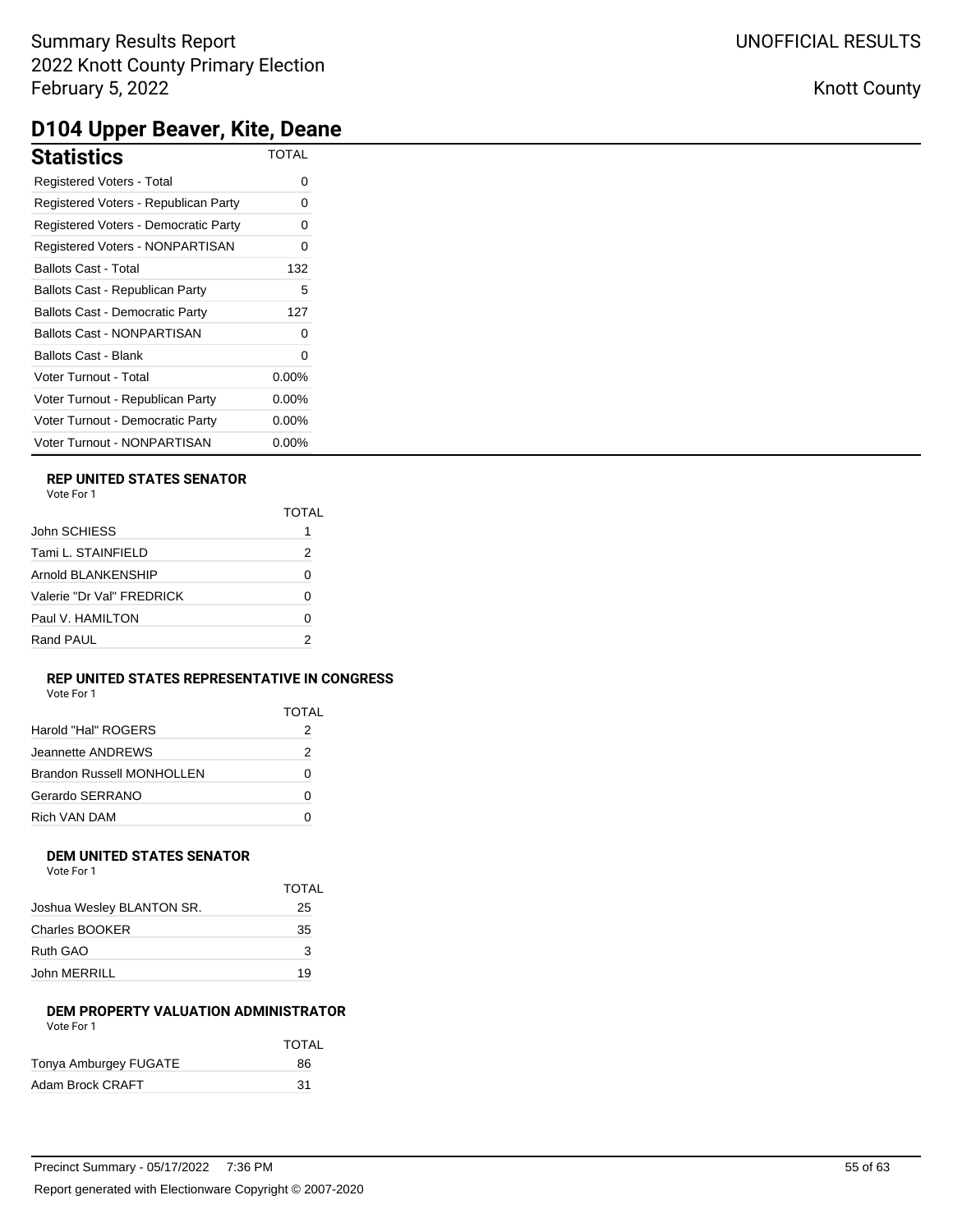# **D104 Upper Beaver, Kite, Deane**

### **DEM COUNTY JUDGE / EXECUTIVE** Vote For 1

| <b>VULLET UIL</b> |              |
|-------------------|--------------|
|                   | <b>TOTAL</b> |
| Wade NOBLE        | 19           |
| Herbert D. HALL   | 93           |
| Tracy NEICE       | 11           |

### **DEM MAGISTRATE District 4**

Vote For 1

|                     | TOTAL |
|---------------------|-------|
| Norm THORNBERRY JR. | 43    |
| Alyssa HOWARD       | 11    |
| Calvin WADDLES      | 71    |
|                     |       |

## **DEM CONSTABLE District 4**

| Vote For 1 |  |
|------------|--|
|------------|--|

| TOTAL |
|-------|
| 58    |
| 55    |
|       |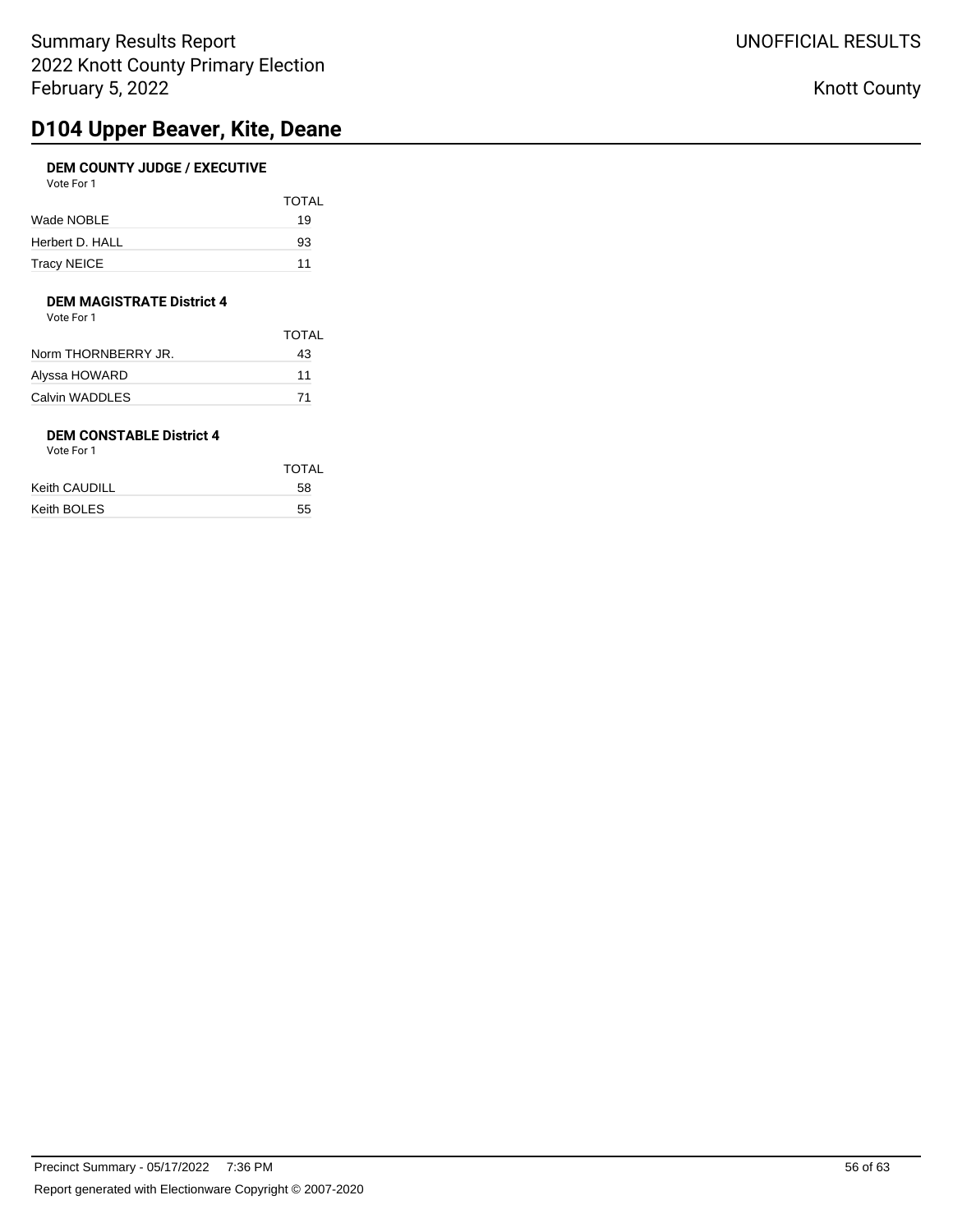# **D105 Upper Caney, Pippa Passes**

| . .<br>. .                             | . .          |
|----------------------------------------|--------------|
| <b>Statistics</b>                      | <b>TOTAL</b> |
| Registered Voters - Total              | 0            |
| Registered Voters - Republican Party   |              |
| Registered Voters - Democratic Party   |              |
| Registered Voters - NONPARTISAN        |              |
| <b>Ballots Cast - Total</b>            | 199          |
| Ballots Cast - Republican Party        | 13           |
| <b>Ballots Cast - Democratic Party</b> | 186          |
| <b>Ballots Cast - NONPARTISAN</b>      | 0            |
| <b>Ballots Cast - Blank</b>            |              |
| Voter Turnout - Total                  | $0.00\%$     |
| Voter Turnout - Republican Party       | $0.00\%$     |
| Voter Turnout - Democratic Party       | 0.00%        |
| Voter Turnout - NONPARTISAN            | 0.00%        |

### **REP UNITED STATES SENATOR**

| Vote For |  |
|----------|--|
|          |  |

|                           | TOTAI |
|---------------------------|-------|
| John SCHIESS              |       |
| Tami L. STAINFIELD        | Ω     |
| Arnold BLANKENSHIP        | 0     |
| Valerie "Dr Val" FRFDRICK | 2     |
| Paul V. HAMILTON          | Ω     |
| Rand PAUL                 | 10    |

### **REP UNITED STATES REPRESENTATIVE IN CONGRESS**

Vote For 1

| TOTAL |
|-------|
| 11    |
| 0     |
| 2     |
| Ω     |
|       |
|       |

## **DEM UNITED STATES SENATOR**

| Vote For 1 |  |  |
|------------|--|--|
|            |  |  |

|                           | TOTAL |
|---------------------------|-------|
| Joshua Wesley BLANTON SR. | 67    |
| Charles BOOKER            | 49    |
| Ruth GAO                  | 3     |
| John MERRILL              | 11    |

### **DEM PROPERTY VALUATION ADMINISTRATOR** Vote For 1

|                       | <b>TOTAL</b> |
|-----------------------|--------------|
| Tonya Amburgey FUGATE | 82           |
| Adam Brock CRAFT      | 93           |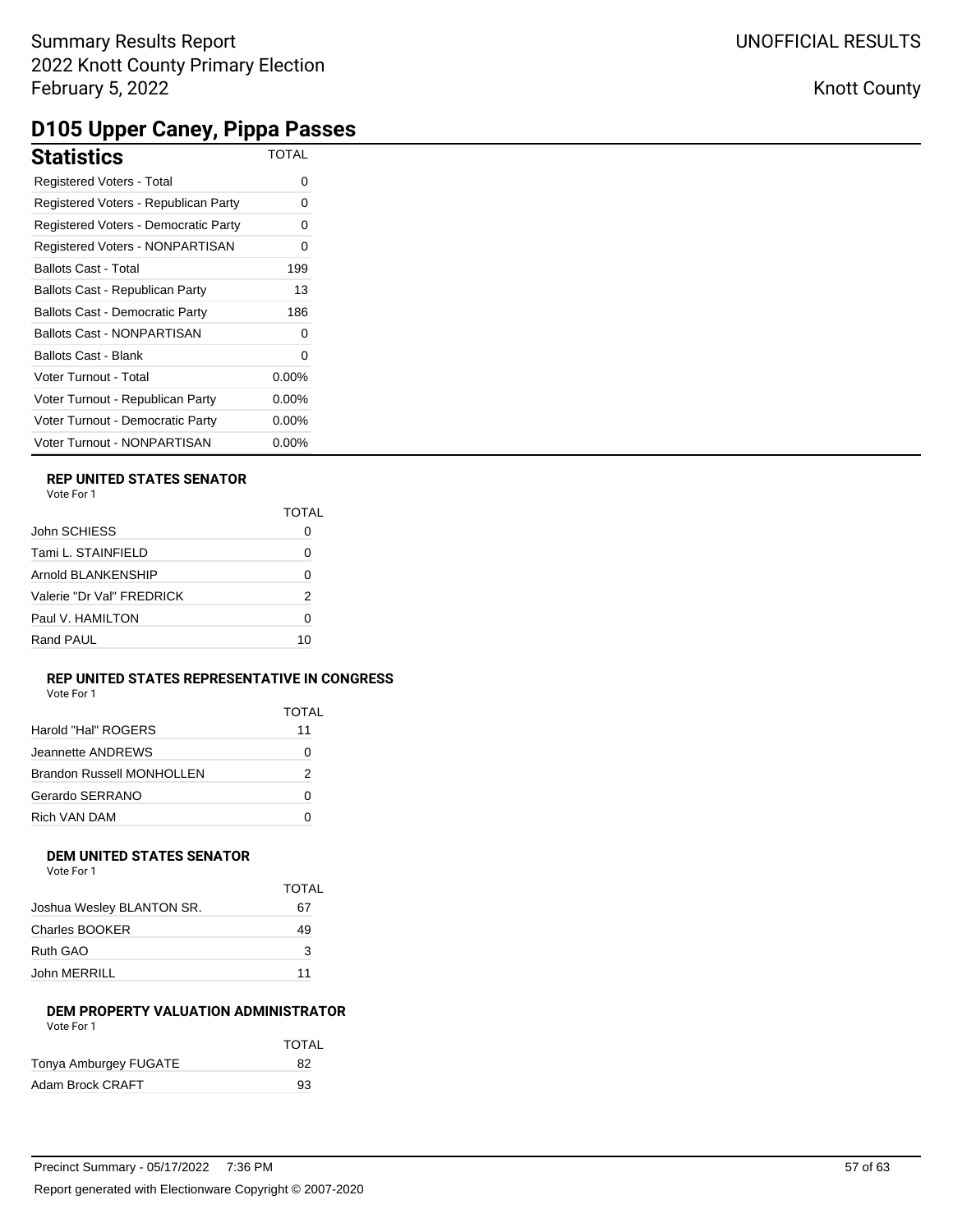# **D105 Upper Caney, Pippa Passes**

### **DEM COUNTY JUDGE / EXECUTIVE** Vote For 1

| <b>VULCIUI</b>  |              |
|-----------------|--------------|
|                 | <b>TOTAL</b> |
| Wade NOBLE      | 44           |
| Herbert D. HALL | 54           |
| Tracy NEICE     | 79           |

## **DEM MAGISTRATE District 4**

Vote For 1

|                     | TOTAI |
|---------------------|-------|
| Norm THORNBERRY JR. | 142   |
| Alyssa HOWARD       | 9     |
| Calvin WADDLES      | 31    |
|                     |       |

## **DEM CONSTABLE District 4**

| Vote For 1 |  |
|------------|--|
|------------|--|

|               | <b>TOTAL</b> |
|---------------|--------------|
| Keith CAUDILL | 89           |
| Keith BOLES   | 44           |
|               |              |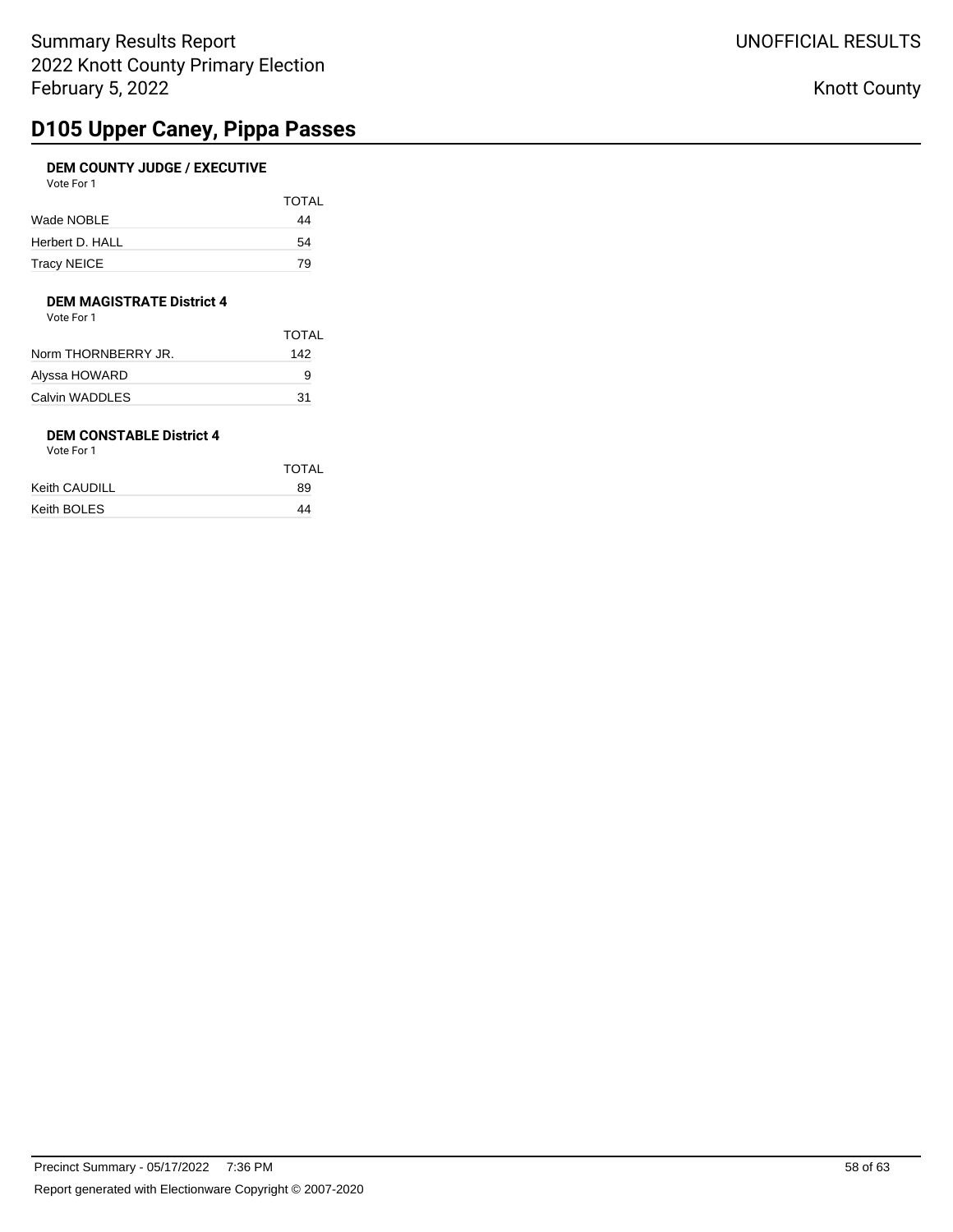## Knott County

# **D107 Middle Beaver, Topmost**

| <b>Statistics</b>                      | <b>TOTAL</b> |
|----------------------------------------|--------------|
| Registered Voters - Total              | 0            |
| Registered Voters - Republican Party   | 0            |
| Registered Voters - Democratic Party   | 0            |
| Registered Voters - NONPARTISAN        | 0            |
| <b>Ballots Cast - Total</b>            | 171          |
| Ballots Cast - Republican Party        | 11           |
| <b>Ballots Cast - Democratic Party</b> | 160          |
| <b>Ballots Cast - NONPARTISAN</b>      | 0            |
| <b>Ballots Cast - Blank</b>            | $\Omega$     |
| Voter Turnout - Total                  | $0.00\%$     |
| Voter Turnout - Republican Party       | 0.00%        |
| Voter Turnout - Democratic Party       | $0.00\%$     |
| Voter Turnout - NONPARTISAN            | 0.00%        |

### **REP UNITED STATES SENATOR**

|                           | TOTAI |
|---------------------------|-------|
| John SCHIESS              |       |
| Tami L. STAINFIELD        | O     |
| Arnold BLANKENSHIP        | 0     |
| Valerie "Dr Val" FRFDRICK | O     |
| Paul V. HAMILTON          | Ω     |
| Rand PAUL                 | 11    |

### **REP UNITED STATES REPRESENTATIVE IN CONGRESS**

| Vote For 1 |  |  |
|------------|--|--|
|------------|--|--|

|                           | TOTAL |
|---------------------------|-------|
| Harold "Hal" ROGERS       | 10    |
| Jeannette ANDRFWS         | O     |
| Brandon Russell MONHOLLEN | 0     |
| Gerardo SERRANO           | 1     |
| Rich VAN DAM              |       |

## **DEM UNITED STATES SENATOR**

| Vote For 1 |  |  |
|------------|--|--|
|            |  |  |

|                           | TOTAL |
|---------------------------|-------|
| Joshua Wesley BLANTON SR. | 44    |
| Charles BOOKER            | 43    |
| Ruth GAO                  | 8     |
| John MERRILL              | 12    |

### **DEM PROPERTY VALUATION ADMINISTRATOR** Vote For 1

|                       | TOTAL |
|-----------------------|-------|
| Tonya Amburgey FUGATE | 114   |
| Adam Brock CRAFT      | .31   |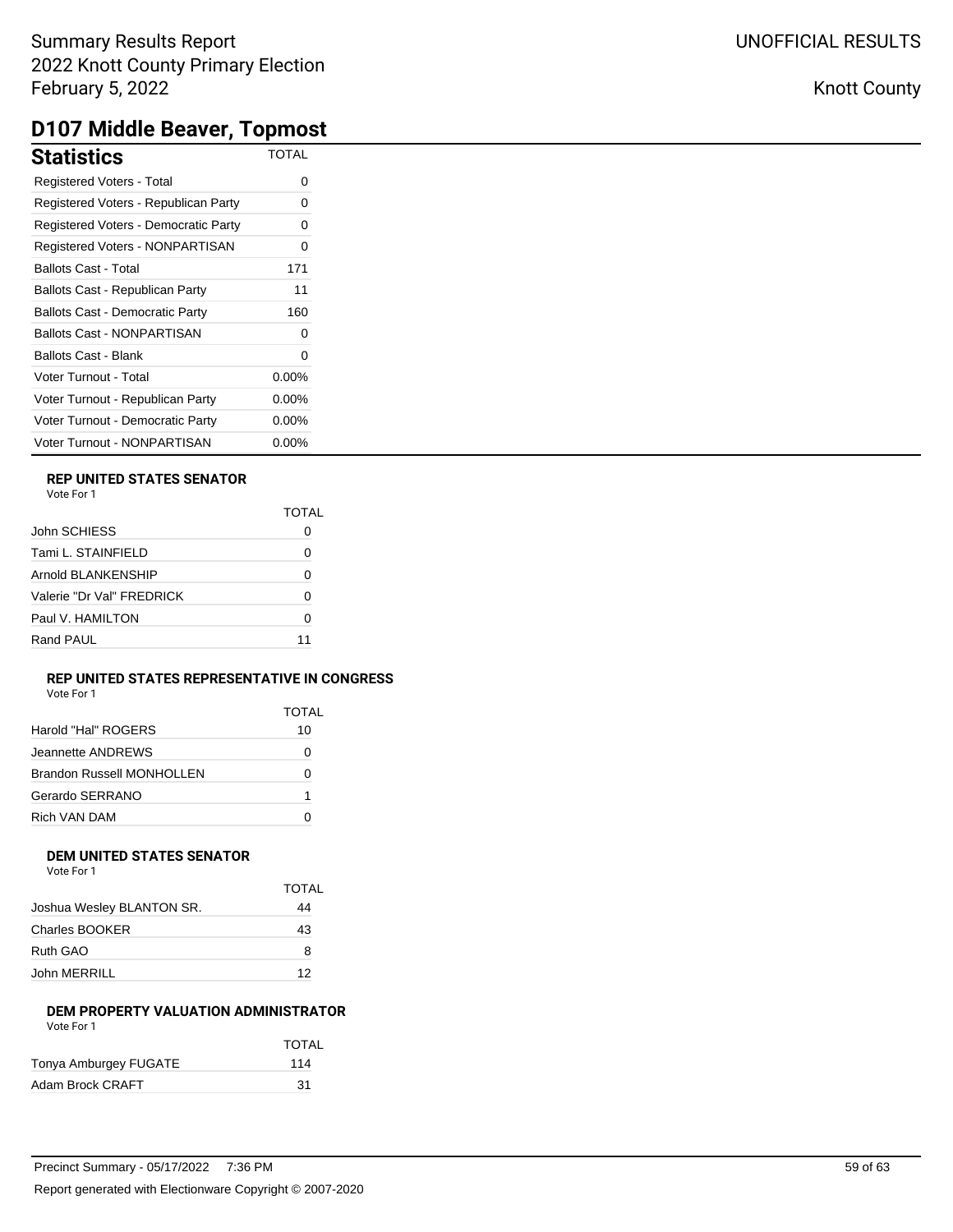# **D107 Middle Beaver, Topmost**

### **DEM COUNTY JUDGE / EXECUTIVE** Vote For 1

| <b>TOTAL</b> |
|--------------|
| 20           |
| 92           |
| 42           |
|              |

## **DEM MAGISTRATE District 4**

Vote For 1

|                     | TOTAI |
|---------------------|-------|
| Norm THORNBERRY JR. | 40    |
| Alyssa HOWARD       | 11    |
| Calvin WADDLES      | 106   |
|                     |       |

## **DEM CONSTABLE District 4**

| Vote For 1 |  |
|------------|--|
|------------|--|

|               | <b>TOTAL</b> |  |
|---------------|--------------|--|
| Keith CAUDILL | 90           |  |
| Keith BOLES   | 49           |  |
|               |              |  |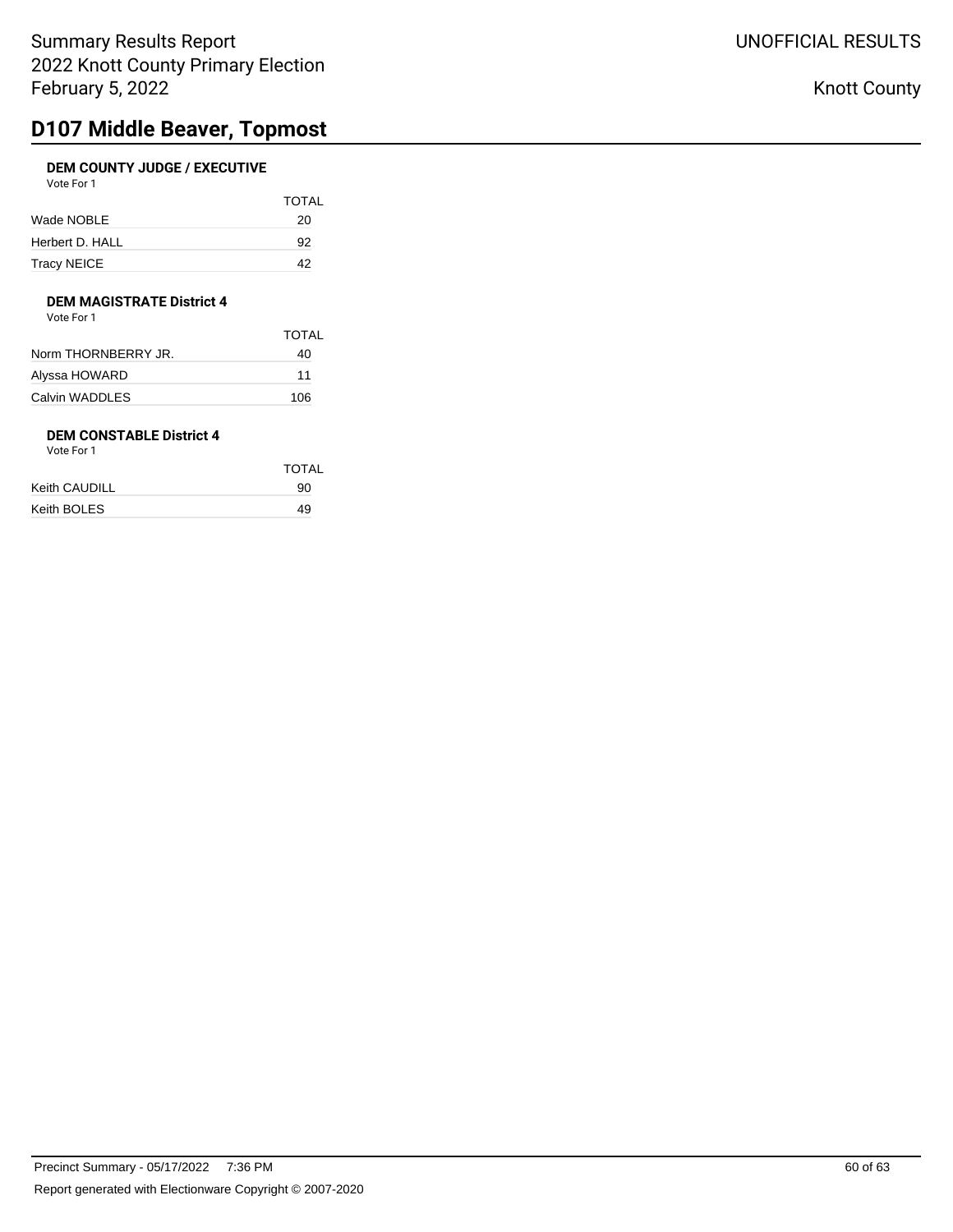## **Absentee**

| Statistics                             | <b>TOTAL</b> |
|----------------------------------------|--------------|
| Registered Voters - Total              | 0            |
| Registered Voters - Republican Party   | 0            |
| Registered Voters - Democratic Party   | 0            |
| Registered Voters - NONPARTISAN        | 0            |
| Ballots Cast - Total                   | 286          |
| Ballots Cast - Republican Party        | 10           |
| <b>Ballots Cast - Democratic Party</b> | 276          |
| <b>Ballots Cast - NONPARTISAN</b>      | $\Omega$     |
| Ballots Cast - Blank                   | 0            |
| Voter Turnout - Total                  | $0.00\%$     |
| Voter Turnout - Republican Party       | $0.00\%$     |
| Voter Turnout - Democratic Party       | $0.00\%$     |
| Voter Turnout - NONPARTISAN            | $0.00\%$     |

### **REP UNITED STATES SENATOR**

| Vote For |  |
|----------|--|
|          |  |

|                           | TOTAI |
|---------------------------|-------|
| John SCHIESS              |       |
| Tami L. STAINFIELD        | Ω     |
| Arnold BI ANKENSHIP       | 0     |
| Valerie "Dr Val" FREDRICK | 0     |
| Paul V. HAMILTON          | 1     |
| Rand PAUL                 | р     |

### **REP UNITED STATES REPRESENTATIVE IN CONGRESS** Vote For 1

|                           | <b>TOTAL</b> |
|---------------------------|--------------|
| Harold "Hal" ROGERS       | 9            |
| Jeannette ANDREWS         |              |
| Brandon Russell MONHOLLEN |              |
| Gerardo SERRANO           |              |
| Rich VAN DAM              |              |
|                           |              |

#### **REP CONSTABLE District 2** Vote For 1

| VOLE FOI I            |              |  |
|-----------------------|--------------|--|
|                       | <b>TOTAL</b> |  |
| Dennis JACOBS         |              |  |
| Landon Douglas GIBSON |              |  |

### **REP MAGISTRATE District 3**

| Vote For 1       |              |  |
|------------------|--------------|--|
|                  | <b>TOTAL</b> |  |
| Carl "CJ" GIBSON |              |  |
| Shirley HANDSHOE | 3            |  |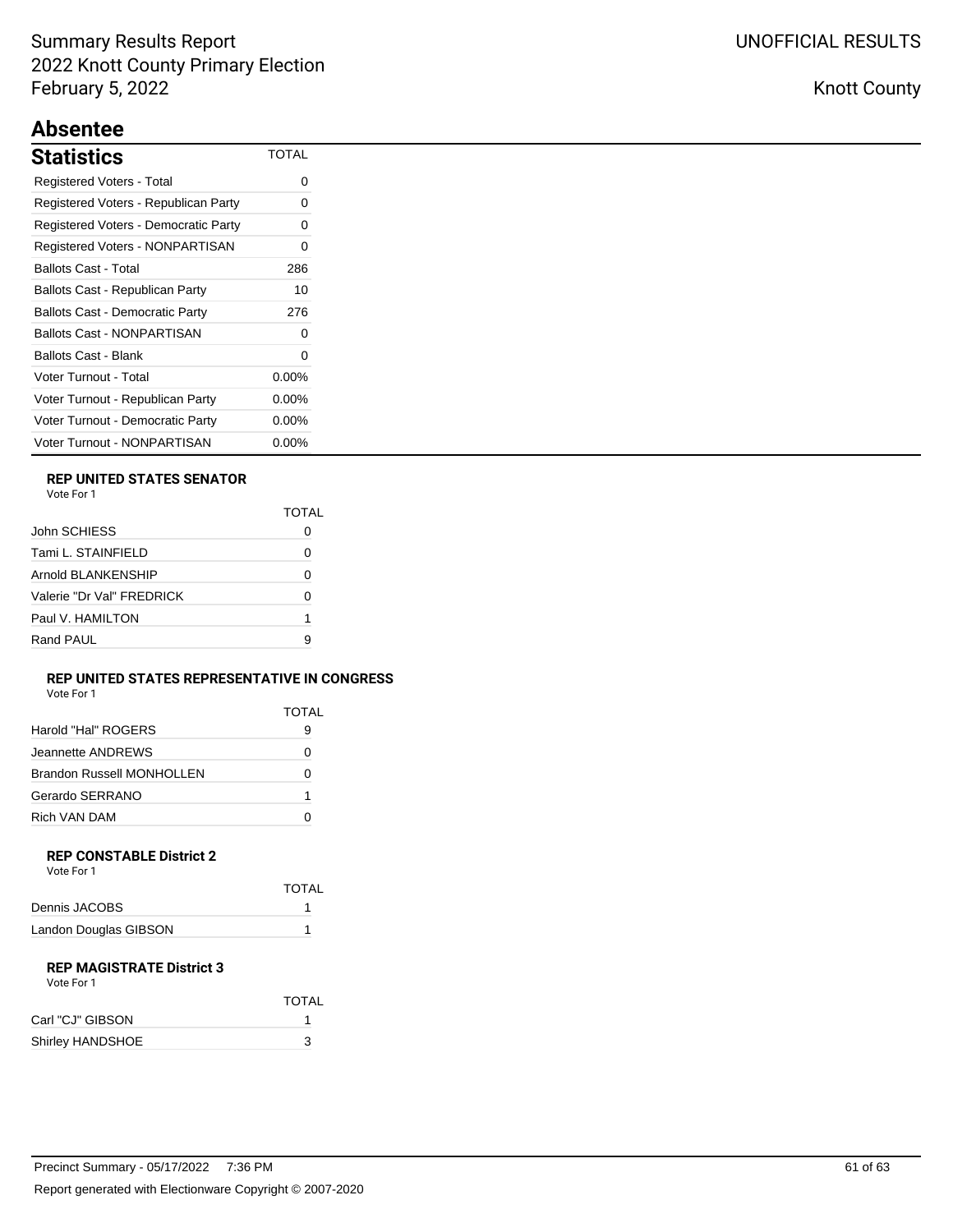## **Absentee**

### **DEM UNITED STATES SENATOR**

| Vote For 1                |       |
|---------------------------|-------|
|                           | TOTAL |
| Joshua Wesley BLANTON SR. | 68    |
| Charles BOOKER            | 107   |
| Ruth GAO                  | 15    |
| John MERRILL              | ンド    |

### **DEM PROPERTY VALUATION ADMINISTRATOR**

| Vote For 1            |              |
|-----------------------|--------------|
|                       | <b>TOTAL</b> |
| Tonya Amburgey FUGATE | 173          |
| Adam Brock CRAFT      | 87           |

#### **DEM COUNTY JUDGE / EXECUTIVE** Vote For 1

| TOTAL |
|-------|
| 64    |
| 79    |
| 111   |
|       |

## **DEM MAGISTRATE District 1**

| Vote For 1 |  |
|------------|--|
|------------|--|

|                | <b>TOTAL</b> |
|----------------|--------------|
| Sheldon JACOBS | 25           |
| Jamie MOSLEY   | 17           |
| Nicholas HALL  | 1            |
| Kelly SMITH    | 22           |
| Bennie CLICK   | 9            |
|                |              |

### **DEM CONSTABLE District 1**

Vote For 1

| TOTAL |
|-------|
| 9     |
| 6     |
| 29    |
| 28    |
|       |

### **DEM MAGISTRATE District 2** Vote For 1

|                          | TOTAL |
|--------------------------|-------|
| Malachi YOUNG            | 10    |
| <b>Brock Colter HALL</b> | 14    |
| Kennith FUGATE           | 16    |
| Kenneth AMBURGEY         | 12    |
| <b>Scotty CLICK</b>      | 13    |